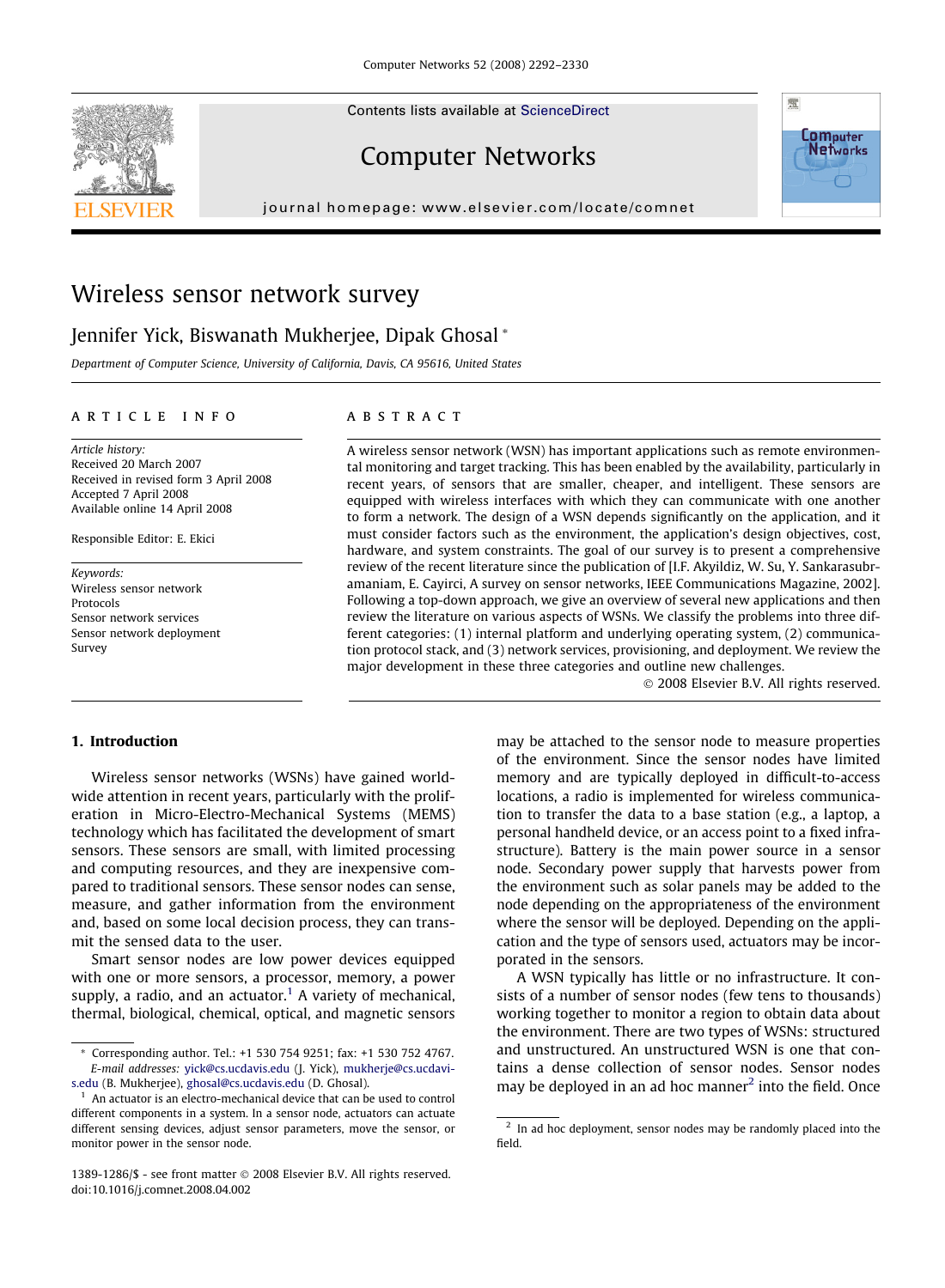deployed, the network is left unattended to perform monitoring and reporting functions. In an unstructured WSN, network maintenance such as managing connectivity and detecting failures is difficult since there are so many nodes. In a structured WSN, all or some of the sensor nodes are deployed in a pre-planned manner.<sup>3</sup> The advantage of a structured network is that fewer nodes can be deployed with lower network maintenance and management cost. Fewer nodes can be deployed now since nodes are placed at specific locations to provide coverage while ad hoc deployment can have uncovered regions.

WSNs have great potential for many applications in scenarios such as military target tracking and surveillance [\[2,3\]](#page-35-0), natural disaster relief [\[4\],](#page-35-0) biomedical health monitoring [\[5,6\],](#page-35-0) and hazardous environment exploration and seismic sensing [\[7\]](#page-35-0). In military target tracking and surveillance, a WSN can assist in intrusion detection and identification. Specific examples include spatially-correlated and coordinated troop and tank movements. With natural disasters, sensor nodes can sense and detect the environment to forecast disasters before they occur. In biomedical applications, surgical implants of sensors can help monitor a patient's health. For seismic sensing, ad hoc deployment of sensors along the volcanic area can detect the development of earthquakes and eruptions.

Unlike traditional networks, a WSN has its own design and resource constraints. Resource constraints include a limited amount of energy, short communication range, low bandwidth, and limited processing and storage in each node. Design constraints are application dependent and are based on the monitored environment. The environment plays a key role in determining the size of the network, the deployment scheme, and the network topology. The size of the network varies with the monitored environment. For indoor environments, fewer nodes are required to form a network in a limited space whereas outdoor environments may require more nodes to cover a larger area. An ad hoc deployment is preferred over pre-planned deployment when the environment is inaccessible by humans or when the network is composed of hundreds to thousands of nodes. Obstructions in the environment can also limit communication between nodes, which in turn affects the network connectivity (or topology).

Research in WSNs aims to meet the above constraints by introducing new design concepts, creating or improving existing protocols, building new applications, and developing new algorithms. In this study, we present a top-down approach to survey different protocols and algorithms proposed in recent years. Our work differs from other surveys as follows:

- While our survey is similar to [\[1\],](#page-35-0) our focus has been to survey the more recent literature.
- We address the issues in a WSN both at the individual sensor node level as well as a group level.
- We survey the current provisioning, management and control issues in WSNs. These include issues such as

localization, coverage, synchronization, network security, and data aggregation and compression.

- We compare and contrast the various types of wireless sensor networks.
- Finally, we provide a summary of the current sensor technologies.

The remainder of this paper is organized as follows: Section 2 gives an overview of the key issues in a WSN. Section 3 compares the different types of sensor networks. Section 4 discusses several applications of WSNs. Section 5 presents issues in operating system support, supporting standards, storage, and physical testbed. Section 6 summarizes the control and management issues. Section 7 classifies and compares the proposed physical layer, data-link layer, network layer, and transport layer protocols. Section 8 concludes this paper. Appendix [A](#page-30-0) compares the existing types of WSNs. Appendix [B](#page-32-0) summarizes the sensor technologies. Appendix [C](#page-33-0) compares sensor applications with the protocol stack.

# 2. Overview of key issues

Current state-of-the-art sensor technology provides a solution to design and develop many types of wireless sensor applications. A summary of existing sensor technologies is provided in Appendix [A.](#page-30-0) Available sensors in the market include generic (multi-purpose) nodes and gateway (bridge) nodes. A generic (multi-purpose) sensor node's task is to take measurements from the monitored environment. It may be equipped with a variety of devices which can measure various physical attributes such as light, temperature, humidity, barometric pressure, velocity, acceleration, acoustics, magnetic field, etc. Gateway (bridge) nodes gather data from generic sensors and relay them to the base station. Gateway nodes have higher processing capability, battery power, and transmission (radio) range. A combination of generic and gateway nodes is typically deployed to form a WSN.

To enable wireless sensor applications using sensor technologies, the range of tasks can be broadly classified into three groups as shown in [Fig. 1](#page-2-0). The first group is the system. Each sensor node is an individual system. In order to support different application software on a sensor system, development of new platforms, operating systems, and storage schemes are needed. The second group is communication protocols, which enable communication between the application and sensors. They also enable communication between the sensor nodes. The last group is services which are developed to enhance the application and to improve system performance and network efficiency.

From application requirements and network management perspectives, it is important that sensor nodes are capable of self-organizing themselves. That is, the sensor nodes can organize themselves into a network and subsequently are able to control and manage themselves efficiently. As sensor nodes are limited in power, processing capacity, and storage, new communication protocols and management services are needed to fulfil these requirements.

<sup>&</sup>lt;sup>3</sup> In pre-planned deployment, sensor nodes are pre-determined to be placed at fixed locations.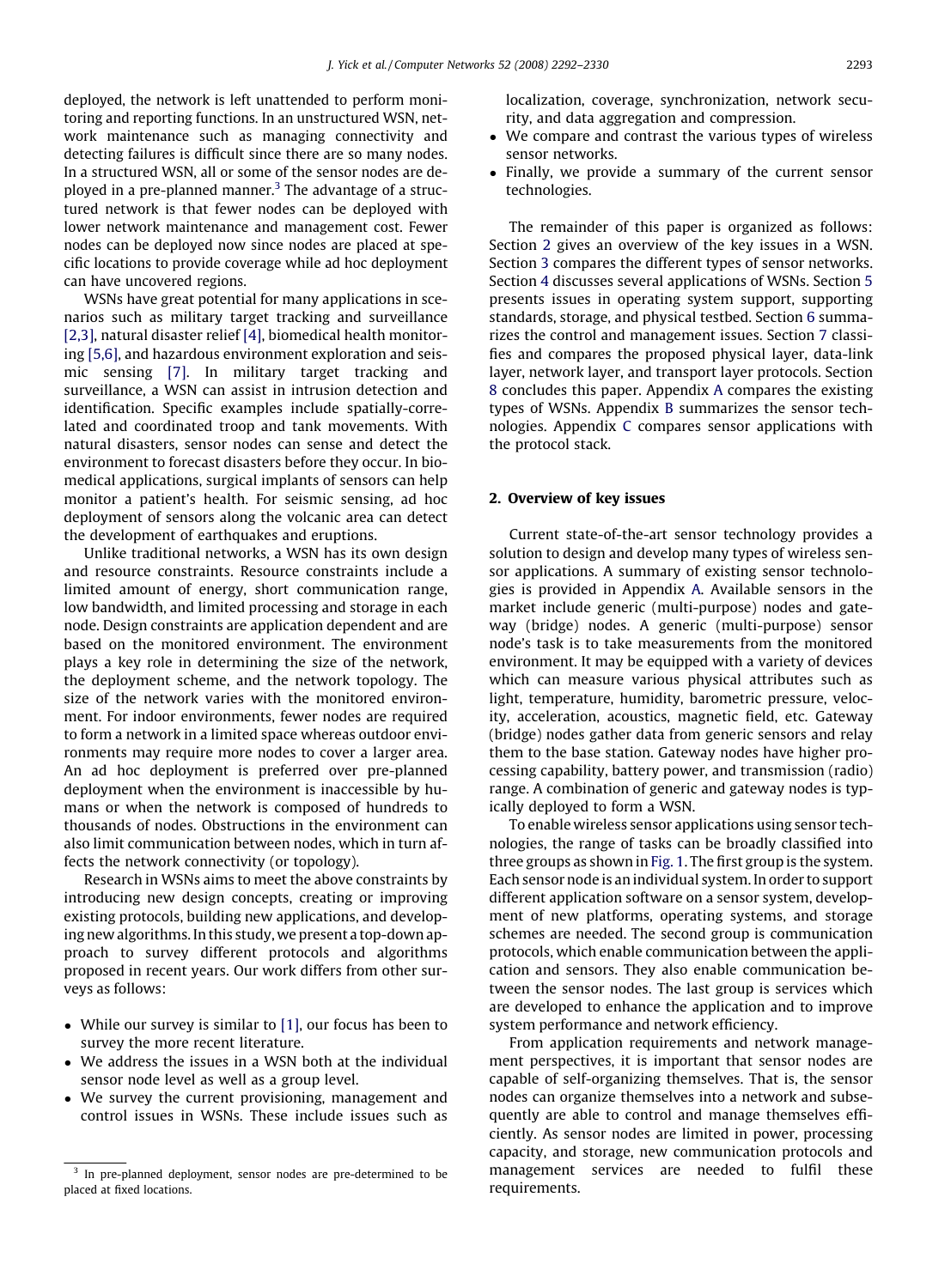<span id="page-2-0"></span>

Fig. 1. Broad classification of various issues in a WSN.

The communication protocol consists of five standard protocol layers for packet switching: application layer, transport layer, network layer, data-link layer, and physical layer. In this survey, we study how protocols at different layers address network dynamics and energy efficiency. Functions such as localization, coverage, storage, synchronization, security, and data aggregation and compression are explored as sensor network services.

Implementation of protocols at different layers in the protocol stack can significantly affect energy consumption, end-to-end delay, and system efficiency. It is important to optimize communication and minimize energy usage. Traditional networking protocols do not work well in a WSN since they are not designed to meet these requirements. Hence, new energy-efficient protocols have been proposed for all layers of the protocol stack. These protocols employ cross-layer optimization by supporting interactions across the protocol layers. Specifically, protocol state information at a particular layer is shared across all the layers to meet the specific requirements of the WSN.

As sensor nodes operate on limited battery power, energy usage is a very important concern in a WSN; and there has been significant research focus that revolves around harvesting and minimizing energy. When a sensor node is depleted of energy, it will die and disconnect from the

network which can significantly impact the performance of the application. Sensor network lifetime depends on the number of active nodes and connectivity of the network, so energy must be used efficiently in order to maximize the network lifetime.

Energy harvesting involves nodes replenishing its energy from an energy source. Potential energy sources include solar cells [\[8,9\],](#page-35-0) vibration [\[10\]](#page-35-0), fuel cells, acoustic noise, and a mobile supplier [\[11\].](#page-35-0) In terms of harvesting energy from the environment [\[12\]](#page-35-0), solar cell is the current mature technique that harvest energy from light. There is also work in using a mobile energy supplier such as a robot to replenish energy. The robots would be responsible in charging themselves with energy and then delivering energy to the nodes.

Energy conservation in a WSN maximizes network lifetime and is addressed through efficient reliable wireless communication, intelligent sensor placement to achieve adequate coverage, security and efficient storage management, and through data aggregation and data compression. The above approaches aim to satisfy both the energy constraint and provide quality of service  $(QoS)^4$  for the application. For reliable communication, services such as congestion control, active buffer monitoring, acknowledgements, and packet-loss recovery are necessary to guarantee reliable packet delivery. Communication strength is dependent on the placement of sensor nodes. Sparse sensor placement may result in long-range transmission and higher energy usage while dense sensor placement may result in short-range transmission and less energy consumption. Coverage is interrelated to sensor placement. The total number of sensors in the network and their placement determine the degree of network coverage. Depending on the application, a higher degree of coverage may be required to increase the accuracy of the sensed data. In this survey, we review new protocols and algorithms developed in these areas.

### 3. Types of sensor networks

Current WSNs are deployed on land, underground, and underwater. Depending on the environment, a sensor network faces different challenges and constraints. There are five types of WSNs: terrestrial WSN, underground WSN, underwater WSN, multi-media WSN, and mobile WSN (see Appendix [B\)](#page-32-0).

Terrestrial WSNs [\[1\]](#page-35-0) typically consist of hundreds to thousands of inexpensive wireless sensor nodes deployed in a given area, either in an ad hoc or in a pre-planned manner. In ad hoc deployment, sensor nodes can be dropped from a plane and randomly placed into the target area. In pre-planned deployment, there is grid placement, optimal placement [\[13\],](#page-35-0) 2-d and 3-d placement [\[14,15\]](#page-35-0) models.

In a terrestrial WSN, reliable communication in a dense environment is very important. Terrestrial sensor nodes must be able to effectively communicate data back to the base station. While battery power is limited and may not

QoS defines parameters such as end-to-end delay which must be guaranteed to an application/user.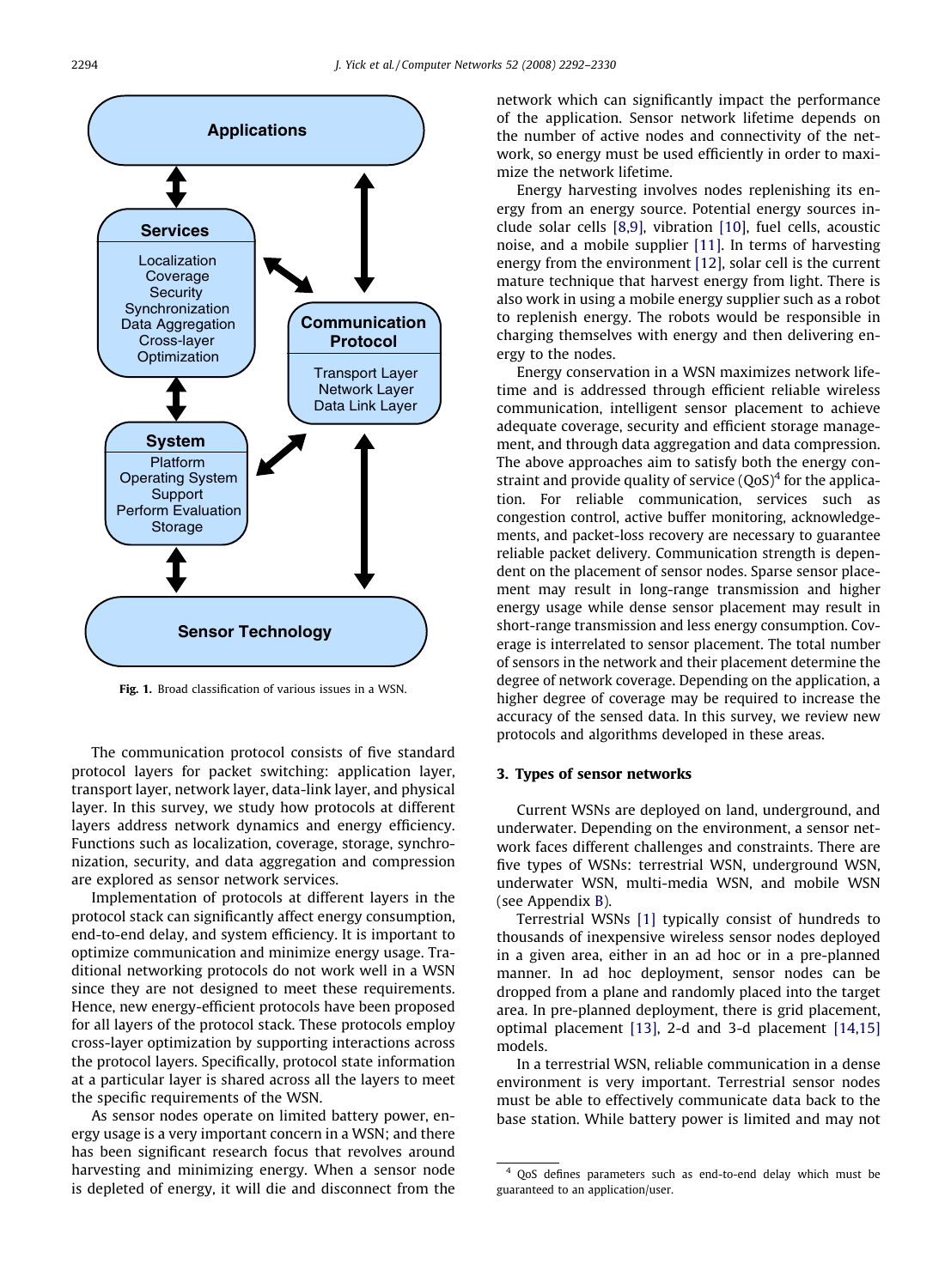be rechargeable, terrestrial sensor nodes however can be equipped with a secondary power source such as solar cells. In any case, it is important for sensor nodes to conserve energy. For a terrestrial WSN, energy can be conserved with multi-hop optimal routing, short transmission range, in-network data aggregation, eliminating data redundancy, minimizing delays, and using low duty-cycle operations.

Underground WSNs [\[16,17\]](#page-35-0) consist of a number of sensor nodes buried underground or in a cave or mine used to monitor underground conditions. Additional sink nodes are located above ground to relay information from the sensor nodes to the base station. An underground WSN is more expensive than a terrestrial WSN in terms of equipment, deployment, and maintenance. Underground sensor nodes are expensive because appropriate equipment parts must be selected to ensure reliable communication through soil, rocks, water, and other mineral contents. The underground environment makes wireless communication a challenge due to signal losses and high levels of attenuation. Unlike terrestrial WSNs, the deployment of an underground WSN requires careful planning and energy and cost considerations. Energy is an important concern in underground WSNs. Like terrestrial WSN, underground sensor nodes are equipped with a limited battery power and once deployed into the ground, it is difficult to recharge or replace a sensor node's battery. As before, a key objective is to conserve energy in order to increase the lifetime of network which can be achieved by implementing efficient communication protocol.

Underwater WSNs [\[18,19\]](#page-35-0) consist of a number of sensor nodes and vehicles deployed underwater. As opposite to terrestrial WSNs, underwater sensor nodes are more expensive and fewer sensor nodes are deployed. Autonomous underwater vehicles are used for exploration or gathering data from sensor nodes. Compared to a dense deployment of sensor nodes in a terrestrial WSN, a sparse deployment of sensor nodes is placed underwater. Typical underwater wireless communications are established through transmission of acoustic waves. A challenge in underwater acoustic communication is the limited bandwidth, long propagation delay, and signal fading issue. Another challenge is sensor node failure due to environmental conditions. Underwater sensor nodes must be able to self-configure and adapt to harsh ocean environment. Underwater sensor nodes are equipped with a limited battery which cannot be replaced or recharged. The issue of energy conservation for underwater WSNs involves developing efficient underwater communication and networking techniques.

Multi-media WSNs [\[20\]](#page-35-0) have been proposed to enable monitoring and tracking of events in the form of multimedia such as video, audio, and imaging. Multi-media WSNs consist of a number of low cost sensor nodes equipped with cameras and microphones. These sensor nodes interconnect with each other over a wireless connection for data retrieval, process, correlation, and compression. Multi-media sensor nodes are deployed in a pre-planned manner into the environment to guarantee coverage. Challenges in multi-media WSN include high bandwidth demand, high energy consumption, quality of service (QoS) provisioning, data processing and compressing techniques, and cross-layer design. Multi-media content such as a video stream requires high bandwidth in order for the content to be delivered. As a result, high data rate leads to high energy consumption. Transmission techniques that support high bandwidth and low energy consumption have to be developed. QoS provisioning is a challenging task in a multi-media WSN due to the variable delay and variable channel capacity. It is important that a certain level of QoS must be achieved for reliable content delivery. In-network processing, filtering, and compression can significantly improve network performance in terms of filtering and extracting redundant information and merging contents. Similarly, cross-layer interaction among the layers can improve the processing and the delivery process.

Mobile WSNs consist of a collection of sensor nodes that can move on their own and interact with the physical environment. Mobile nodes have the ability sense, compute, and communicate like static nodes. A key difference is mobile nodes have the ability to reposition and organize itself in the network. A mobile WSN can start off with some initial deployment and nodes can then spread out to gather information. Information gathered by a mobile node can be communicated to another mobile node when they are within range of each other. Another key difference is data distribution. In a static WSN, data can be distributed using fixed routing or flooding while dynamic routing is used in a mobile WSN. Challenges in mobile WSN include deployment, localization, self-organization, navigation and control, coverage, energy, maintenance, and data process.

Mobile WSN applications include but are not limited to environment monitoring, target tracking, search and rescue, and real-time monitoring of hazardous material. For environmental monitoring in disaster areas, manual deployment might not be possible. With mobile sensor nodes, they can move to areas of events after deployment to provide the required coverage. In military surveillance and tracking, mobile sensor nodes can collaborate and make decisions based on the target. Mobile sensor nodes can achieve a higher degree of coverage and connectivity compared to static sensor nodes. In the presence of obstacles in the field, mobile sensor nodes can plan ahead and move appropriately to obstructed regions to increase target exposure.

# 4. Applications

WSN applications can be classified into two categories: monitoring and tracking (see [Fig. 2\)](#page-4-0). Monitoring applications include indoor/outdoor environmental monitoring, health and wellness monitoring, power monitoring, inventory location monitoring, factory and process automation, and seismic and structural monitoring. Tracking applications include tracking objects, animals, humans, and vehicles. While there are many different applications, below we describe a few example applications that have been deployed and tested in the real environment.

PinPtr [\[2\]](#page-35-0) is an experimental counter-sniper system developed to detect and locate shooters. The system uti-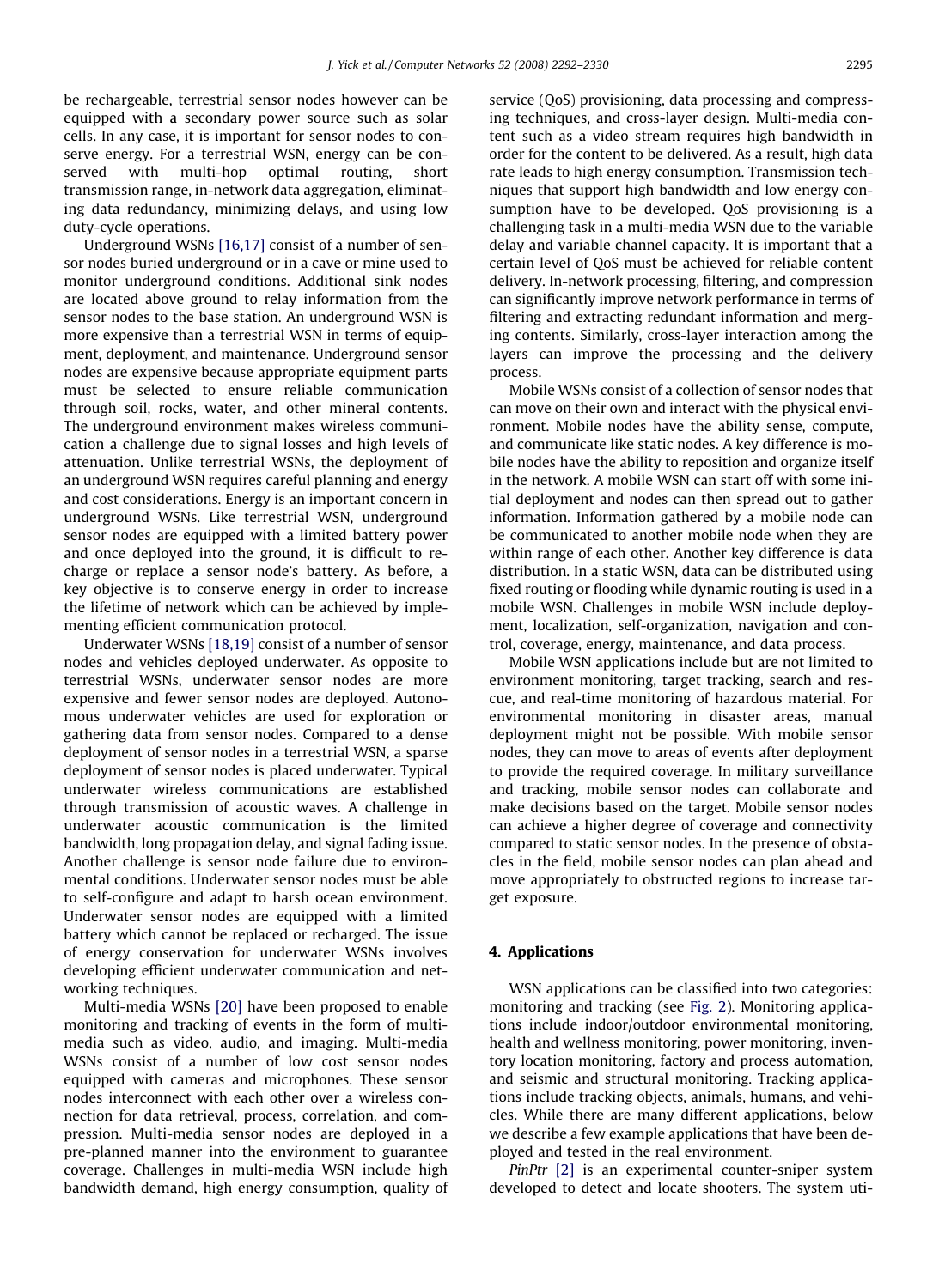<span id="page-4-0"></span>

Fig. 2. Overview of sensor applications.

lizes a dense deployment of sensors to detect and measure the time of arrival of muzzle blasts and shock waves from a shot. Sensors route their measurements to a base station (e.g., a laptop or PDA) to compute the shooter's location.

Sensors in the PinPtr system are second-generation Mica2 motes connected to a multi-purpose acoustic sensor board. Each multi-purpose acoustic sensor board is designed with three acoustic channels and a Xilinx Spartan II FPGA. Mica2 motes run on a TinyOS [\[21\]](#page-35-0) operating system platform that handles task scheduling, radio communication, time, I/O processing, etc. Middleware services developed on TinyOS that are exploited in this application include time synchronization, message routing with data aggregation, and localization.

Macroscope of redwood [\[22\]](#page-35-0) is a case study of a WSN that monitors and records the redwood trees in Sonoma, California. Each sensor node measures air temperature, relative humidity, and photo-synthetically-active solar radiation. Sensor nodes are placed at different heights of the tree. Plant biologists track changes of spatial gradients in the microclimate around a redwood tree and validate their biological theories.

Semiconductor plants and oil tanker application reported in [\[23\]](#page-35-0) focus on preventive equipment maintenance using vibration signatures gathered by sensors to predict equipment failure. Based on application requirements and site survey, the architecture of the network is developed to meet application data needs. Two experiments were carried out: the first was in a semiconductor fabrication plant and the second on an onboard oil tanker in the North Sea. The goal was to reliably validate the requirements for

industrial environments and evaluate the effect of the sensor network architecture. The study also analyzed the impact of platform characteristics on the architecture and performance of real deployment.

Underwater monitoring study in [\[24\]](#page-35-0) developed a platform for underwater sensor networks to be used for longterm monitoring of coral reefs and fisheries. The sensor network consists of static and mobile underwater sensor nodes. The nodes communicate via point-to-point links using high speed optical communications. Nodes broadcast using an acoustic protocol integrated in the TinyOS protocol stack. They have a variety of sensing devices, including temperature and pressure sensing devices and cameras. Mobile nodes can locate and move above the static nodes to collect data and perform network maintenance functions for deployment, re-location, and recovery. The challenges of deploying sensors in an underwater environment were some key lessons from this study.

MAX [\[25\]](#page-35-0) is a system for human-centric search of the physical world. MAX allows people to search and locate physical objects when they are needed. It provides location information reference to identifiable landmarks rather than precise coordinates. MAX was designed with the objectives of privacy, efficient search of a tagged object, and human-centric operation. MAX uses a hierarchical architecture that requires objects to be tagged, sub-stations as landmarks, and base-station computers to locate the object. Tags on objects can be marked as private or public which is searchable by the public or owner only. MAX is designed for low energy and minimal-delay queries. The implementation of MAX was demonstrated using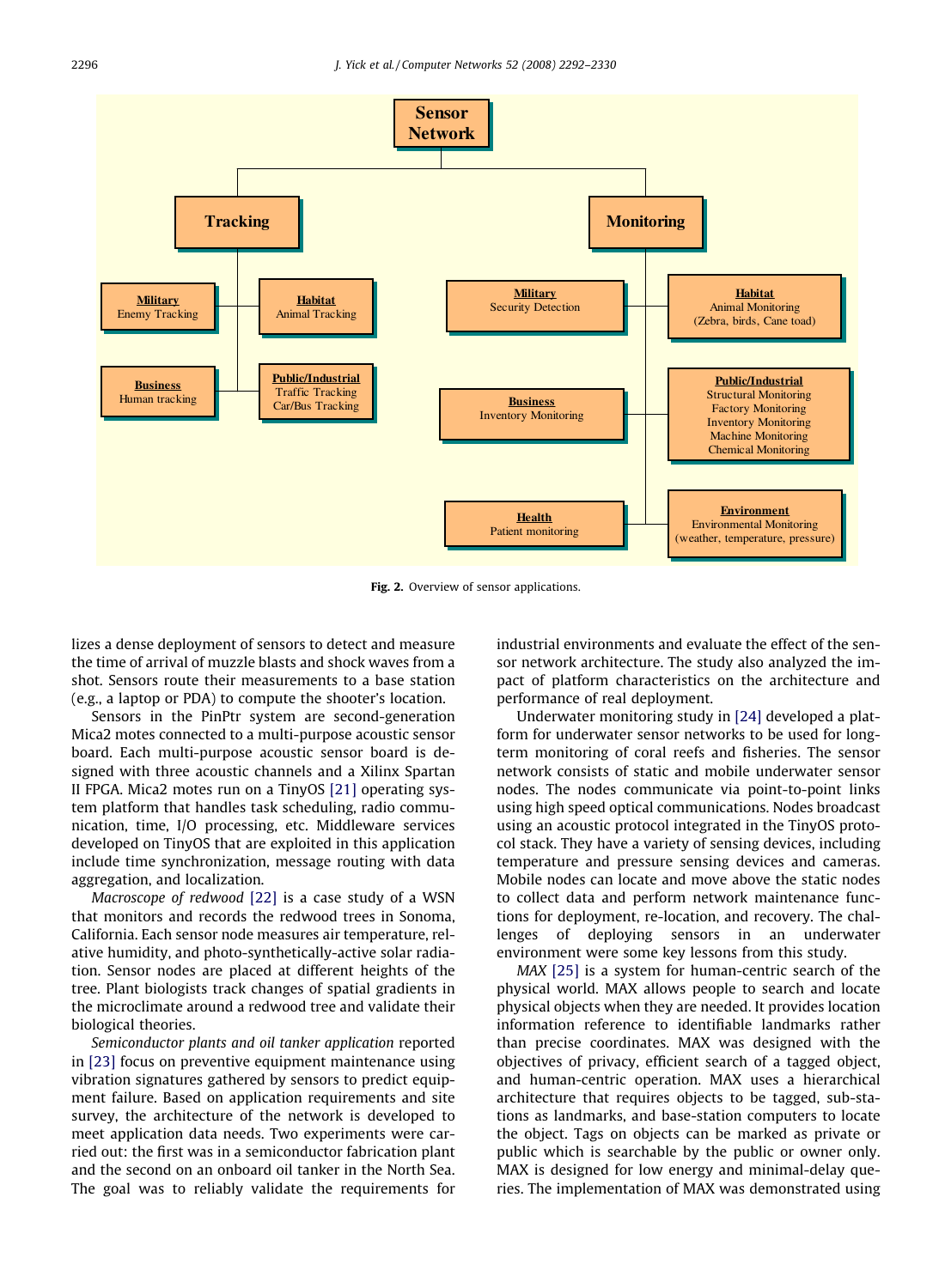Crossbow motes where trials were conducted in a room of physical objects.

Connection-less sensor-based tracking system using witness (CenWits) [\[26\]](#page-35-0) is a search-and-rescue system designed, implemented, and evaluated using Berkeley Mica2 sensor motes. The system uses several small radio frequencies (RF)-based sensors and a small number of storage and processing devices. CenWits is not a continuously-connected network. It is designed for intermittent network connectivity. It is comprised of mobile sensors worn by subjects (people), access points that collect information from these sensors and GPS receivers, and location points to provide location information to the sensors. A subject will use the GPS receivers and location points to determine its current location. The key concept is the use of witnesses to convey a subject's movement and location information to the outside world. The goal of CenWits is to determine an approximate small area where search-and-rescue efforts can be concentrated.

Cyclops [\[27\]](#page-35-0) is a small camera device that bridges the gap between computationally-constrained sensor nodes and complimentary metal-oxide semiconductor (CMOS) imagers. This work provides sensor technology with CMOS imaging. With CMOS imaging, humans can (1) exploit a different perspective of the physical world which cannot be seen by human vision, and (2) identify their importance. Cyclops attempts to interface between a camera module and a lightweight sensor node. Cyclops contains programmable logic and memory circuits with high speed data transfer. It contains a micro-controller to interface with the outside world. Cyclops is useful in a number of applications that require high speed processing or high resolution images.

WSN in a petroleum facility [\[28\]](#page-35-0) can reduce cost and improve efficiency. The design of this network is focused on the data rate and latency requirement of the plant. The network consists of four sensor node and an actuator node. The sensor nodes are based on T-mote sky devices [\[29\]](#page-35-0). Two AGN1200 pre-802.11N Series MIMO access points [\[30\]](#page-35-0) are used to create an 802.11b 2.4 GHz wireless local area network. In this multi-hop WSN, the T-mote sky devices send their radio packets to the base station which is forwarded to a crossbow stargate gateway. The crossbow stargate gateway translates the radio packets and sends it along the Ethernet MIMO to a single board TS-3300 computer [\[31\].](#page-35-0) The single board TS-3300 computer outputs the sensor data to the distributed control system. The distributed control system can also submit changes to the actuator. In this study, results of network performance, RSSI and LQI measurement and noise were gathered. Results show that the effect of latency and environmental noise can significantly affect the performance of a WSN placed in an industrial environment.

Volcanic monitoring [\[32\]](#page-35-0) with WSN can help accelerate the deployment, installation, and maintenance process. WSN equipments are smaller, lighter, and consume less power. The challenges of a WSN application for volcanic data collection include reliable event detection, efficient data collection, high data rates, and sparse deployment of nodes. Given these challenges, a network consists of 16

sensor nodes was deployed on Volcàn Reventador in northern Ecuador. Each sensor node is a T-mote sky device [\[29\]](#page-35-0) equipped with an external omni-directional antenna, a seismometer, a microphone, and a custom hardware interface board. Of the 16 sensor nodes, 14 sensor nodes are equipped with a single axis Geospace Industrial GS-11 Geophone with corner frequency of 4.5 Hz while the other two sensor nodes carried triaxial Geospace Industries GS-1 seismometers with corner frequencies of 1 Hz. The custom hardware interface board was designed with four Texas Instruments AD7710 analog-to-digital converters to integrate with the T-mote sky devices. Each sensor node draws power from a pair of alkaline D cell batteries. Sensor nodes are placed approximately 200–400 m apart from each other. Nodes relay data via multi-hop routing to a gateway node. The gateway node connected to a long-distance Free-Wave radio modem transmits the collected data to the base station. During network operation, each sensor node samples two or four channels of seismoacoustic data at 100 Hz. The data is stored in local flash memory. When an interesting event occurs, the node will route a message to the base station. If multiple nodes report the same event, then data is collected from the nodes in a round-robin fashion. When data collection is completed, the nodes return to sampling and storing sensor data locally.

In the 19 days of deployment, the network observed 230 eruptions and other volcanic events. About 61% of the data was retrieved from the network due to short outages in the network from software component failure and power outage. Overall, the system performed well in this study.

Health monitoring applications [\[33\]](#page-35-0) using WSN can improve the existing health care and patient monitoring. Five prototype designs have been developed for applications such as infant monitoring, alerting the deaf, blood pressure monitoring and tracking, and fire-fighter vital sign monitoring. The prototypes used two types of motes: T-mote sky devices [\[29\]](#page-35-0) and SHIMMER (Intel Digital Health Group's Sensing Health with Intelligence, Modularity, Mobility, and Experimental Re-usability).

Because many infant die from sudden infant death syndrome (SIDS) each year, Sleep Safe is designed for monitoring an infant while they sleep. It detects the sleeping position of an infant and alerts the parent when the infant is lying on its stomach. Sleep Safe consists of two sensor motes. One SHIMMER mote is attached to an infant's clothing while a T-mote is connected to base station computer. The SHIMMER node has a three-axis accelerometer for sensing the infant's position relative to gravity. The SHIMMER node periodically sends packets to the base station for processing. Based on the size of the sensing window and the threshold set by the user, the data is processed to determine if the infant is on their back.

Baby Glove prototype is designed to monitor vitals. Baby Glove is a swaddling baby wrap with sensors that can monitor an infant's temperature, hydration, and pulse rate. A SHIMMER mote is connected to the swaddling wrap to transmit the data to the T-mote connected to the base station. Like Sleep Safe, an alert is sent to the parent if the analyzed data exceeds the health settings.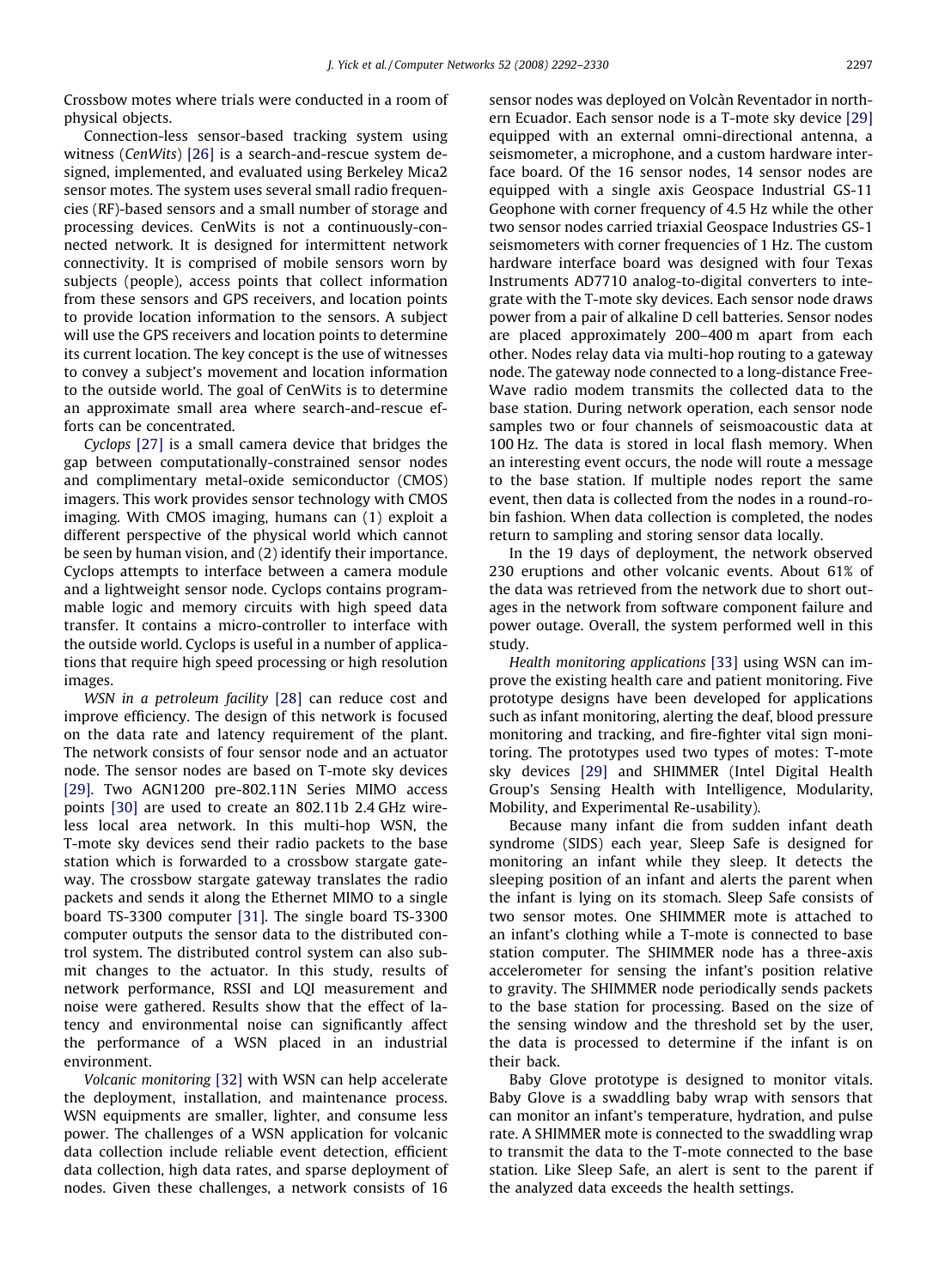FireLine is a wireless heart rate sensing system. It is used to monitor a fire fighter's heart rate in real-time to detect any abnormality and stress. FireLine consist of a Tmote, a custom made heart rate sensor board, and three re-usable electrodes. All these components are embedded into a shirt that a fire fighter will wear underneath all his protective gears. The readings are taken from the T-mote is then transfer to another T-mote connected to the base station. If the fire fighter's heart rate is increasing too high, an alert is sent.

Heart@Home is a wireless blood pressure monitor and tracking system. Heart@Home uses a SHIMMER mote located inside a wrist cuff which is connected to a pressure sensor. A user's blood pressure and heart rate is computed using the oscillometric method. The SHIMMER mote records the reading and sends it to the T-mote connected to the user's computer. A software application processes the data and provides a graph of the user's blood pressure and heart rate over time.

LISTSENse enables the hearing impaired to be informed of the audible information in their environment. A user carries the base station T-mote with him. The base station T-mote consists of a vibrator and LEDs. Transmitter motes are place near objects (e.g., smoke alarm and doorbell) that can be heard. Transmitter motes consist of an omni-directional condenser microphone. They periodically sample the microphone signal at a rate of 20 Hz. If the signal is greater than the reference signal, an encrypted activation message is sent to the user. The base station T-mote receiving the message actives the vibrator and its LED lights to warn the user. The user must press the acknowledge button to deactivate the alert.

ZebraNet [\[9\]](#page-35-0) system is a mobile wireless sensor network used to track animal migrations. ZebraNet is composed of sensor nodes built into the zebra's collar. The node consists of a 16-bit TI microcontroller, 4 Mbits off-chip flash memory, a 900 MHz radio, and a GPS unit. Positional readings are taking using the GPS and sent multi-hop across zebras to the base station. The goal is to accurately log each zebra's position and use them for analysis. A total of 6–10 zebra collars were deployed at the Sweetwaters game reserve in central Kenya to study the effects and reliability of the collar and to collect movement data. After deployment, the biologists observed that the collared zebras were affected by the collars. They observed additional head shakes from those zebra in the first week. After the first week, the collared zebra show no difference than the uncollared zebra. A set of movement data was also collected during this study. From the data, the biologists can better understand the zebra movements during the day and night.

# Open research issues

The enabling applications provide some key attributes that determine the driving force behind WSN research. Existing applications such as environmental monitoring, health monitoring, industrial monitoring, and military tracking have application-specific characteristics and requirements. These application-specific characteristics and requirements coupled with today's technology lead to different hardware platforms and software development. A variety of hardware platforms and technology have been developed over the years; however, more experimental work is necessary to make these applications more reliable and robust in the real world. Appendix [C](#page-33-0) compares the application with the protocol stack.

WSNs have the potential to enhance and change the way people interact with technology and the world. The direction of future WSNs lies in identifying real business and industry needs. Interactions between research and development are necessary to bridge the gap between existing technology and the development of business solutions. Applying sensor technology to industrial applications will improve business processes as well as open up more problems for researchers.

### 5. Internal sensor system

For a sensor to operate in a wireless sensor network, there are several internal system issues that need to be addressed through the system platform and operating system (OS) support. In addition, supporting standards, storage, and physical testbeds are reviewed in the following subsections.

# 5.1. System platform and OS support

Current WSN platforms are built to support a wide range of sensors. Products that offer sensors and sensor nodes have different radio components, processors, and storage. It is a challenge to integrate multiple sensors on a WSN platform since sensor hardware is different and processing raw data can be a problem with limited resources in the sensor node. System software such as the OS must be designed to support these sensor platforms. Research in this area involves designing platforms that support automatic management, optimizing network longevity, and distributed programming. Below we discuss two platforms: a Bluetooth-based sensor system [\[34\]](#page-35-0) and a detection-and-classification system [\[35\]](#page-35-0).

Bluetooth-based sensor networks [\[20\]](#page-35-0) reported a study to determine if a Bluetooth-based sensor node is viable for a WSN. Typical radio components used in a WSN are based on fixed frequencies where sensor nodes within communication range compete for a shared channel to transmit data. But Bluetooth is based on spread-spectrum transmission where separate channels are used to transmit data.

The Bluetooth-based devices used in the experiments are BTnodes developed by ETH Zurich [\[36\]](#page-35-0). A strippeddown version of the Bluetooth stack for TinyOS was designed and ported into the BTnodes. In order to support a multi-hop network, each BTnode is equipped with two radios: one configured to operate as a master and the other as a slave. The master radio can support up to seven connections while the slave radio looks for another node to connect to. Because Bluetooth is connection oriented, a master and slave connection must be established before data is exchanged.When a new node joins the network, its slave radio is first enabled. The new node tries to connect itself with the rest of the network. When the new node finds a node to connect to as its slave, it turns on the master radio to accept connections from nodes that are not yet connected to the network. If the new node fails to connect to other nodes in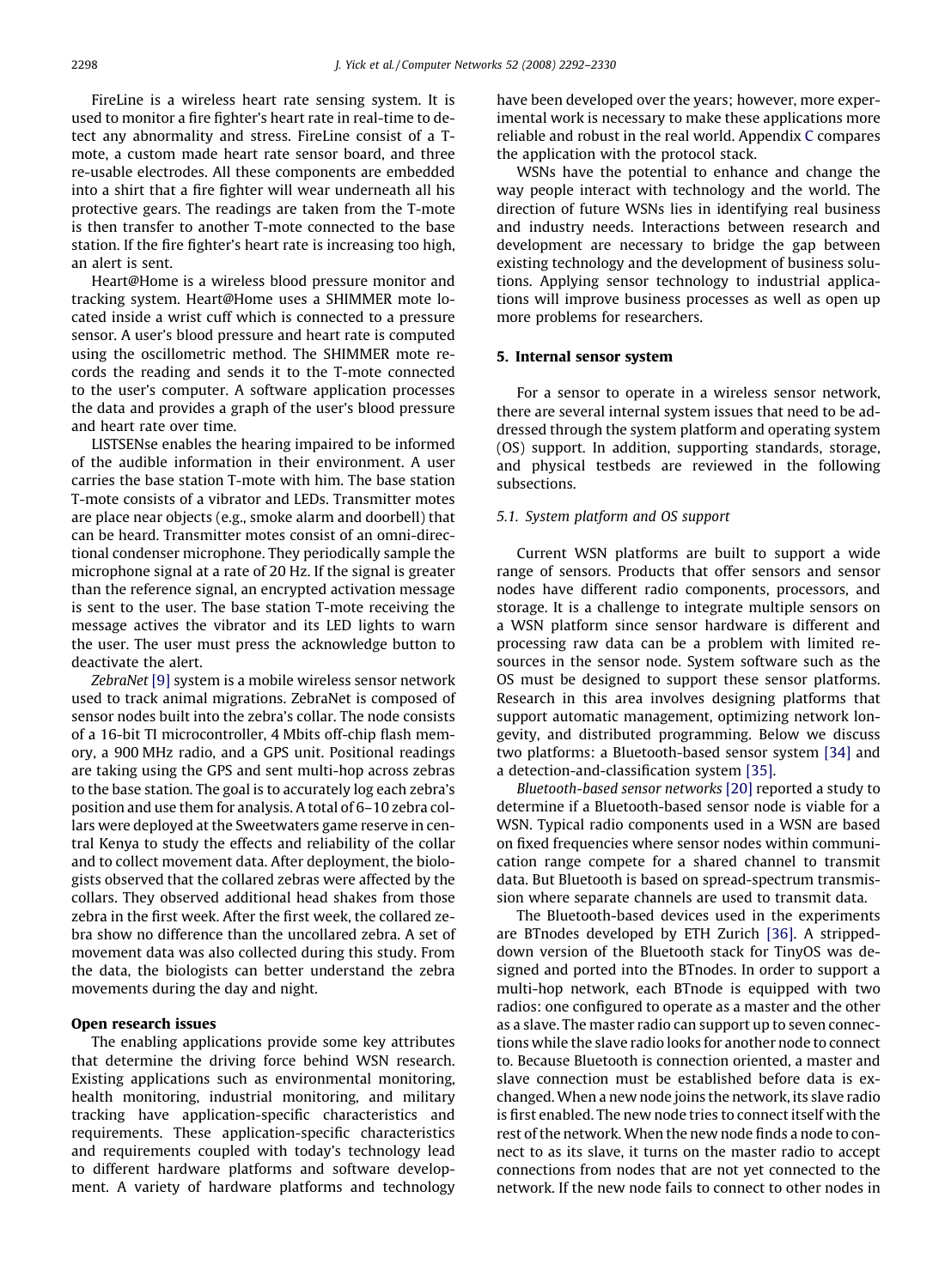its vicinity due to the maximum number of connections being reached at the other nodes, it re-connects to the first node it had contacted in the network. With the second request, the master radio in that node will drop one of its slave node connections and accept the connection from the new node. The disconnected node will find another node in its vicinity to connect. The network topology formed by this procedure is a connected tree.

Experimental results indicate that Bluetooth-based sensor networks using BTnodes are suitable for applications that are active over a limited time period with a few unpredictable traffic bursts. BTnodes can achieve high throughput; however, they consume a lot of energy even when idle. Connection maintenance is expensive and dual radios are needed to support multi-hop routing. Hence, Bluetooth can only serve as an alternative to broadcast radios.

Detection-and-classification system developed in VigilNet [\[35\]](#page-35-0) can detect and classify vehicles, persons, and persons carrying ferrous objects. It targets objects with a maximum velocity error of 15%. The VigilNet surveillance system consists of 200 sensor nodes which are deployed in a preplanned manner into the environment. Their locations are assigned at the time they are deployed. Each sensor node is equipped with a magnetometer, a motion sensor, and a microphone.

A hierarchical architecture was designed for this system in order to distribute sensing and computation tasks to different levels of the system. The hierarchical architecture is comprised of four tiers: sensor-level, node-level, group-level, and base-level. The lowest level, the sensor-level, deals with the individual sensor and its sensing algorithm to detect and classify objects. Once the sensing algorithm has processed the sensor data, the classification result is sent to the next level, namely the node-level. At the node-level, classification deals with the fusion of various sensor data obtained by the individual nodes. The node-level sensing algorithm relays the sensor data from each sensor and forms node-level classification results. Both the sensor-level and node-level classification functions reside on the node itself. The next level is the group-level. This level of classification is performed by a group of nodes. A set of nodes is organized in a group, and a group leader is elected to perform group-level classification. The input to the group-level classification is the node-level classification results of the aggregated attributes. At group-level classification, group leaders can accomplish more advanced tasks and gain better knowledge of the location of the targets. The highest level is the base-level classification. At this level, the results from the group-level classification are transmitted via multi-hop to the base station. The base-level classification algorithm finalizes the results collected and reduces false positives among the reported results.

VigilNet was deployed and tested in an outdoor site. The system was able to accurately detect targets and reduce false negatives with a dense deployment of sensor nodes.

## 5.2. Standards

Wireless sensor standards have been developed with the key design requirement for low power consumption.

The standard defines the functions and protocols necessary for sensor nodes to interface with a variety of networks. Some of these standards include IEEE 802.15.4 [\[37\]](#page-35-0), ZigBee [\[38,39\],](#page-35-0) WirelessHART [\[40,41\],](#page-35-0) ISA100.11 [\[42\]](#page-35-0), IETF 6LoW-PAN [\[43–45\]](#page-35-0), IEEE 802.15.3 [\[46\],](#page-35-0) Wibree [\[47\].](#page-35-0) The following paragraphs describes these standards in more detail.

IEEE 802.15.4: IEEE 802.15.4 [\[37\]](#page-35-0) is the proposed standard for low rate wireless personal area networks (LR-WPAN's). IEEE 802.15.4 focuses on low cost of deployment, low complexity, and low power consumption. IEEE 802.15.4 is designed for wireless sensor applications that require short range communication to maximize battery life. The standard allows the formation of the star and peer-to-peer topology for communication between network devices. Devices in the star topology communicate with a central controller while in the peer-to-peer topology ad hoc and self-configuring networks can be formed. IEEE 802.15.4 devices are designed to support the physical and data-link layer protocols. The physical layer supports 868/915 MHz low bands and 2.4 GHz high bands. The MAC layer controls access to the radio channel using the CSMA-CA mechanism. The MAC layer is also responsible for validating frames, frame delivery, network interface, network synchronization, device association, and secure services. Wireless sensor applications using IEEE 802.15.4 include residential, industrial, and environment monitoring, control and automation.

ZigBee [\[38,39\]](#page-35-0) defines the higher layer communication protocols built on the IEEE 802.15.4 standards for LR-PANs. ZigBee is a simple, low cost, and low power wireless communication technology used in embedded applications. ZigBee devices can form mesh networks connecting hundreds to thousands of devices together. ZigBee devices use very little power and can operate on a cell battery for many years. There are three types of ZigBee devices: Zig-Bee coordinator, ZigBee router, and ZigBee end device. Zig-Bee coordinator initiates network formation, stores information, and can bridge networks together. ZigBee routers link groups of devices together and provide multi-hop communication across devices. ZigBee end device consists of the sensors, actuators, and controllers that collects data and communicates only with the router or the coordinator. The ZigBee standard was publicly available as of June 2005.

WirelessHART: The WirelessHART [\[40,41\]](#page-35-0) standard provides a wireless network communication protocol for process measurement and control applications. The standard is based on IEEE 802.15.4 for low power 2.4 GHz operation. WirelessHART is compatible with all existing devices, tools, and systems. WirelessHART is reliable, secure, and energy efficient. It supports mesh networking, channel hopping, and time-synchronized messaging. Network communication is secure with encryption, verification, authentication, and key management. Power management options enable the wireless devices to be more energy efficient. WirelessHART is designed to support mesh, star, and combined network topologies. A WirelessHART network consists of wireless field devices, gateways, process automation controller, host applications, and network manager. Wireless field devices are connected to process or plant equipment. Gateways enable the communication be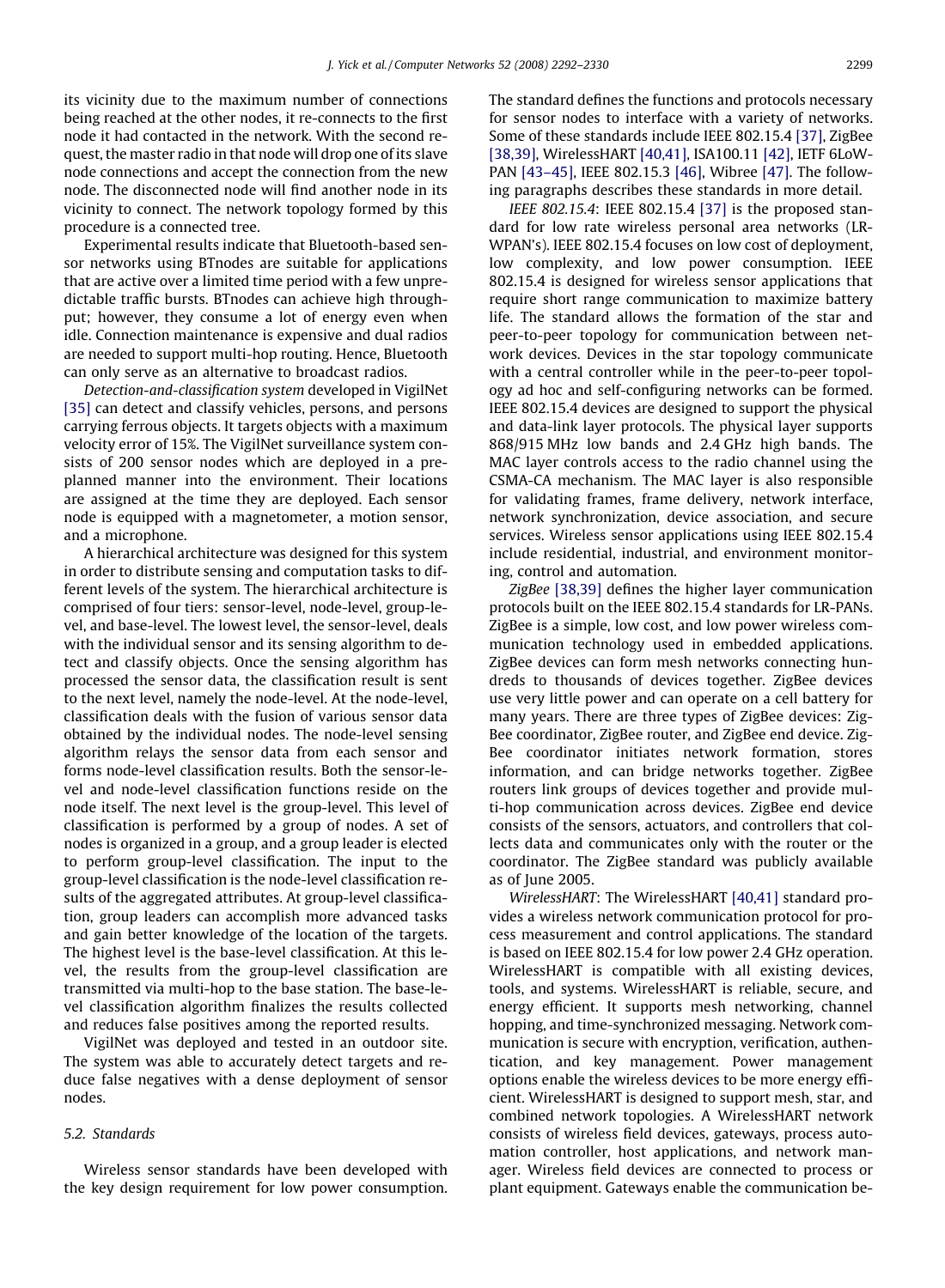tween the wireless field devices and the host applications. The process automation controller serves as a single controller for continuous process. The network manager configures the network and schedule communication between devices. It also manages the routing and network traffic. The network manager can be integrated into the gateway, host application, or process automation controller. WirelessHART standards were released to the industry in September 2007 and will soon be available in commercial products.

ISA100.11a: ISA100.11a [\[42\]](#page-35-0) standard is designed for low data rate wireless monitoring and process automation applications. It defines the specifications for the OSI layer, security, and system management. The standard focuses on low energy consumption, scalability, infrastructure, robustness, and interoperability with other wireless devices. ISA100.11a networks use only 2.4 GHz radio and channel hopping to increase reliability and minimize interference. It offers both meshing and star network topologies. ISA100.11a also provides simple, flexible, and scaleable security functionality.

6LoWPAN: IPv6-based Low power Wireless Personal Area Networks [\[43–45\]](#page-35-0) enables IPv6 packets communication over an IEEE 802.15.4 based network. Low power device can communicate directly with IP devices using IPbased protocols. Using 6LoWPAN, low power devices have all the benefits of IP communication and management. 6LoWPAN standard provides an adaptation layer, new packet format, and address management. Because IPv6 packet sizes are much larger than the frame size of IEEE 802.15.4, an adaptation layer is used. The adaptation layer carries out the functionality for header compression. With header compression, smaller packets are created to fit into an IEEE 802.15.4 frame size. Address management mechanism handles the forming of device addresses for communication. 6LoWPAN is designed for applications with low data rate devices that requires Internet communication.

IEEE 802.15.3: IEEE 802.15.3 [\[46\]](#page-35-0) is a physical and MAC layer standard for high data rate WPAN. It is designed to support real-time multi-media streaming of video and music. IEEE 802.15.3 operates on a 2.4 GHz radio and has data rates starting from 11 Mbps to 55 Mbps. The standard uses time division multiple access (TDMA) to ensure quality of service. It supports both synchronous and asynchronous data transfer and addresses power consumption, data rate scalability, and frequency performance. The standard is used in devices such as wireless speakers, portable video electronics, and wireless connectivity for gaming, cordless phones, printers, and televisions.

Wibree: Wibree [\[47\]](#page-35-0) is a wireless communication technology designed for low power consumption, short-range communication, and low cost devices. Wibree allows the communication between small battery-powered devices and Bluetooth devices. Small battery powered devices include watches, wireless keyboard, and sports sensors which connect to host devices such as personal computer or cellular phones. Wibree operates on 2.4 GHz and has a data rate of 1 Mbps. The linking distance between the devices is 5–10 m. Wibree is designed to work with Bluetooth. Bluetooth with Wibree makes the devices smaller and more energy-efficient. Bluetooth–Wibree utilizes the

existing Bluetooth RF and enables ultra-low power consumption. Wibree was released publicly in October 2006.

### 5.3. Storage

Conventional approaches in WSNs require that data be transferred from sensor nodes to a centralized base station because storage is limited in sensor nodes. Techniques such as aggregation and compression reduce the amount of data transferred, thereby reducing communication and energy costs. These techniques are important for real-time or event-based applications, but they may not suffice. Applications that operate on a query-and-collect approach will selectively decide which data are important to collect. Optimizing sensor storage becomes important in this case when massive data is stored over time.

Given that storage space is limited and communication is expensive, a storage model is necessary to satisfy storage constraints and query requirements. In this subsection, we evaluate several storage methods in terms of design goals, assumptions, operation models, and performance.

GEM: Graph EMbedding (GEM) [\[48\]](#page-35-0) provides an infrastructure for routing and data-centric storage for sensor networks. The idea of graph embedding works in two steps. The first step is choosing a labelled guest graph for routing and data-centric storage. The second step is to embed the guest graph onto the actual sensor topology. Each sensor node in this network is given an identifier and a label encoded with its position. Each sensor node needs only to know the labels of its neighbors. To support data-centric storage in GEM, each data item has a name that can be mapped to a label and stored at different nodes. When a client requests data, it sends a query with the data's name into the network. The node that has the data will route the data back to the requested. GEM enables nodeto-node routing by using a lookup mechanism to find a node's current label. If two nodes need to communicate, the sender node must first retrieve the label of the receiving node. A lookup request message is sent by the sender to the receiver. Upon receiving the lookup request, the receiver retrieves the label in a distributed hash table. Once the sender node has the receiver's label, it can send messages to the receiver.

To demonstrate how GEM is applied to a sensor network, the virtual polar coordinate space (VPCS) was developed in this study. In VPCS, a ring-tree graph is embedded into the network topology. Each sensor node is assigned a level which is the number of hops from the root node. Each node is also assigned a virtual angle range which identifies the node within that level. The virtual angle range is a subset of its parent's virtual angle range. Children of a node may not have overlapping angle ranges. The virtual polar coordinate routing (VPCR) algorithm is built on top of VPCS to route a message from a node to another. VPCR utilizes polar coordinates for efficient routing. Each node has a label defined by a space in a VPCS. VPCR is greedy because it forwards packets closer to the destination angle range. Packet forwarding is accomplished by checking for nearby 2-hop neighbor nodes which have an angle range that is closer to the destination angle than the current node's angle range. If so, VPCR forwards the packet to that node.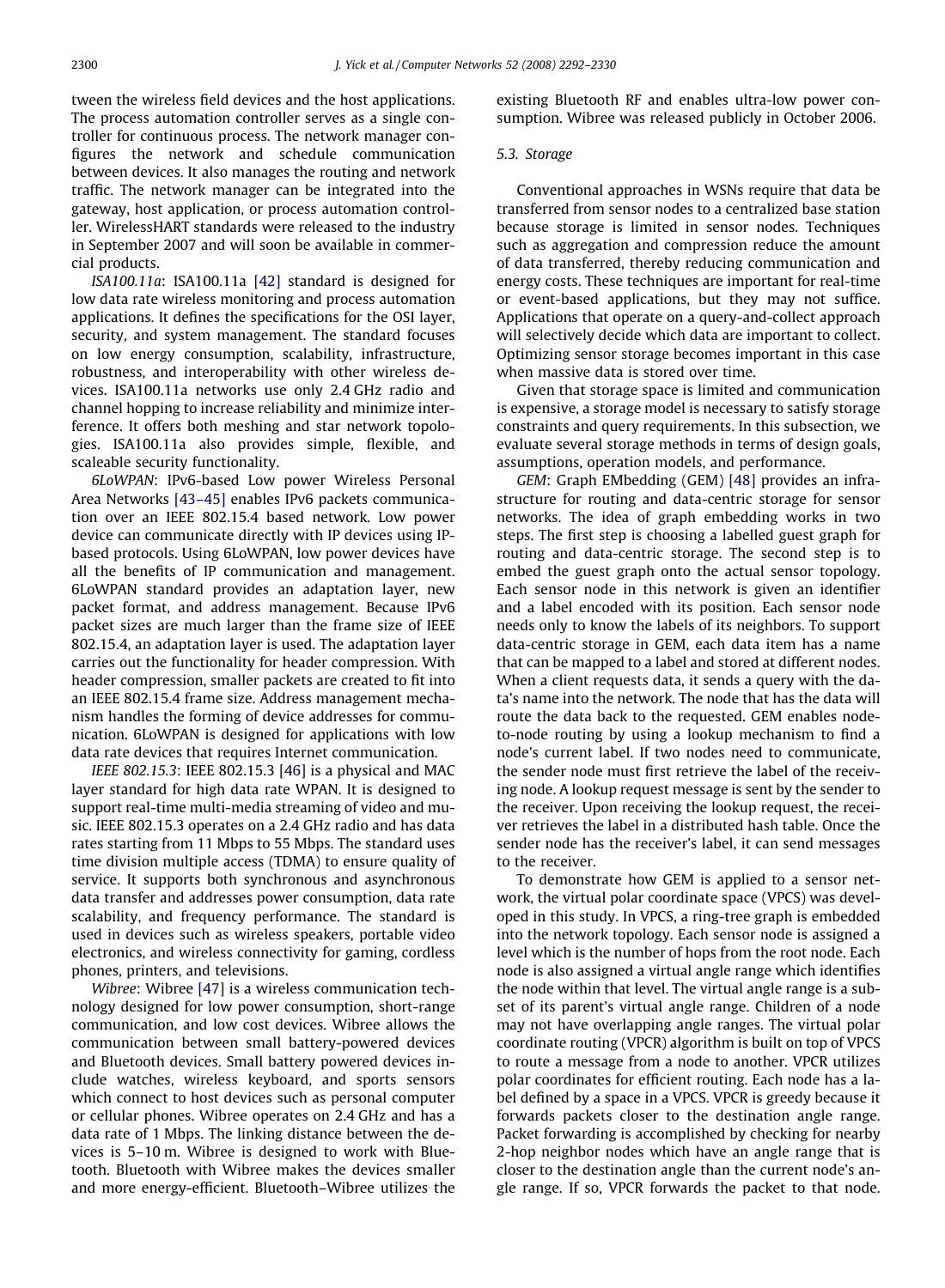Each node is required to store state information about its neighbors. VPCR makes routing more efficient by routing with cross-links in the ringed tree. Experimental results show that VPCR is efficient in both energy usage and routing.

TSAR: Two-tier sensor storage architecture (TSAR) [\[49\]](#page-35-0) uses interval skip graphs to employ a multi-resolution ordered distributed index structure for efficient support of spatio-temporal and value queries. Sensor nodes send concise identifying information (or metadata) to a nearby proxy. Proxies interact with one another to construct a distributed index of the metadata reported by the sensors and an index of the associated data stored at the sensors. The index provides a logical view of the distributed data. The index is used to pinpoint all data from the corresponding sensors. Actual data remains in the sensor nodes. TSAR reduces energy overhead at sensor nodes by using the proxies for queries and low cost transmission of metadata to the proxies. There are four main contributions: (1) novel distributed index structure based on interval skip graphs, (2) each sensor's local archive to store data in flash memory, (3) a prototype of TSAR on a multi-tier testbed, and (4) a detailed evaluation of TSAR. Experimental results show feasibility and low energy latency of the distributed storage architecture in a multi-tier sensor network.

Multi-resolution storage: Multi-resolution storage system [\[50\]](#page-35-0) provides storage and long-term querying of the data for data-intensive applications. Multi-resolution storage uses in-network wavelet-based summaries to store data in a spatially- and hierarchically-decomposed distributed storage structure. The storage system architecture is divided into three parts: (1) wavelet process to construct multi-resolution summaries, (2) drill-down query process to reduce search cost, and (3) a data-aging scheme to discard summaries. In the first part, the wavelet process uses a summarizing technique that provides data compression for spatio-temporal data sets. Wavelet construction has two phases: temporal summarization phase and spatial summarization phase. The first phase requires each node to compress the time-series data by exploiting temporal redundancy in the signal. The second phase constructs a hierarchical grid-based overlay. At each level, data is compressed more in a spatial scale. At the highest level, one or a few nodes contain an overall summary of all the data in the network.

The second part of the system architecture is the drilldown query process to reduce the cost of search. Drilldown queries are inserted at the highest level of the hierarchy and use a coarse summary as a hint to indicate which region in the network will most likely contain the response to the query. The query is forwarded to nodes that store summaries of these regions. The query is routed from one sub-region to the next till it reaches the lowest level of the hierarchy or when there are enough results in the intermediate nodes. The drill-down query process is very efficient in that it can obtain query results in a few steps.

Lastly, old data must be discarded in order to create space to store new data. To determine how old is the data in the network, each data is given an age that specifies the amount of time that the summary has been stored. Two data-aging schemes are proposed: a training-based algorithm and a greedy algorithm. The training algorithm operates on a limited training set of data. During the training period, aging parameters are extracted from a training set. The training set is typically data sensed during system deployment. A weighted cumulative error is computed from different queries. The cumulative error is fed into an optimization function to evaluate aging parameters for different summaries. For the greedy algorithm, there are no prior data sets to determine the aging parameters. It assigns weights to summaries according to expected importance of each resolution toward drill-down queries. The goal of the aging schemes is to provide data management and enhance the query process. Results show that both schemes perform within 2% of the optimal scheme, but the training scheme performed better than the greedy scheme.

# 5.4. Testbeds

A WSN testbed is consists of sensor nodes deployed in a controlled environment. It is designed to support experimental research in a real-world setting. It provides researchers a way to test their protocols, algorithms, network issues and applications. Experiments can easily be configured, run, and monitored remotely. Experiments can also be repeated to produce the same results for analysis. The following paragraphs describe several WSN testbeds in more detail.

ORBIT: Open access research testbed for next-generation wireless networks (ORBIT) [\[51\]](#page-36-0) consists of 64 remotely accessible sensor nodes placed indoor with  $\sim$ 1 m spacing apart. Each ORBIT radio node consists of a 1-GHz VIA C3 processor, two wireless PCI 802.11a/b/g interface, two ethernet ports, and an integrated chassis manager. Users can log on remotely to set up their experiment. OR-BIT can be used to test new applications, measure system performance, run cross-layer experiments, and test new protocols and algorithms.

MoteLab: MoteLab [\[52\]](#page-36-0) is a web-based WSN testbed consisting of a set of MicaZ motes [\[53\]](#page-36-0) connected to a central server. The central server handles scheduling, re-programming and data logging of the motes. A user can log onto a web interface to create and schedule experiments. The goal of MoteLab is to allow users to evaluate WSN applications without manually re-programming and redeploying the nodes into the physical environment. The users can retrieve data through the web interface and interact with individual nodes. MoteLab consists of the following software components: a SQL database, web interface, DB logger, and job daemon. The SQL database stores all the information needed for the test-bed operation. The web interface uses PHP to generate the web contents for the users to access. The DB logger is connected to each node to receive messages and store them in the SQL database. The job daemon is responsible for re-programming each node and starting and stopping system components. MoteLab have been used to study newly developed protocols, signal strength analysis, and cluster analysis.

Emulab: Emulab [\[54\]](#page-36-0) is a remotely accessible mobile and wireless sensor testbed. The testbed consists of Acroname robots carrying an XScale based Startgate small computer and 900 Hz Mica2 mote [\[53\]](#page-36-0). The robots operate on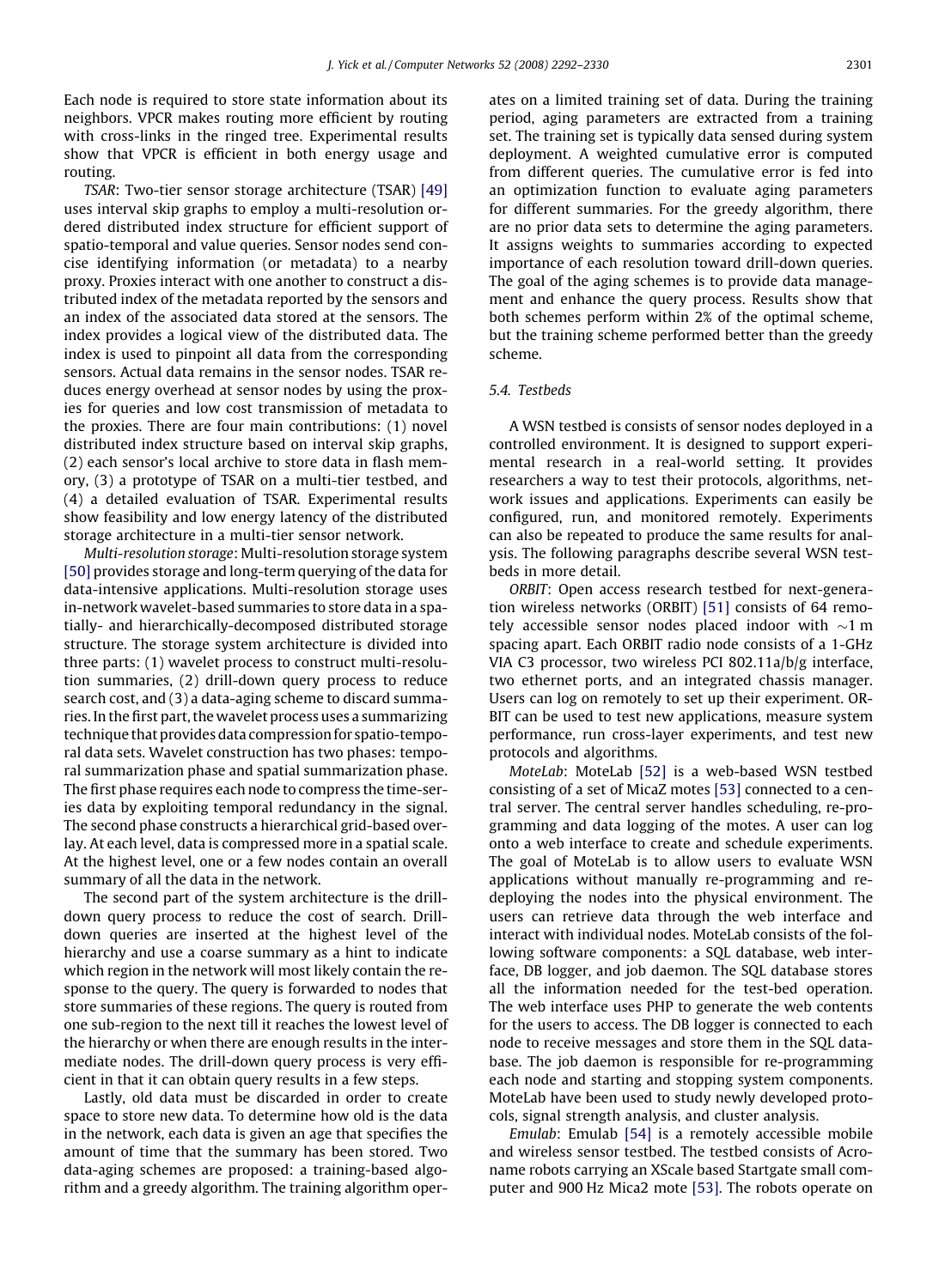battery power which last up to 3 hours and uses 802.11b for communication. The radios are set to 900 MHz. The robot's motion and steering comes from two drive wheels that operate at a maximum rate of 2 m/s. There are six infrared proximity sensors on all sides of the robot to detect obstructions. Users can create experiments through a web interface and schedule events to control the robots movement. Emulab can be used to study network topologies, mobility effects on protocols, test algorithms, and mobile applications.

### 5.5. Diagnostics and debugging support

In order to guarantee the success of the sensor network in the real environment, it is important to have a diagnostic and debugging system that can measure and monitor the sensor node performance of the overall network. Studies that deal with handling various types of hardware and software failures help extend the life of each sensor which in turn help increase the sensor network lifetime. In addition to failures, addressing methods to enhance communication performance can make the system more efficient. In the following subsections, we first describe a tool call Sympathy [\[26\]](#page-35-0) that detects and localizes failures. We then discuss the study reported in [\[55\]](#page-36-0) which analyzes packet delivery performance at the physical and the medium access control (MAC) layers.

Sympathy: Sympathy [\[26\]](#page-35-0) is a diagnosis tool for detecting and debugging failures in sensor networks. It is specifically designed for data-collection applications where nodes periodically send data back to a centralized base station or sink. Sympathy detects failures in a system by selecting metrics such as connectivity, data flow, node's neighbor and next hops. Connectivity metrics provide connectivity information from every node in the network. Sympathy collects every node's current routing table with information for next hop and path quality. Flow metrics provide the network's traffic load as well as its connectivity. Sympathy collects packet level information transmitted and received from each node. In addition, Sympathy also maintains information for packets transmitted from the sink to the nodes. Based on these metrics, Sympathy detects when nodes are not delivering sufficient data to the sink and locates the cause of the failure.

Sympathy can identify three types of failures: self, path, and sink. In self failure, the node itself has failed due to a crash, re-boot, bug in software code, or connectivity issue. In path failure, a node along the path fails, causing other nodes to fail or there are collisions along the path. In sink (i.e., base station) failure, the whole network appears to be failing when it is the sink that has failed. Failure at the sink may be due to bad sink placement, changes in the environment after deployment, and connectivity issues.

In Sympathy, the sink/base station runs the necessary software to detect and localize the failure. Localizing a failure is a four-stage process. In the first stage, the sink collects metrics from the sensor nodes in the system. Upon receiving a packet, Sympathy looks for failures by analyzing the received metrics and running tests to determine the cause. Common causes include a node crashing or rebooting, no route to the base station/sink, or the request never reaching the node. In these cases, Sympathy identifies the type of failure and reports it to the user. Hence, collecting information about each node allows Sympathy to detect failures more quickly.

Analysis of data packet delivery: the work in [\[55\]](#page-36-0) studied packet delivery performance of a sensor network at the physical and MAC layers. At the physical layer, the work in [\[55\]](#page-36-0) studies the performance of packet delivery under different transmit powers and physical-layer encoding. At the MAC layer, different MAC layer mechanisms such as carrier sensing and link-layer re-transmission are used to measure the efficiency of packet delivery. Up to 60 Mica motes were used to measure packet delivery under three different environmental settings: an office building, a habitat with moderate foliage, and an open parking lot. Under these settings, results show that both physical and MAC layers contribute to the packet-delivery performance, which is defined as the fraction of packets not successfully received by the receiver within a time window.

At the physical layer, traffic is generated by one node at one end of the line transmitting one packet per second. Packet-delivery performance is measured with the MAC layer disabled under different environments, coding schemes, and transmission settings. Results show that at least 20% of the nodes had at least 10% packet loss and at least 10% of the nodes had greater than 30% packet loss. Spatial characteristics show the existence of a gray area for some nodes. Nodes that are a certain distance from the sender have uniformly high packet reception rate. Beyond this distance is a gray area in which the reception rate changes dramatically. Receiving nodes in this gray area are likely to experience either 90% successful reception or less than 50% reception rate. The gray area defined for an office building and open parking lot is one-third of the total communication range while for habitat setting, it is one-fifth.

At the MAC layer, experiments vary in topology, environment, and traffic pattern. Packet losses in this case are largely due to lost transmissions. Under light load, nearly 50% of the links have an efficiency of 70% or higher. Under heavy load, nearly 50% of the links have efficiency less than 20%. Depending on the load, between 50% and 80% of the communication energy is used for repairing lost transmissions. Packet-delivery performance can be greatly improved by adding a simple set of mechanisms such as topology control to discard neighbors with asymmetric links.

### Open research issues

The design of a WSN platform must deal with challenges in energy efficiency, cost, and application requirements. It requires the optimization of both the hardware and software to make a WSN efficient. Hardware includes using low cost tiny sensor nodes while software addresses issues such as network lifetime, robustness, self-organization, security, fault tolerance, and middleware. Application requirements vary in terms of computation, storage, and user interface and consequently there is no single platform that can be applied to all applications. Existing platforms discussed here include a Bluetooth-based sensor system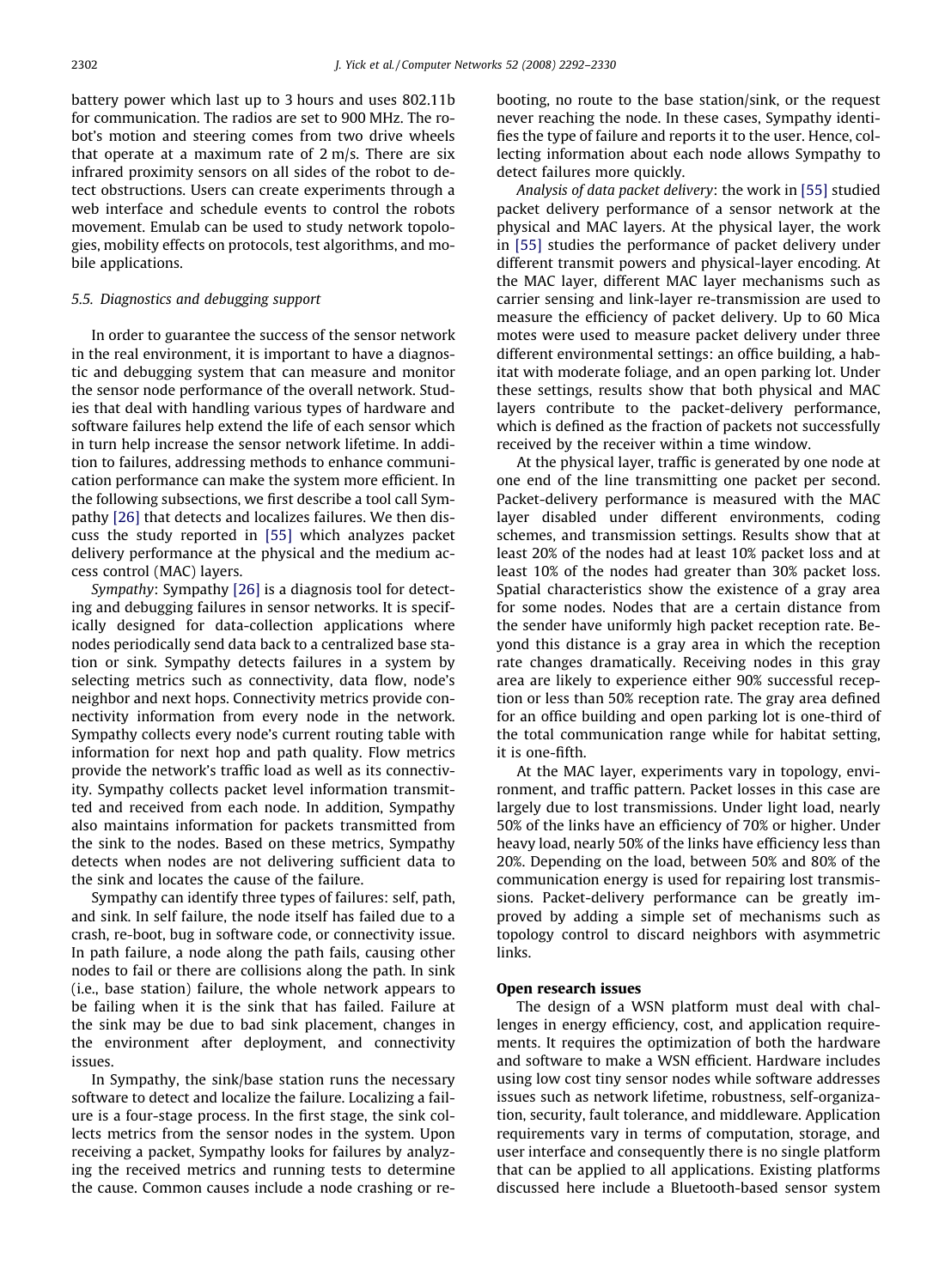[\[34\]](#page-35-0) and a detection-and-classification system [\[35\]](#page-35-0). Future work in this area entails examining a more practical platform solution for problems in new applications.

Storage capacity in low-end sensor nodes is limited. Rather than sending large amounts of raw data to the base station, a local sensor node's storage space is used as a distributed database to which queries can send to retrieve data. Existing approaches [\[48–50\]](#page-35-0) present data structures that can efficiently manage and store the data. Nevertheless, energy-efficient storage data structure is still an open area of research that requires optimizing various types of database queries both with respect to performance and energy efficiency.

Performance studies provide valuable information for developing tools and solutions to improve system performance. Critical factors that influence system performance include scalability, communication, protocols at different layers, failures, and network management. Scalability issues can degrade system performance. Communication protocols are still trying to achieve a reasonable throughput when the size of the network increases. Optimizing and analyzing protocols at different layers can improve system performance and determine their benefits and limitations. Sensor nodes can fail at any time due to hardware, software, or communication reasons. It is important that there are services to handle these failures before and after they occur. Development of network management tools enables monitoring of system performance and configuring of sensor nodes.

# 6. Network services

Sensor provisioning, management, and control services are developed to coordinate and manage sensor nodes. They enhance the overall performance of the network in terms of power, task distribution, and resource usage. Provisioning properly allocates resources such as power and bandwidth to maximize utilization. In provisioning, there is coverage and localization. Coverage in a WSN needs to guarantee that the monitored region is completely covered with a high degree of reliability. Coverage is important because it affects the number of sensors to be deployed, the placement of these sensors, connectivity, and energy. Localization is the process by which a sensor node tries to determine its own location after deployment. Management and control services play a key role in WSNs as they provide support to middleware services such as security, synchronization, data compression and aggregation, cross-layer optimization, etc. In this section, we study provisioning, control, and management services based on their objectives. A brief summary of each plane is described in each of the sections below.

# 6.1. Localization

In WSNs, sensor nodes that are deployed into the environment in an ad hoc manner do not have prior knowledge of their location. The problem of determining the node's location (position) is referred to as localization. Existing localization methods include global positioning system

(GPS), beacon (or anchor) nodes, and proximity-based localization. Equipping the sensor nodes with a GPS receiver is a simple solution to the problem. However, such a GPS-based system may not work when the sensors are deployed in an environment with obstructions such as dense foliage areas. The beacon (anchor) method makes use of beacon (anchor) nodes, which know their own position, to help sensors determine their position. This method has its shortcoming. It does not scale well in large networks and problems may arise due to environmental conditions. Proximity-based localization makes use of neighbor nodes to determine their position and then act as beacons for other nodes. Below we review some of the key localization techniques that differ from the above methods.

Moore's algorithm: Ref. [\[56\]](#page-36-0) presents a distributed localization algorithm for location estimation without the use of GPS or fixed beacon (anchor) nodes. A key feature of this algorithm is the use of a robust quadrilateral. A robust quadrilateral is a fully-connected quadrilateral whose four sub-triangles are robust. Localization based on robust quadrilateral can be adjusted to support noisy measurements and it correctly localizes each node with a high probability.

This algorithm has three phases: cluster localization phase, cluster optimization phase, and cluster transformation phase. In the first phase, each node becomes the center of a cluster and measures the distance of its one-hop neighbors. The information gathered is broadcasted. For each cluster, each node computes the complete set of robust quadrilaterals and finds the largest sub-graph of overlapping robust quadrilaterals. Position estimations for a local coordinate system are computed for as many nodes as possible using the overlap graph using a breadth-first search. The second phase is an optimization phase that can be omitted. Position estimations are refined using numerical optimization such as spring relaxation or the Newton–Raphson method. The last phase computes the transformation between local coordinate system of connected clusters. The transformation computes the rotation, translation, and possible reflection that best aligns the nodes of two local coordinate systems.

There is, however, one drawback to this system. Under conditions of low node connectivity and high measurement noise, the algorithm may not be able to localize some nodes.

RIPS: The work in [\[57\]](#page-36-0) proposes a localization system called Radio Interferometric Positioning System (RIPS) which utilizes two radio transmitters to create an interference signal. Two radio transmitters are placed at different locations and set at slightly different radio frequencies to provide ranging information for localization. At least two receivers are needed to calculate the phase offset of the observed signals. The relative phase offset is a function of the relative positions between the two transmitters and the receivers, and the carrier frequency. By measuring the relative phase offset, one can analyze and determine the relative locations of the two receivers or the location of the radio source if the receiver locations are known.

Spotlight: Spotlight [\[58\]](#page-36-0) is a system that achieves high accuracy of localization without the use of expensive hardware like other localization systems. Spotlight uses an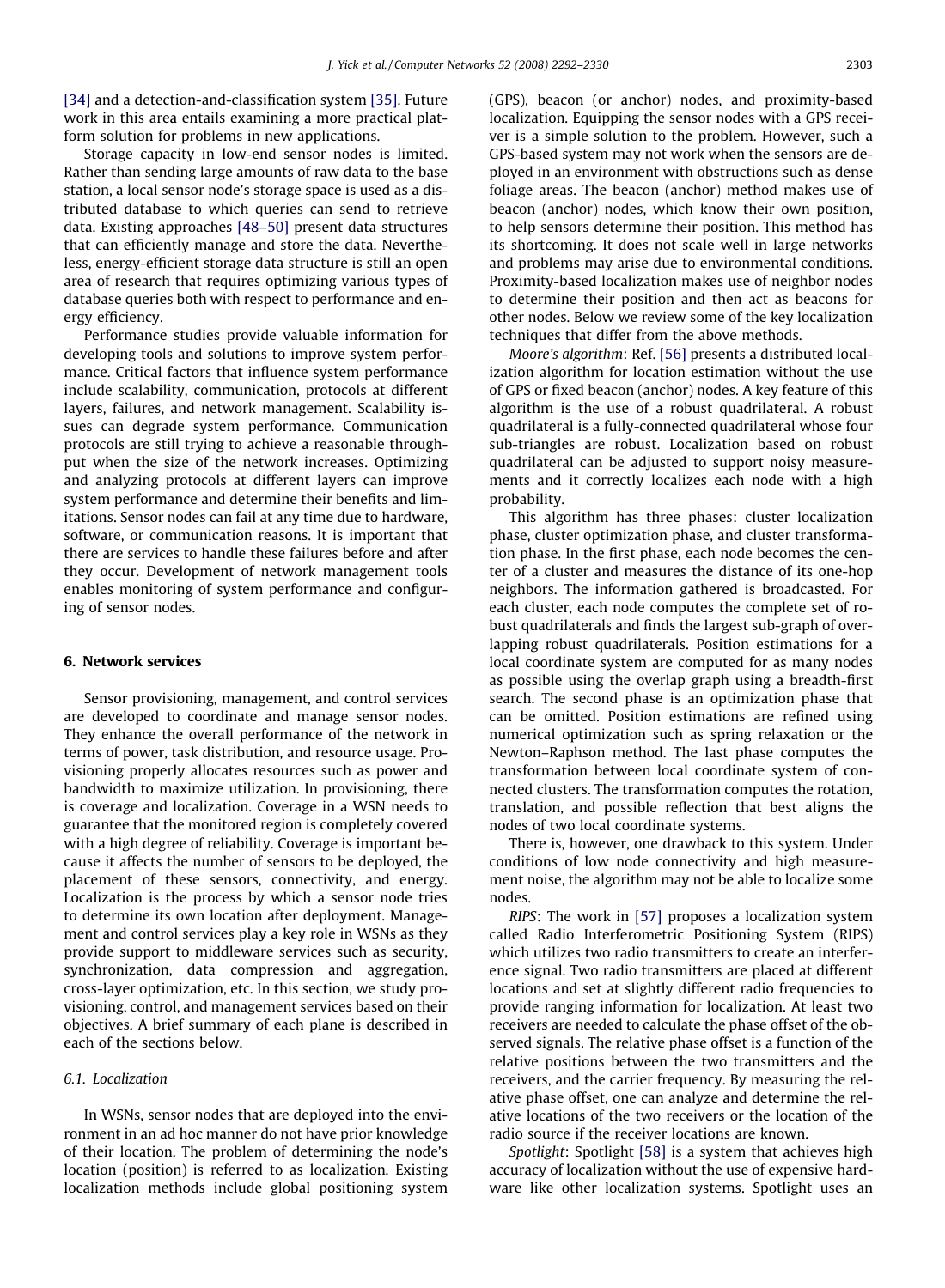asymmetric architecture where computation resides on a single Spotlight device. The Spotlight device uses a steerable laser light source which illuminates the sensor nodes that are placed in a known terrain. The main idea of the Spotlight localization system is to generate controlled events in the field where the sensor nodes are deployed. An event can be defined as a lighted sensor area. Using time events perceived by a sensor node and spatio-temporal properties of the generated events, spatial information regarding the sensor node can be inferred. Results show that Spotlight is more accurate than other range-based localization schemes and much more effective for longrange localization problems. The cost of localization is low since only one single device is necessary to localize the network.

Secure localization: Secure localization [\[59\]](#page-36-0) focuses on securing the localization process. The goal is to prevent malicious beacon nodes from providing false location to sensors. Sensors rely on beacon information to compute their position. To prevent the localization process from being compromised, the following security requirement must be satisfied. Sensors must only accept information from authenticated beacon nodes. Sensors should only use information that has not been tampered. Sensors should be able to request location information at anytime. Upon a location request, information exchange must take place immediately and not at a later time. Neither a source's nor sensor's location should be disclosed at any time to prevent malicious nodes from taking over a location in the network. If any one of these requirements is breached, the localization process is compromised.

Some of the existing secure location techniques include SeRloc [\[60\]](#page-36-0), Beacon Suite [\[61\]](#page-36-0), DRBTS [\[62\]](#page-36-0), SPINE [\[63\]](#page-36-0), and ROPE [\[64\].](#page-36-0) SeRloc uses a set of locator nodes equipped with directional antennas to provide sensors with location information. Each locator transmits a different beacon at each antenna sector. An attacker would have to impersonate several locators to compromise the localization process. While SeRloc prevents attackers from compromising the localization process, beacon suite identifies the malicious beacon nodes. Beacon nodes serve two purposes: (1) provide location information to sensor nodes, and (2) detect malicious beacon signals. To detect malicious beacon signals, a beacon can request location information from another beacon in order to observe its behaviour. When a beacon node determines that the beacon that it's observing is misbehaving, it reports the beacon to the base station. A similar approach called distributed reputation and trust-based security (DRBTS) protocol identifies malicious information by enabling beacon node monitoring. Beacon nodes monitor each other and provide information to the sensor nodes. Sensor nodes can choose to accept a beacon's information based on votes from their common neighbors. Using this voting approach, sensor nodes can determine the trustworthy beacons within their range. It is demonstrated through simulation the robustness and effectiveness of DRBTS in large networks.

A centralized approach, secure positioning in sensor network (SPINE) is based on verifiable multi-lateration. SPINE bounds each sensor to at least three reference points within its range in order to compute its position. SPINE

effectively prevents against nodes from lying about its position. Like SeRLoc, ROPE uses a set of locators to provide location information to the sensor nodes. Each sensor shares a pairwise key with every locator. Prior to data collection, ROPE provides a location verification mechanism to verify the locations of the sensors.

MAL: Mobile-assisted localization (MAL) [\[65\]](#page-36-0) utilizes a mobile user (a human or robot) to assist in collecting distance information between itself and static sensor nodes for node localization. In node localization, a minimum number of distance samples must be collected before a node's coordinates can be computed. The goal is to re-construct the position of the nodes given a graph with measured distance edges. In MAL, a mobile user explores the sensor region and incrementally builds a localization graph between the mobile's various positions and the static sensor nodes. The number of measurements required by the mobile is linear to the number of static sensor nodes. When the required number measurement to build a rigid graph is obtained, an anchor-free localization (AFL) algorithm is run to compute the node's coordinate. AFL first computes the initial coordinate assignment of all the nodes using only node connectivity information. AFL then uses a non-linear optimization procedure to reduce the sum of squared distance errors between the node's actual distance and the distance of the current coordinate assignment. Simulation results show that MAL performs better in large mobile coverage areas. The estimated distance error decreases with the increasing number of nodes.

### 6.2. Synchronization

Time synchronization in a wireless sensor network is important for routing and power conservation. The lack of time accuracy can significantly reduce the network's lifetime. Global time synchronization allows the nodes to cooperate and transmit data in a scheduled manner. Energy is conserved when there are less collisions and retransmissions. In addition, energy is saved when nodes are duty-cycled. $5$  Existing time synchronization protocols aim to accurately estimate time uncertainty and synchronize each node's local clock in the network. In the following subsection, we briefly review a few of these protocols.

Uncertainty-driven approach: Ref. [\[66\]](#page-36-0) proposes an uncertainty-driven approach to duty-cycling by modelling long-term clock drifts between nodes to minimize the duty-cycling overheads. This approach uses long-term empirical measurements to evaluate and analyze three key parameters that influence long-term synchronization. The parameters are synchronizing rate, history of past synchronization beacons, and the estimation scheme. By measuring these parameters, one can design a rate-adaptive, energy-efficient, long-term time synchronization algorithm, called the rate-adaptive time synchronization (RATS) protocol. RATS's objective is to maximize the synchronization sampling period while bounding the prediction error within the user-defined error bound. During

<sup>&</sup>lt;sup>5</sup> Sensor nodes are duty-cycled to save energy. In duty-cycle, the sensor node would periodically turn its radio off to save energy and on to participate in network communication.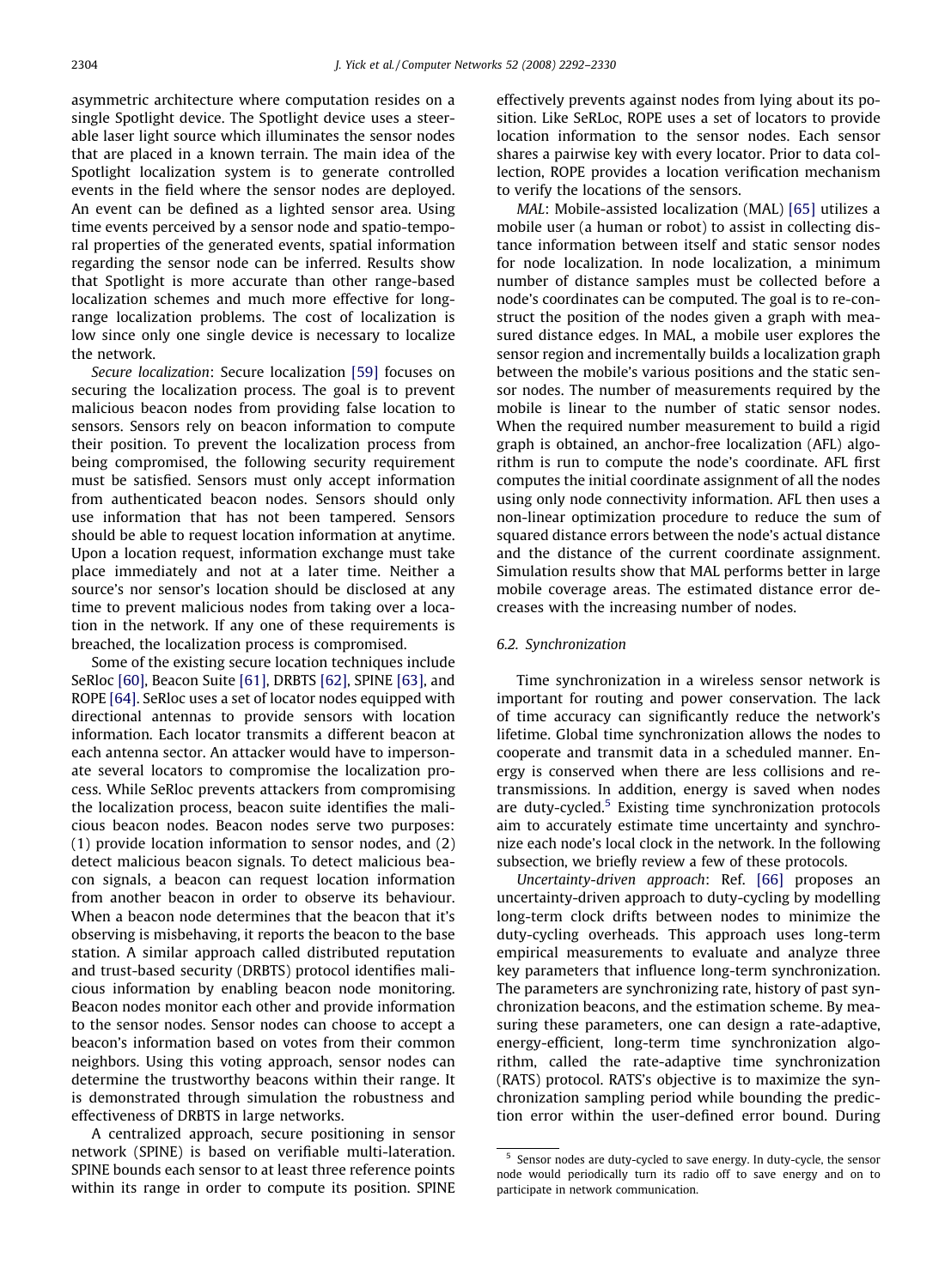runtime, RATS repeatedly computes the synchronization sampling period and the prediction error. To keep the prediction error within the user-defined error bound, the multiplicative increase and multiplicative decrease (MIMD) strategy is used to adapt the sampling rate and minimize energy usage. MIMD is simple and can adapt to system changes and environmental conditions. If the predicted error is below the lower threshold, the sampling period is increased multiplicatively. If the prediction error is above the upper threshold, the sampling period is decreased multiplicatively. The sampling period remains the same when the prediction error is between the two thresholds. Results show that the protocol is able to reduce energy consumption and provide synchronization precision for different applications.

Lucarelli's algorithm: This scheme [\[67\]](#page-36-0) considers synchronization with bi-directional nearest-neighbor coupling. Nodes in the network converge to a synchronized state based on local communication topology. Each sensor node contains a state variable  $x_i$  that increase from 0 to 1. When  $x_i$  reaches 1, the sensor node emits a pulse signal and resets to 0. Each sensor node fires periodically at a fixed rate. A node which hears its neighbor's signal would increment its state variable  $x_i$  by the amount of  $\epsilon g(x_i)$  where  $\epsilon$  is a small coupling constant and  $g(x_i)$  is a positive value between [0, 1]. It is guaranteed that, over time, the nodes will converge to synchronicity.

Reachback firefly algorithm (RFA): RFA [\[68\]](#page-36-0) is a decentralized synchronicity algorithm implemented on TinyOSbased motes. RFA accounts for sensor network communication effects such as message loss and delays. The algorithm is based on a mathematical model proposed in [\[69\]](#page-36-0), explaining how neurons and fireflies spontaneously synchronize. The firefly synchronization is robust and adapts to changes such as losses, adding nodes, and link changes. The algorithm works such that each node in the network acts as an oscillator with a fixed time period T. Each node has an internal time  $t$  which it increments till T. At time T, the node will fire a signal and reset the internal clock t back to zero. Neighboring nodes that observe the firing will shorten their own time to fire. The time to shorten is determined by a function called the firing function and a small constant  $\varepsilon$ . After some time, nodes in the network will synchronize to a common phase and firing pulse.

Unlike other algorithms, RFA aims to resolve related wireless communication issues. Three of these issues are (1) estimating the delay of a message before it is sent, (2) handling messages from a previous time period, and (3) handling wireless contention. RFA uses the MAC layer to record the time delay between when a node fires and when the message is transmitted. With the time-delay information, a node receiving the firing message can determine the actual time the firing message was sent by subtracting the MAC-layer time delay from the reception time of the message. RFA uses the reachback response to handle delayed messages from a previous time. When a node hears a neighbor fire, it places the message in a queue until time  $t = T$  before it retrieves the messages from the queue. After processing the messages, the node makes an overall increment of t. With reachback response, a node is always reacting to information that is one time period old. Lastly, RFA avoids repeated collisions by adding a random transmission delay to the node-firing messages at the application level. After a node fires, it waits for a grace period before processing the queued messages. Results show that RFA is able to achieve synchronicity and deal with communication latencies at the same time.

Timing-sync protocol for sensor network (TPSN): TPSN [\[70\]](#page-36-0) provides time synchronization for every sensor node in the network. TPSN is based on a conventional sender–receiver synchronization approach. TPSN has two phases, a level discovery phase and synchronization phase. In the first phase, the algorithm creates a hierarchical topology in the network. Every sensor node is assigned a level in the hierarchical structure. A sensor node at level i can communicate with at least one sensor node at level i-1. Only one sensor node is assigned with level 0 which is called the root node. The root node is responsible for initiating the second phase once the hierarchical structure has been established. In the second phase, each sensor node tries to synchronize with a sensor node that is one level lower than them. Eventually, the sensor nodes will synchronize with the root node. When the root node is synchronized, the whole network is then time synchronized.

During the synchronization phase, packet collisions may occur. When collisions occur, nodes will timeout for a random time and re-transmit. This process continues until a two-way message exchange has been completed. Over time, sensor nodes may die off. When a sensor node is cannot find any neighbors that is one level lower than it, it will broadcast a level request message so that it can be assign a new level in the hierarchy. This is assuming that the network is still connected and has at least one neighbor node that is higher than the sensor node. If the root node dies, the nodes at level 1 will run a leader election algorithm to elect a new leader. When a new leader is elected, TPSN is run again with the level discovery phase. The performance of TPSN was compared against the reference broadcast synchronization (RBS) [\[71\]](#page-36-0) approach which is based on a receiver–receiver synchronization. Results show that TPSN is two times better than RBS.

Clock-sampling mutual network synchronization (CSMNS): CSMNS [\[72\]](#page-36-0) is a distributed and autonomous network synchronization approach. CSMNS does not depend on a centralized node to synchronize time nor does it depend on special circuitry to send continuous pulses. It is a non-hierarchical approach that supports single and multi-hop communication. It exchanges timing information with IEEE 802.11 periodic beacon transmission. In a network of N nodes, each with a clock that has a different time-drift coefficient and initial time, the main goal of CSMNS is to synchronize all the clocks and minimize the relative time drift of the time process. Each node in the network contends to send its time process in periodic beacon transmission. Upon receiving a beacon transmission, the node computes the difference between the time stamp of the received beacon and the time stamp of the local node for the correction factor. The node then set its clock to the value of the adjusted time stamp if it is later than its own. An extension of CSMNS called CSMNS-RMN reduces the number of nodes contending to send a beacon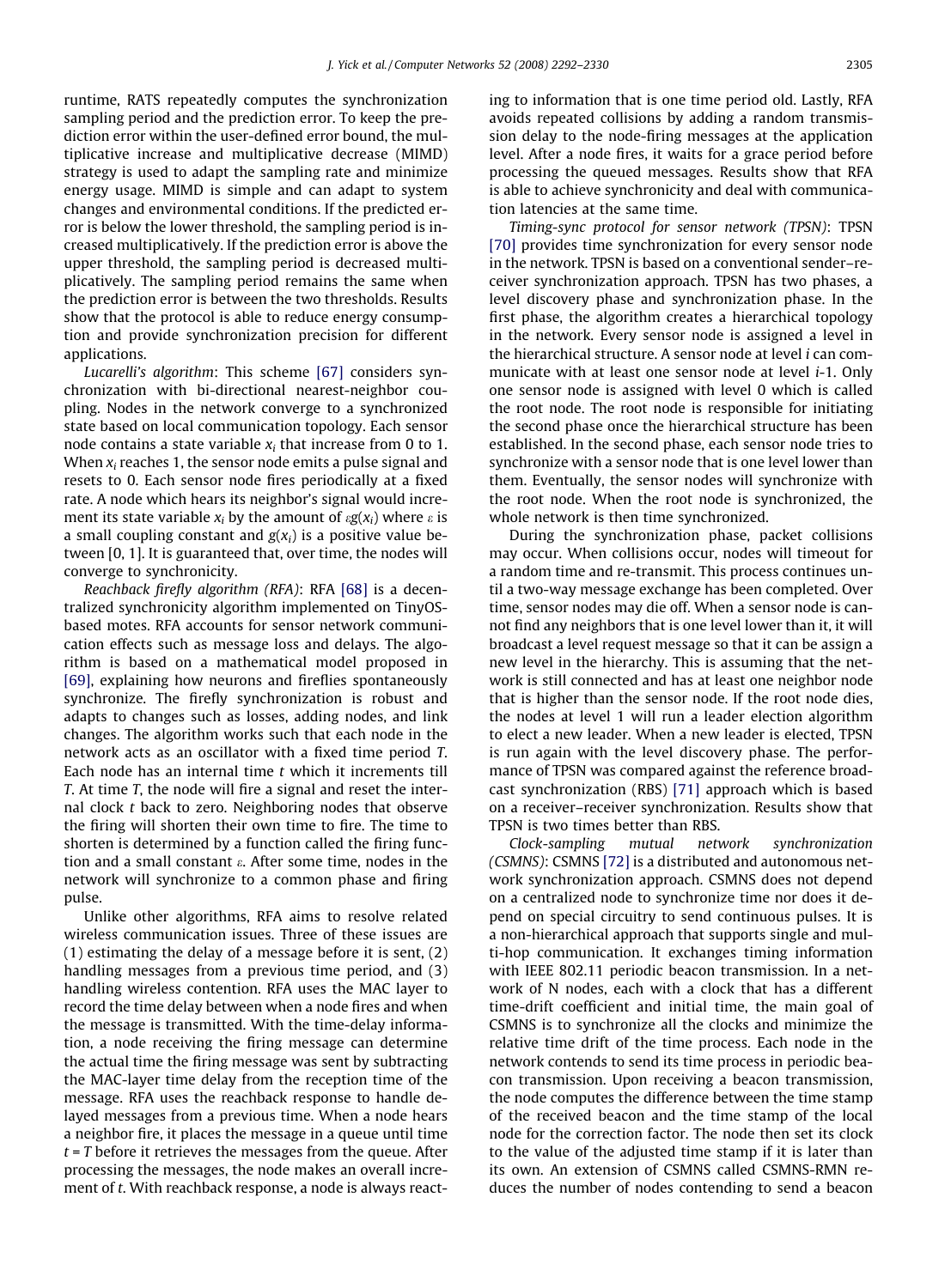at every target beacon transmission time. Every node will contend to send its beacon within the contention window. If a node receives a beacon before sending its own, it will not contending to send its beacon. After a while, a single node called the rotating master (RM) node will win the contention. All nodes have equal opportunity to be a RM node. Using this approach, there is significant energy saving from reduce beacon collision.

Time synchronization (TSync): TSync [\[73\]](#page-36-0) is an accurate, lightweight, flexible, and comprehensive time solution for WSNs. TSync uses multi-channel radios for frequency diversity to reduce packet collisions and interferences. By reducing the number of collisions, the variance in roundtrip delay decreases as a result improves the accuracy in time estimation. TSync consists a pull and push mechanism. The pull mechanism is an individual-based time request (ITR) protocol. ITR allows each sensor node to independently synchronize itself with the surrounding environment. A sensor node first sends a query message on the control channel to get a clock channel for time synchronization. The query message travels upstream until it reaches a reference node, i.e., base station. The reference node sends an acknowledgement message back to the specified the clock channel. All nodes along the path switch to the specified clock channel. The sensor node then sends a synchronization request on the specified clock channel to the reference node. The reference node then sends back the time to the sensor node. The push mechanism is a hierarchy referencing time synchronization (HRTS) protocol. HRTS enables a reference node to synchronize multiple sensor nodes. In HRTS, the reference node initiates the synchronize process by broadcasting a beacon on the control channel. A sensor node specified by the reference node sends a reply to the reference node. The reference node calculates the clock offset and broadcasts it to all its surrounding sensor nodes. The surrounding sensor nodes synchronize themselves and repeat this process with their neighboring nodes away from the reference node. Both ITR and HRTS achieve different accuracy and can be parameterized to suit a given application.

Global synchronization: Li and Rus [\[74\]](#page-36-0) discuss three methods to global synchronization: all-node-based method, cluster-based method, and fully localized diffusionbased method. The all-node-based method routes a message along a specified cycle path and synchronize all the nodes along the path. An initiating node sends a message along the cycle. Each node receiving the message records its local time and order in the cycle. When the initiating node receives its message, the initiating node sends another message to the nodes providing information of the starting and ending time of the last message. Each node then adjusts its local time with the computed clock error. In the cluster-based method, the network is synchronized using a hierarchical approach. The sensor nodes are first organized into clusters where they adjust their clocks according to the cluster head's clock. The cluster heads are then synchronized using the all-node-based method. The fully localized diffusion-based method achieves global synchronization by averaging all clock readings and adjusting each clock in the network to the average time. A sensor node in the network that has a high clock value sends its time to all the neighbor nodes and then decreases its local clock time. Nodes that have a low clock value reads the time and increasing its clock value. After a number of diffusion rounds, each sensor node will have the same clock value.

Synchronization protocol classification: Sundararaman et al. [\[75\]](#page-36-0) have classified synchronization protocols based on two kinds of features: application-dependent features and synchronization issues. Application dependent features are classified into single-hop vs. multi-hop networks, stationary vs. mobile networks, and MAC layer-based vs. standard-based approach. Synchronization issue involves sensors adjusting their local clocks to a common time scale. Options proposed to resolve these issues include master–slave synchronization, peer-to-peer synchronization, clock correction, untethered clocks, internal synchronization, external synchronization, probabilistic synchronization, deterministic synchronization, senderto-receiver synchronization, and receiver-to-receiver synchronization. Master–slave synchronization assigns one node in the network to be the master and the rest to be slaves. The slave node synchronizes its local clock with the master node. In peer-to-peer synchronization, nodes communicate directly with each other to exchange time information until the network is synchronized. Clock correction is a method in which nodes in the network either instantaneously or continually corrects its local clock to keep the entire network synchronized. Untethered clock achieves common time without synchronization. In this approach, timestamps are exchanged between nodes and compared to achieve a global time scale. Internal synchronization is based on a global time to minimize the local clock offset, whereas external synchronization uses a standard source of time such as the universal coordinated time (UTC). Another method called probabilistic synchronization guarantees that the failure probability can be bounded while deterministic synchronization guarantees a deterministic upper bound on the clock offset. In sender-to-receiver synchronization, the sender sends its timestamp to the receiver. The receiver then synchronizes its time with the sender's timestamp and computes the message delay. In receiver-to-receiver synchronization, receivers receive the same broadcast message and exchange the timestamp at which they received the broadcast message. Each receiver then computes the offset based on the difference in receive times.

### 6.3. Coverage

Given a WSN, the problem of determining sensor coverage for a designated area is important when evaluating the WSN's effectiveness. The quality of monitoring in a WSN is dependent on the application. Applications such as target tracking may require a higher degree of coverage to track the target accurately while applications such as environmental or habitat monitoring can tolerate a lower degree of coverage. A higher degree of coverage requires multiple sensors monitoring the same location to produce more reliable results. Existing research focuses on coverage in the context of energy conservation. Some have proposed techniques to select the minimal set of active nodes to be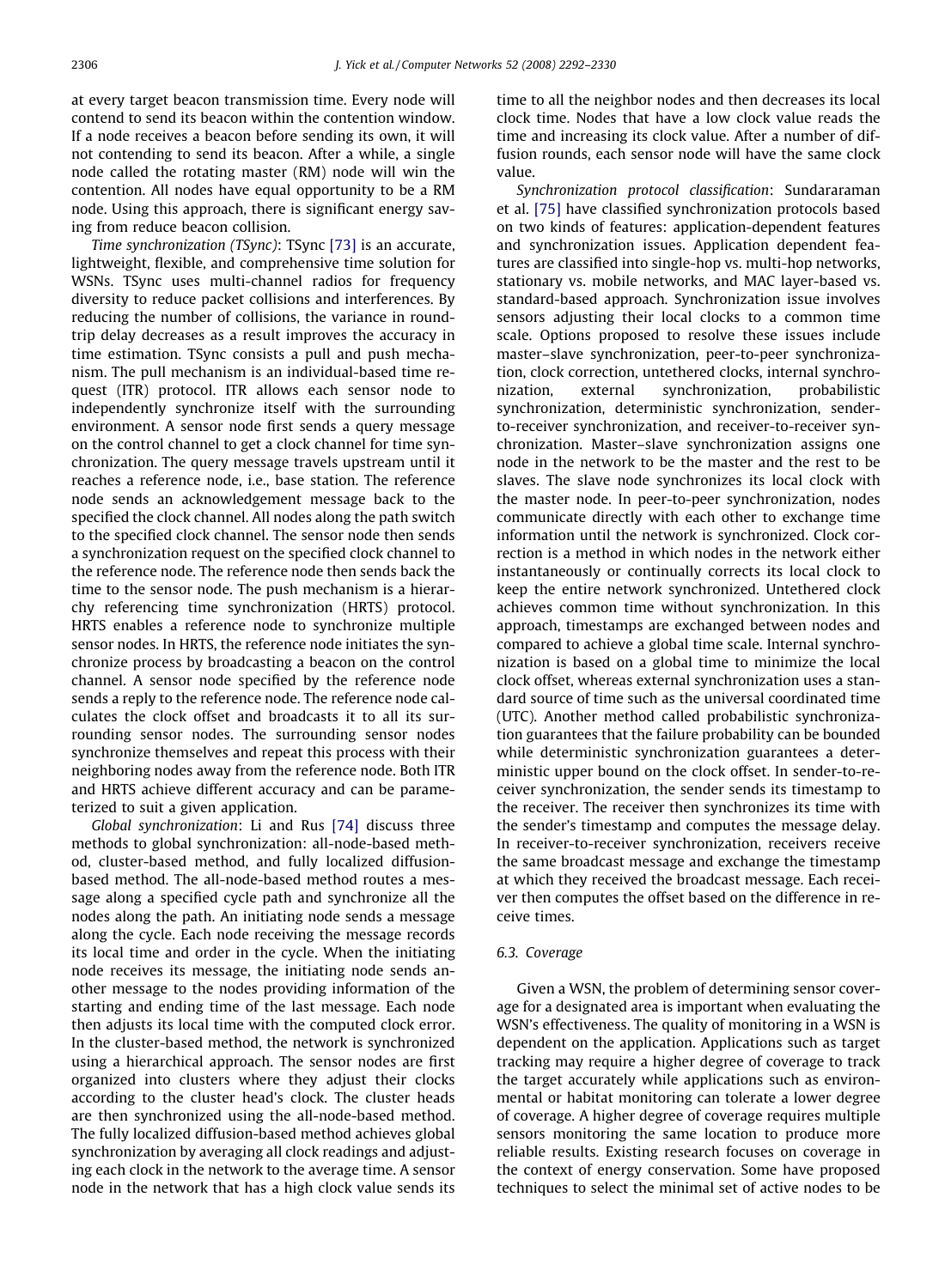awake to maintain coverage. Others have proposed sensor deployment strategies for distributed detection in largescale sensor networks. In the following subsection, we describe several of these protocols.

Coverage configuration protocol (CCP): CCP [\[76\]](#page-36-0) is a decentralized protocol that configures the network to provide a specific degree of coverage. During runtime, CCP can change the degree of coverage in the network when requested by the application. In CCP, a node can be in one of three states: sleep, active, and listen. In the sleep state, the node turns off its radio until the sleep timer expires, and then it enters the listen state. In the listen state, the node collects hello messages from its neighbors and executes the Ks-coverage eligibility algorithm. The Ks-coverage eligibility algorithm determines whether a node is eligible to switch states. If every location within a node's coverage range is not Ks-covered by other active nodes, the node will be eligible to become active, else it will go back to sleep. In active mode, the node periodically updates its sensing neighbor table and executes the Ks-coverage eligibility algorithm to determine if it will remain active.

CCP is integrated with SPAN [\[77\]](#page-36-0) to provide both coverage and connectivity. In CPP with SPAN, connectivity in the network is guaranteed if the communication range is less than twice the sensing range. The eligibility rule for CCP and SPAN are combined. The eligibility rule states that, in order for inactive nodes to become active, they must be eligible in either the SPAN or the CCP eligibility rule. An active node will withdraw if it does not satisfy either the SPAN or the CCP eligibility rule.

Minimal and maximal exposure path algorithms: Ref. [\[78\]](#page-36-0) evaluates network coverage using the minimal and maximal exposure path method. The minimal exposure path is defined as the path between two given points such that total sensor exposure along the path is minimized whereas the maximal exposure path is the path where total sensor exposure along the path is maximized.

This work first defined the closed-form solution for the minimal exposure path using a single sensor. The single sensor model measures a sensor's sensitivity to an object in the sensor field. The sensor's sensitivity is defined by a function that is inversely proportional to distance between the sensor and the object. As the object moves closer to the sensor, the higher is the sensor's sensitivity. The minimal exposure path in this case is solved analytically by the method of variational calculus. For multiple sensors in the network, a grid-based approximation algorithm solves the minimal exposure path. The algorithm utilizes the Voronoi cell concept to determine the largest sensor exposure value at any given point and returns the path which is within the bounded error of the minimal exposure path.

To determine the maximal exposure path, the authors proved that the problem is NP-hard and generated approximate solutions. The proposed heuristic methods are random path, shortest path, best point, and adjusted best point. The random-path heuristic finds a path using shortest-path nodes and random nodes. Shortest-path nodes are selected with some percentage while random nodes are selected to increase the chance of exposure. As a result, the path found will contain a reasonable total exposure. The

shortest-path heuristic model uses the shortest path between two points as the maximal exposure path. The result here may give the shortest path; however, it is not the optimal solution. The best-point heuristic superimposes a grid over the sensor field. Using an ellipse as the search space, it finds the shortest path that connects the starting and ending points with each grid point. Two shortest paths that share the same grid points are combined to compute the total exposure. The path that contains the highest exposure will be the maximal exposure path. The adjusted best-point heuristic improves upon the best-point heuristic by selecting paths that contain multiple shortest paths. In addition, it adjusts the path by adding, moving, and deleting nodes to increase path exposure. The authors have shown that the adjusted best-point algorithm outperforms all the other heuristics.

Differentiated Surveillance Service Protocol: Ref. [\[79\]](#page-36-0) proposes a differentiated surveillance service protocol which provides different degrees of sensing coverage in a WSN. The protocol is an extension of an adaptive energy-efficient sensing coverage scheme. In this protocol, sensor nodes are static and know only their own location. Each node is either in sleeping or working mode. Sensor nodes go through two phases: initialization and sensing. In the initialization phase, a sensor node determines its own location and synchronizes time with its neighbors. After the initialization phase, it enters the sensing phase where a working schedule is set up. The sensing phase divides time into rounds of equal duration. A working schedule is set up to determine when a node should remain awake or go to sleep. The working schedule for each node is a four tuple (T, Ref,  $T_{front}$ ,  $T_{end}$ ) where T is the duration of each round, Ref is a random time reference point,  $T_{front}$  is the duration of time before the reference point, and  $T_{end}$  is the duration of time after the reference point. The number of rounds is defined by *i*. A node wakes up at time  $(T \times i + \text{Ref} - T_{front})$ and sleeps at time ( $T \times i$  + Ref +  $T_{end}$ ). The value of T is constant and pre-determined across all nodes. The reference time value is uniformly chosen between  $[0, T)$ .  $T_{front}$  and  $T_{\text{end}}$  are computed based on nearby-neighbor reference points. This is to guarantee that the area is covered by at least one node. In order to provide differentiated surveillance service, the values of  $T_{front}$  and  $T_{end}$  can either be increased or decreased proportionally. By increasing these parameters, nodes will be awake for a longer period of time, thereby increasing the degree of sensing coverage, whereas decreasing the time on these parameters will decrease coverage.

### 6.4. Compression and aggregation

Both data compression and aggregation reduce communication cost and increase reliability of data transfer. Data compression and aggregation are necessary for WSN applications which have large amount of data to send across the network. Depending on the importance of the data, one method may be better than the other. Data-compression techniques involve compressing the size of the data before transmission. Decompression of the data occurs at the base station. In data compression, it is important that no information is lost and individual data readings are retained.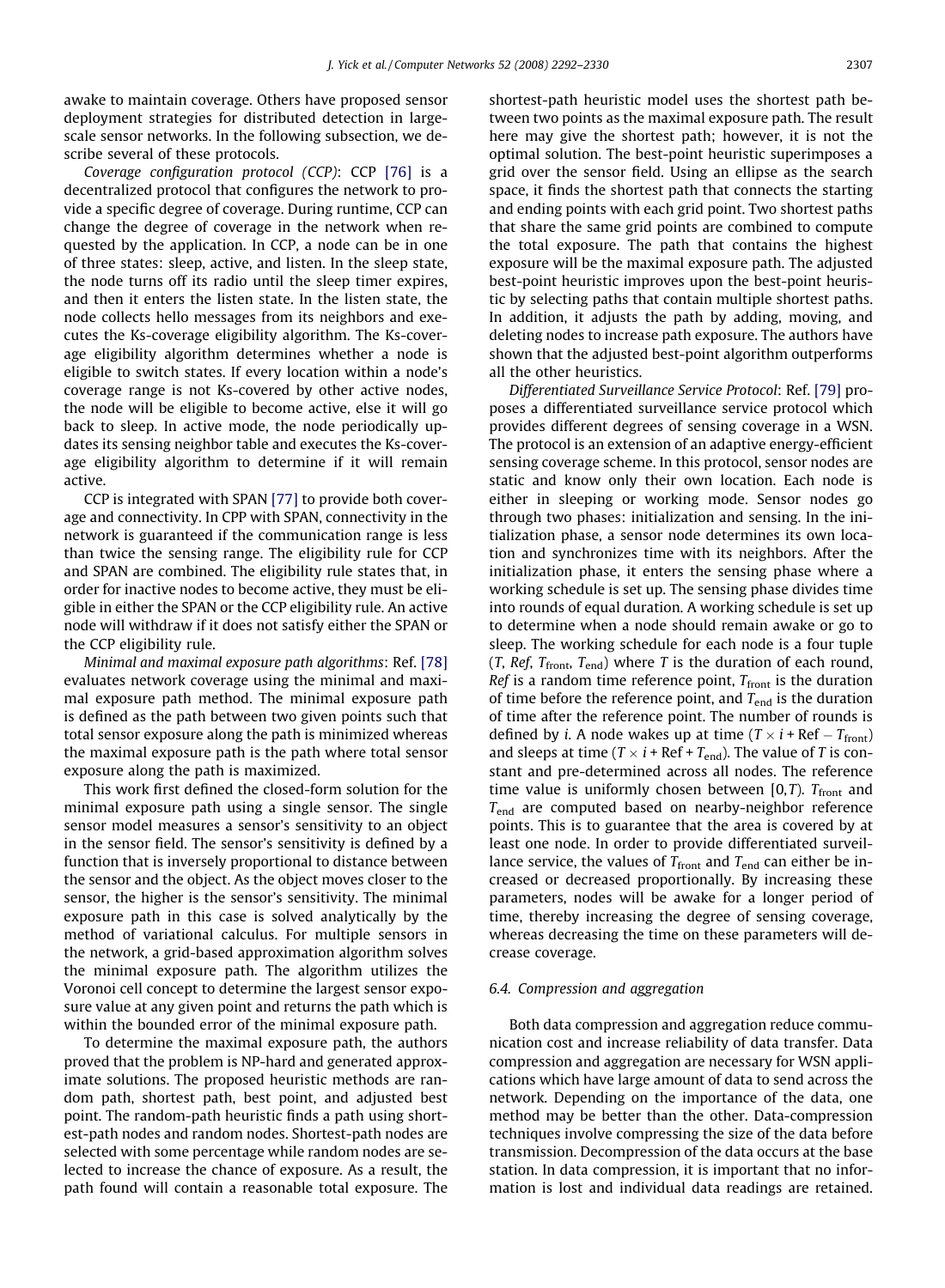For data aggregation, data is collected from multiple sensors and combined together to transmit to the base station. In this case, aggregated data is more important than individual readings. This method is often used in a cluster-based approach. Each of these techniques addresses the issue of energy, robustness, scalability, accuracy, and efficiency.

Synopsis diffusion: Synopsis diffusion [\[80\]](#page-36-0) provides a framework for in-network aggregation and best-effort multi-path routing. Synopsis diffusion enables energy savings, robustness to different topologies, and improved data accuracy. Accuracy and reliability of data are achieved by controlling the level of redundancy in message routing. By adapting message redundancy with network conditions, energy consumption is reduced.

Synopsis diffusion performs in-network aggregation using three functions: synopsis generation, synopsis fusion, and synopsis evaluation. The synopsis generation function takes a sensor reading and creates a synopsis to represent the data. The synopsis fusion function takes two synopses and creates one new synopsis. The synopsis evaluation function translates a synopsis to its final answer. The synopsis diffusion algorithm consists of two phases: distribution and aggregation. During the distribution phase, a query node floods the network with query messages. In the aggregation phase, each node uses the fusion function to merge its local synopses with the received synopses. The query node receiving the fused data translates it using the evaluation function. Synopsis diffusion supports message redundancy detection by using a set of order-and-duplicate-insensitive (ODI) synopses generation and fusion functions. The synopsis diffusion framework is topology independent and can be applied to any topology structure. Results show that synopsis diffusion reduces error in loss conditions and addresses node failures. Lastly, synopsis diffusion also improves upon energy consumption.

q-Digest: A novel data structure, called q-digest (Quantile Digest) [\[81\],](#page-36-0) aims to capture the distribution of sensor data in an energy-efficient manner and provide error guarantees. A q-digest is a subset of a complete tree which contains only nodes with significant data values. The q-digest encodes information about the distribution of sensor values. The size of the q-digest is determined by a compression parameter k. Each node in the q-digest must satisfy two digest properties. The first property states that only leaf nodes may have high data values. The second property states that there should not be a node and its children with low data values. If the data value is small, a child's data value is merged into its parent's data value to achieve compression.

q-Digest has the following properties: error-memory tradeoff, confidence factor, and multiple queries. The q-digest framework allows a user to specify the message size and error tradeoff. q-Digest adapts these values by staying within the specified bound and providing error guarantees. To provide the best possible error guarantees, the error for each particular q-digest structure is computed. This computed error is known as the confidence factor. The confidence factor ensures that error in any query is bounded, else it is discarded. q-Digest supports a variety of queries

such as average query, median query, and histogram query. Each query is initiated by the base station. For each query, nodes of the q-digest are traversed and information is reported back to the base station. Results indicated that q-digest can accurately preserve information and approximate queries using limited memory and power.

# 6.5. Security

A WSN is vulnerable to threats and risks. An adversary can compromise a sensor node, alter the integrity of the data, eavesdrop on messages, inject fake messages, and waste network resource. Unlike wired networks, wireless nodes broadcast their messages to the medium. Hence, the issue of security must be addressed in WSNs.

There are constraints in incorporating security into a WSN such as limitations in storage, communication, computation, and processing capabilities. Designing security protocols requires understanding of these limitations and achieving acceptable performance with security measures to meet the needs of an application. Below we review several security proposals at different layers of the protocol stack.

Decentralized key-exchange protocol: This protocol [\[82\]](#page-36-0) guarantees the confidentiality of a key exchange even if an attacker has compromised some nodes in the network. The objective of the protocol is to minimize resource consumption on the individual devices in terms of memory requirements, CPU usage, and network traffic. The protocol guarantees the secrecy of a key exchange as long as there is less than s subverted nodes. The protocol uses s node-disjoint paths in an s-connected graph to distribute key shares. The nodes will use these key shares to generate a session key. If a key graph contains s node-disjoint paths between the source and destination, the source will randomly generates s key shares  $k_1 \ldots k_s$  of identical length and sends them over the s node-disjoint paths to the destination. On each link of the path, the key share is encrypted and integrity protected with the existing share key for this link. Once key share is established, the attacker cannot recover data without access to all the key shares. Simulation results show that the network traffic grows linearly during key establishment.

LKE: Location-aware key establishment (LKE) [\[83\]](#page-36-0) is resilient against node capture attacks in large-scale sensor networks. LKE requires only a small amount of space to store keying information. LKE consist of four phases: pre-distribution phase, node self-configuration phase, polynomial share-distribution phase, and pairwise keyestablishment phase. In the pre-distribution phase, all sensors are programmed and configured the same before deployment. A sensor's role and position is configured after deployment in the node self-configuration phase. Sensors determine their position based on a localization technique. Using the location information, each sensor differentiates itself as either a worker or a service node. Service nodes are self-elected. They are in charge of key space generation and key information distribution. If a sensor is not a service node, it is a worker node. Worker nodes get their key information from the service nodes in order to communicate with other nodes in the network. The polynomial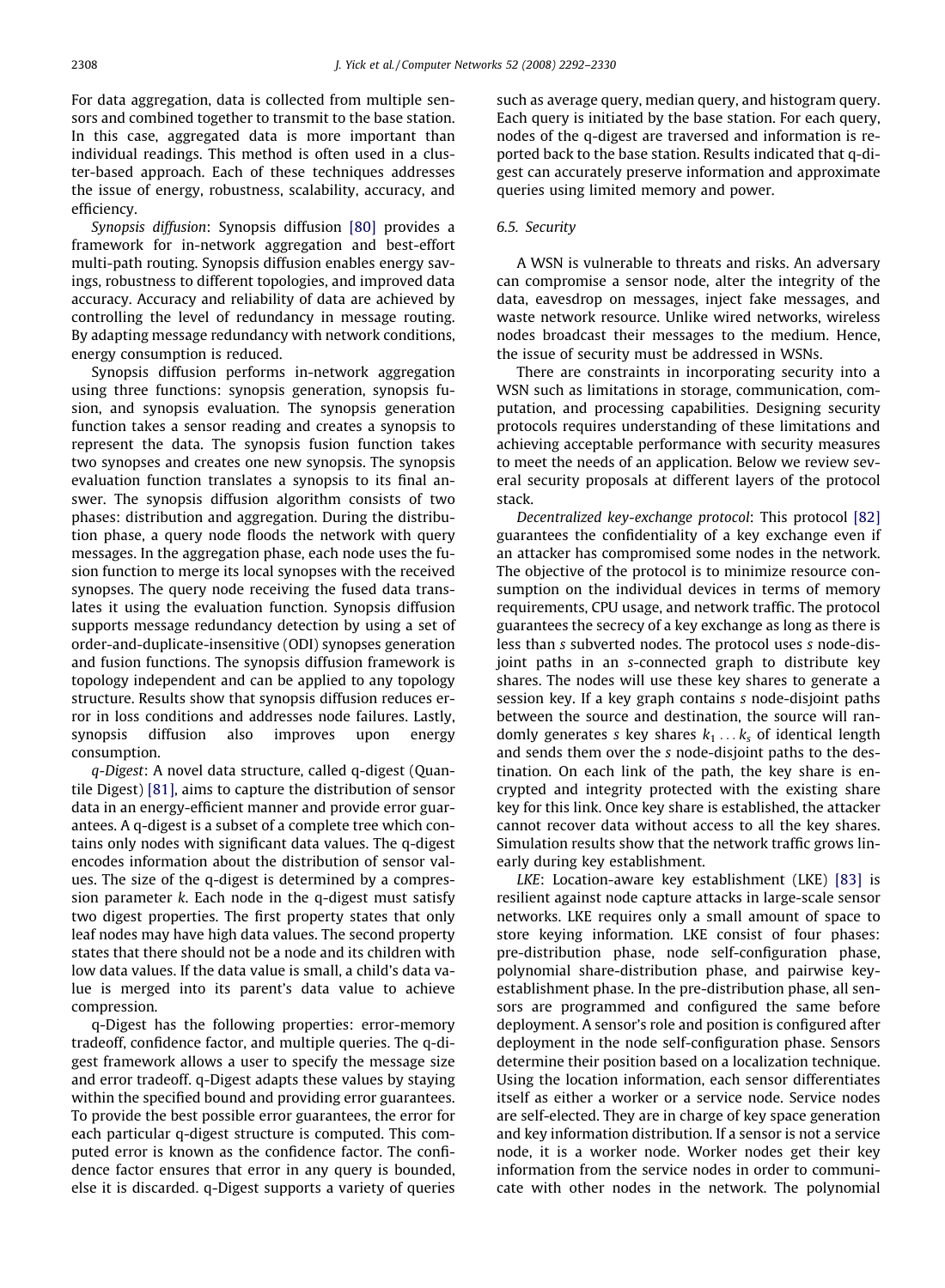share-distribution phase securely disseminates the polynomial share information to the worker nodes in three steps. The first step is the key space advertisement where the service node broadcasts its location, and public key information to the worker nodes. The second step is secure channel establishment. A worker node, which receives the server message, checks its validity to prevent false information. For each valid announcement that the server node receives, a computationally-asymmetric channel based on Rabin's cryptosystem [\[84\]](#page-36-0) is established. Both the service node and the worker node agree on a shared key. With the shared key, the service node encrypts the computed location-aware polynomial share and transmits it to the worker node in the last step. LKE employs an efficient pairwise key-establishment scheme for node communication. Two sensors sharing a common key space based on their location information can communicate with a common key. If two sensors do not share any key space, intermediate nodes are exploited for path key establishment. LKE is resilient against node capture attacks as long as no more than t sensor nodes are captured with the same key space. When more than t sensor nodes are compromised, all secure links within the key space are compromised. Results show that LKE requires low storage overhead in worker nodes and provides resilience against attacks.

TinySec: TinySec [\[85\]](#page-36-0) uses link-layer security architecture to guarantee message authenticity, integrity, and confidentiality. Message authenticity is the ability to detect false messages and reject them. Similar to message authenticity is message integrity, the detection of a tampered message. TinySec provides message authenticity and integrity by including a message authentication code (MAC) with each packet. The MAC is a cryptographicallysecure checksum of a message. The MAC is computed using a share secret key between the sender and the receiver. The sender computes the MAC of a packet using its secret key. The packet and the MAC are sent to the receiver. The receiver sharing the same secret key re-computes the MAC value of the message and compares it against the MAC received. If they are the same, the packet is accepted, else it is dropped. If an adversary alters the message during transit, he/she would not be able to re-compute the MAC value. Hence, the receiver will reject the message. Message confidentiality keeps information safe from unauthorized members. In this case, the encryption mechanism should achieve semantic security. Semantic security implies that adversaries cannot learn any property of the message even if they have obtained the message. TinySec achieves semantic security by using a unique initialization vector (IV) as a side input to the encryption algorithm. The purpose of IV is to add variation to the encryption process when there is little variation in the message set. The receiver must use IV to decrypt messages. Using IV, adversaries will not be able to determine the contents of messages simply by looking at its encryption.

TinySec supports authentication encryption (TinySec-AE) and authentication only (TinySec-Auth) modes of operation. With TinySec-AE, the data payload is encrypted and the packet is authenticated using the MAC. With TinySec-Auth, only authentication is performed on the packet with a MAC. TinySec utilizes cipher block chaining (CBC) for

data encryption. CBC is used together with non-repeating IV to provide strong confidentiality guarantees.

### Open research issues

Provisioning, management, and control services are needed to sustain network connectivity and maintain operations. Provisioning services such as localization and coverage can improve network performance. Efficient algorithms can reduce the cost of localization while sensor nodes are able to self-organize and identify themselves in some spatially coordinated system. Localization has been studied extensively to minimize energy, cost, and localization errors. The problem of energy conservation while maintaining a desired coverage has also been studied. Coverage efficiency depends on the number of active nodes. The more active nodes there are in the network, the higher is the degree of coverage. Coverage protocols should meet different levels of coverage requirements and be energy efficient. Existing solutions have investigated different degrees of coverage along with network connectivity. Future research and development should continue to focus on optimizing coverage for better energy conservation.

Management and control services include synchronization, data aggregation and compression, security, and cross-layer optimization. In a dense WSN, there is a need for network-wide time synchronization. Time synchronization eliminates event collision, energy wastage, and non-uniform updates. Proposed time synchronization protocols aim to synchronize local node clocks in the network and reduce energy overhead. Continuing research should focus on minimizing uncertainty errors over long periods of time and dealing with precision.

With large amounts of data generated over time, the cost of transferring all of the sensed data to the base station is expensive. Data compression and aggregation techniques aid in reducing the amount of data to be transferred. The development of various compression and aggregation scheme for event-based or continuous data collection network is a challenging research topic.

For security monitoring in a WSN, secure protocols have to monitor, detect, and respond to attacks with uninterrupted service. Many proposed secure protocols are for the network layer and data-link layer. Malicious attacks can occur at any layer in the protocol stack. Secure monitoring for different layers of the protocol stack need to be explored. Cross-layer secure monitoring is another challenging area for research.

# 7. Communication protocol

The development of a reliable and energy-efficient protocol stack is important for supporting various WSN applications. Depending on the application, a network may consist of hundreds to thousands of nodes. Each sensor node uses the protocol stack to communicate with one another and to the sink. Hence, the protocol stack must be energy efficient in terms of communication and be able to work efficiently across multiple sensor nodes. We review the various energy-efficient protocols proposed for the transport layer, network layer, and data-link layer, and their crosslayer interactions in the following subsections.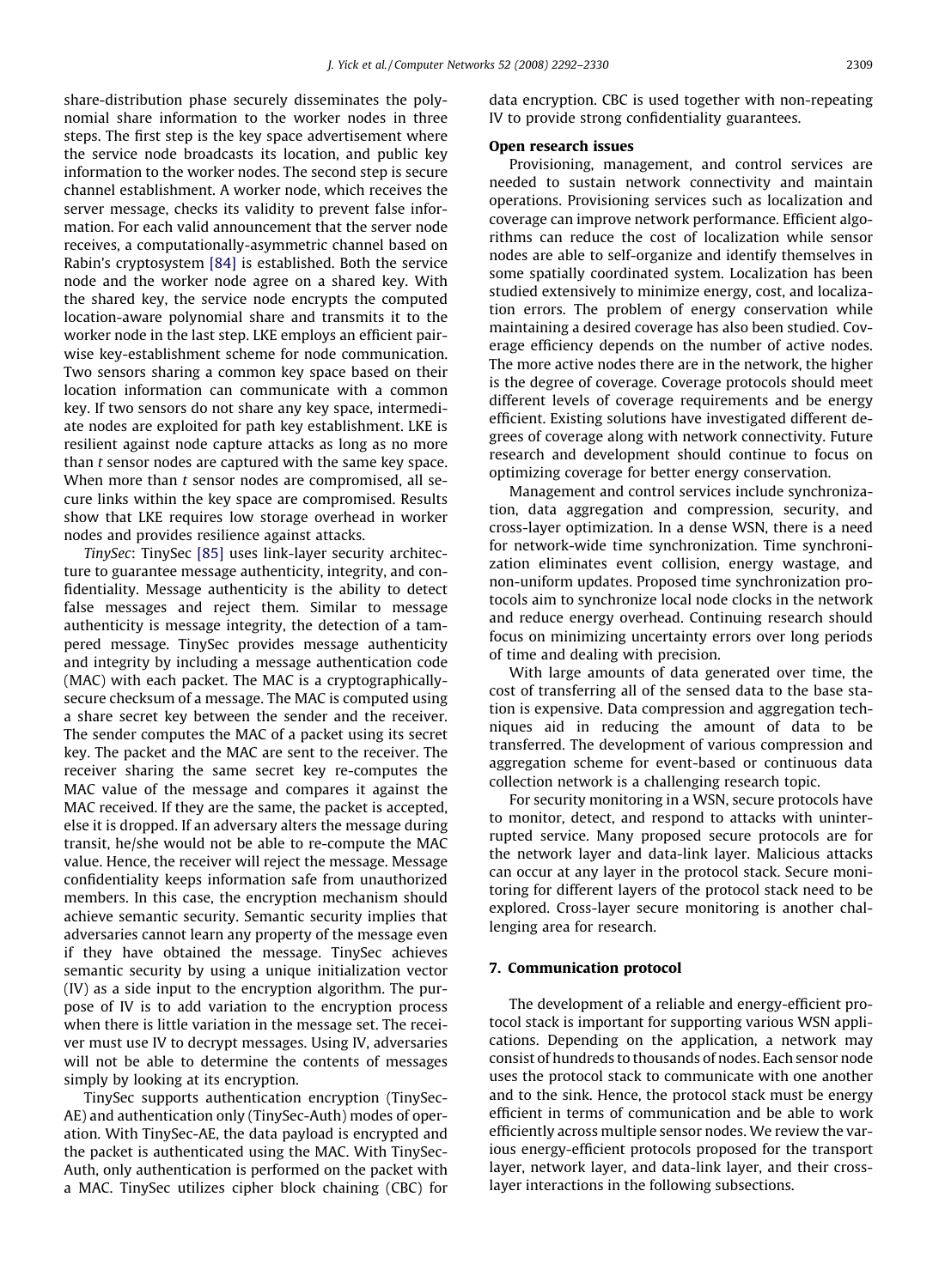# 7.1. Transport layer

The transport layer ensures the reliability and quality of data at the source and the sink. Transport layer protocols in WSNs should support multiple applications, variable reliability, packet-loss recovery, and congestion control mechanism. The development of a transport layer protocol should be generic and independent of the application. It should provide variable packet reliability for different applications. Each WSN application can tolerate different levels of packet loss. Packet loss may be due to bad radio communication, congestion, packet collision, full memory capacity, and node failures. Any packet loss can result in wasted energy and degraded quality of service (QoS) in data delivery. Detection of packet loss and correctly recovering missing packets can improve throughput and energy expenditure.

There are two approaches for packet recovery: hop-byhop and end-to-end. Hop-by-hop retransmission requires that an intermediate node cache the packet information in its memory. This method is more energy efficient since retransmission distance is shorter. For end-to-end retransmission, the source caches all the packet information and performs retransmission when there is a packet loss. End-to-end retransmission allows for variable reliability whereas hop-by-hop retransmission performs better when reliability requirements are high.

A congestion control mechanism monitors and detects congestion, thereby conserving energy. Before congestion occurs, the source is notified to reduce its sending rate. Congestion control helps reduce retransmission and prevents sensor buffer overrun. As in packet-loss recovery, there are two approaches to congestion control: hop-byhop and end-to-end. Hop-by-hop mechanism requires every node along the path to monitor buffer overflows. Hop-by-hop mechanism lessens congestion at a faster rate than the end-to-end mechanism. When congestion is detected by a sensor node, all nodes along the path change their behaviour. End-to-end mechanism relies on the end nodes to detect congestion. Congestion is flagged when timeout or redundant acknowledgements are received.

There are tradeoffs between hop-by-hop and end-toend approaches for packet-loss recovery and congestion control mechanism. Depending on the type, reliability, and time-sensitivity of the application, one approach may be better than the other. Existing transport layer protocols in WSNs attempt to address the above design issues.

Sensor transmission control protocol (STCP): STCP [\[86\]](#page-36-0) is a reliable transport layer protocol that provides variable reliability, congestion detection and avoidance, and support of multiple applications in the same network. Functionalities of STCP are executed at the base station. The base station is assumed to have high processing capability, storage, and power to communicate with all the nodes in the network.

A source node must transmit a single session initiation packet to the base station before sending data. The session initiation packet contains information about the number of flows from the node, the type of data flow, transmission rate, and required reliability. The sensor node must wait for an acknowledgement from the base station before

transmitting data. For continuous data flows, the base station estimates the time of arrival of each packet from each source. If a packet is not received by the base station within a given period of time, the base station determines whether the current required reliability is met. Reliability is a measure of the fraction of packets that are successfully received. If current reliability goes below the required level, the base station sends out a negative acknowledgement (NACK) to the source node for retransmission. Each source node stores its transmitted packets in a buffer. When the buffer reaches a threshold, it is cleared.

For event-driven flows, the source node computes the reliability of the packet reaching the base station. If the computed value is more than the required reliability, the node will not buffer the packet to save storage space. The base station sends out positive acknowledgement (ACK) for each packet received from a source node. When an ACK reaches the source node, the corresponding transmitted packet is deleted from the buffer. Every sensor node maintains two thresholds in its buffer: low and high thresholds. When the buffer reaches the lower threshold, the congestion bit is set with a certain probability. Once the buffer reaches the higher threshold, the congestion bit is set for all packets. The congestion bit is a flag informing the base station to either notify the source to reduce its transmission rate or re-route packets along a different path.

Price-oriented reliable transport protocol (PORT): PORT [\[87\]](#page-36-0) minimizes energy consumption, achieves the necessary level of reliability, and provides a congestion-avoidance mechanism. PORT minimizes energy consumed by avoiding high communication cost. End-to-end communication cost is the measure of the amount of energy consumed to deliver a packet from the source to the base station (sink). To achieve the necessary level of reliability and minimize energy, the source's reporting rate is dynamically adjusted in a bias manner. PORT provides an in-network congestion mechanism to alleviate traffic dynamically.

PORT differs from other transport protocols in that its view of reliability is not a ratio of the total incoming packet rate to the desire incoming rate, but the assurance that the sink obtains enough information on the phenomenon of interest. When a phenomenon of interest occurs, nodes closer to the phenomenon will contain more information and less error. PORT adapts bias packet reporting rate of the sensor nodes to increase the sink's information regarding the phenomenon. PORT provides two mechanisms that ensure this reliability. The first is a dynamic source report rate feedback mechanism to allow the sink to adjust the reporting rate of each data source. Each packet sent by the source is encapsulated with its node price. Node price is the total number of transmission attempts made before a successful packet is delivered from the source to the sink. It is a metric used to evaluate the energy cost of the communication. The sink adjusts the reporting rate of each source based on the source's node price and the information provided about the physical phenomenon. Feedback from the sink is sent to the sources along the reverse path. The second mechanism provides the sink with end-to-end communication cost information from the source to the sink.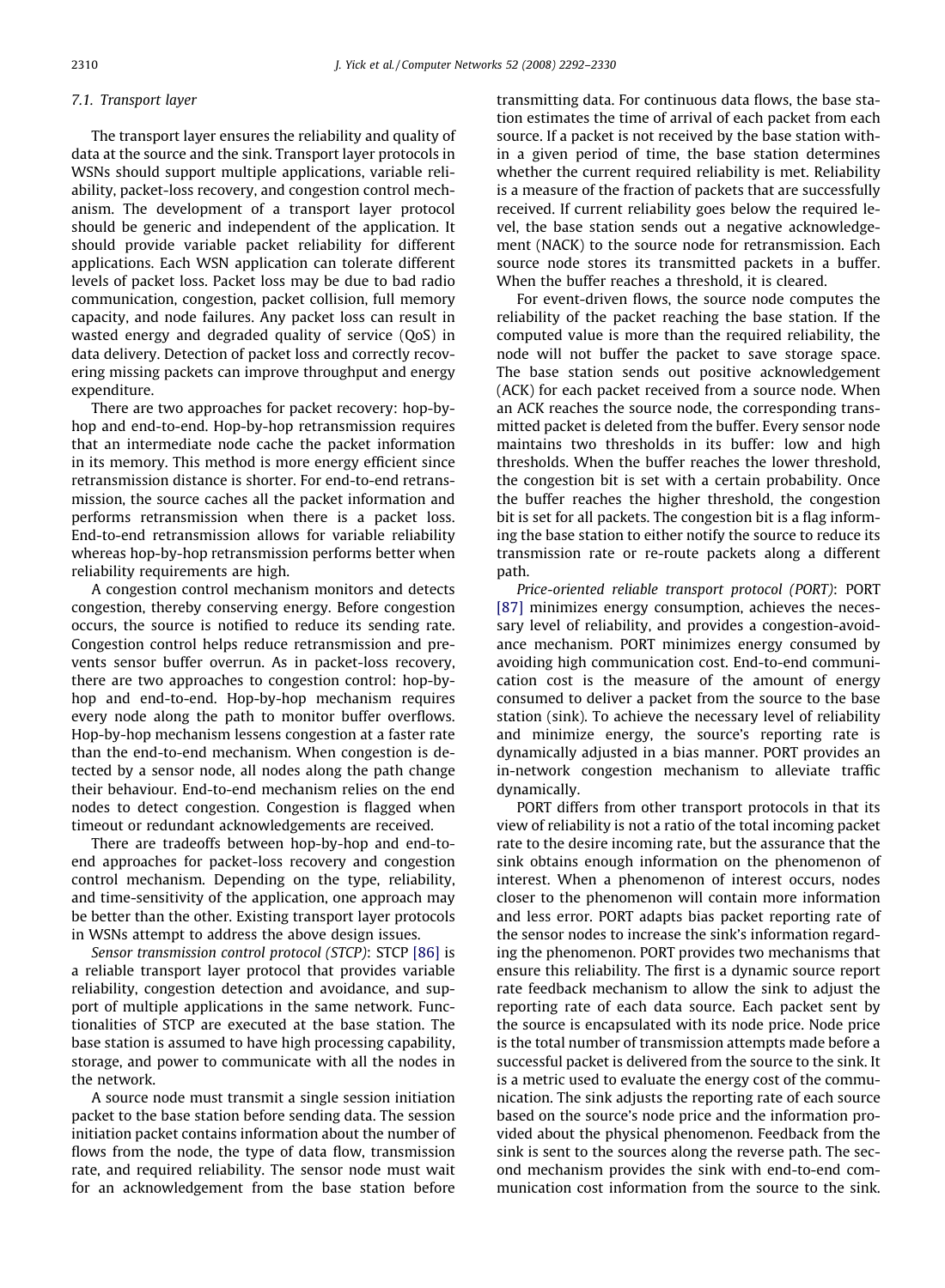End-to-end communication cost is used to alleviate congestion. When congestion occurs, communication cost increases with respect to packet loss. The sink uses the communication cost information to slow down the reporting rate of the appropriate source and increase the reporting rate of other sources that have lower communication cost since reliability must be maintained.

GARUDA: GARUDA [\[88\]](#page-36-0) is a reliable downstream data delivery transport protocol for WSNs. It addresses the problem of reliable data transfer from the sink to the sensors. Reliability is defined in four categories: (1) guarantee delivery to the entire field, (2) guarantee delivery to a subregion of sensors, (3) guarantee delivery to a minimal set of sensors to cover the sensing region, and (4) guarantee delivery to a probabilistic subset of sensors.

GARUDA's design is a loss-recovery core infrastructure and a two-stage NACK-based recovery process. The core infrastructure is constructed using the first packet delivery method. The first packet delivery method guarantees first packet delivery using a Wait-for-First-Packet (WFP) pulse. WFP pulse is a small finite series of short duration pulses sent periodically by the sink. Sensor nodes within the transmission range of the sink will receive this pulse and wait for the transmission of the first packet. The first packet delivery determines the hop-count from the sink to the node. Nodes along the path can become candidates for the core. A core candidate elects itself to be a core node if it has not heard from neighboring core nodes. In this manner, all core nodes are elected in the network. An elected core node must then connect itself to at least one upstream core node.

GARUDA uses an out-of-order forwarding strategy to overcome the problem of under-utilization in the event of packet losses. Out-of-order forwarding allows subsequent packet to be forwarded even when a packet is lost. GARUDA uses a two-stage loss-recovery process. The first stage involves core nodes recovering the packet. When a core node receives an out-of-sequence packet, it sends a request to an upstream core node notifying that there are missing packets. The upstream core node receiving that message will respond with a unicast retransmission of the available requested packet. The second stage is the non-core recovery phase, which involves non-core nodes requesting retransmission from the core nodes. A non-core node listens on all retransmissions from its core node and waits for completion before sending its own retransmission request.

Delay sensitive transport (DST): DST protocol [\[89\]](#page-36-0) addresses the issue of congestion control, reliability, and timely packet delivery. DST has two components: a reliable event transport mechanism and a real-time event transport mechanism. Reliable event transport mechanism measures the observed delay-constrained event reliability against the desired delay-constrained event reliability to determine if appropriate action is needed to ensure the desire reliability level for event-to-sink communication. The observed delay-constrained event reliability is defined as the number of packet received within a certain delay bound at the sink over a specified interval. The desired delay-constrained event reliability is the minimum number of data packets required for the event to be a reliable

detection. If the observed delay-constrained event reliability is greater than the desire delay-constrained event reliability, the event is considered to be reliable. Otherwise, the report rate of the sensors must be increased to assure that the desired reliability level is met. DST also assures reliable and timely event detection within the event-tosink delay bound. The real-time event transport mechanism uses this event-to-sink delay bound delay to achieve the application specific objectives. The event-to-sink delay is a measure of the event transport delay and event process delay. Event transport delay is the time between the event occurring and when the sink receives it. Event process delay is the processing delay at the sink. For congestion detection, DST measures buffer overflow at each node and computes the average node delay. Upon congestion, sensor nodes inform the sink of the congestion situation. The sink in response would adjust the reporting rate of the sensors. Simulation experiments show that DST achieves reliability and timely event detection with minimum energy consumption and latency.

Pump slowly, fetch quickly (PSFQ): PSFQ [\[90\]](#page-36-0) is a reliable transport protocol that is scalable and robust. The goals of PSFQ are to guarantee data segment delivery, minimize the number of transmission for lost detection and data recovery operation, to operate in harsh environments, and to provide a loose delay bound for data delivery. PSFQ operates in three functions: pump operation, fetch operation, and report operation. The pump operation controls the rate at which data packets are passed along into the network. The pump operation is based on a simple scheduling scheme which used two timers,  $T_{\text{min}}$  and  $T_{\text{max}}$ . A node must wait at least  $T_{\min}$  before transmitting a packet. By waiting at least  $T_{\text{min}}$ , a node is given the opportunity to recover missing packets and reduce redundant broadcasts.  $T_{\text{max}}$  is used as a loose upper delay bound for when all packets should be received. The fetch operation is called when there is a gap in the sequence number between the packets received. The fetch operation requests a retransmission of the lost packet from the neighboring nodes. If multiple packets are lost in a bursty event, a single fetch would be sent to retrieve the packets. Lastly, the report operation provides a feedback status to the users. A status report message travels from the farthest target node in the network to the requesting user. Along the path, each node appends its report message in an aggregated manner into the original message. Results show that PSFQ outperforms the idealized scalable reliable multi-cast (SRM-I) [\[5\]](#page-35-0) in terms of tolerance, communication overhead, and delivery latency.

Event-to-sink reliable transport (ESRT): ESRT protocol [\[91\]](#page-36-0) is developed for reliable event detection with minimum energy expenditure. ESRT uses a congestion control mechanism to reduce energy consumption while maintaining the desired reliability level at the sink. ESRT algorithm is run mainly at the sink. The sink computes the reliability factor and reporting frequency at each interval. The reliability factor is a measure of the data packets received from the source nodes to the sink. The computed reliability factor is compared against an application-defined desired reliability. If the computed reliability is greater than the desired reliability, ESRT would reduce the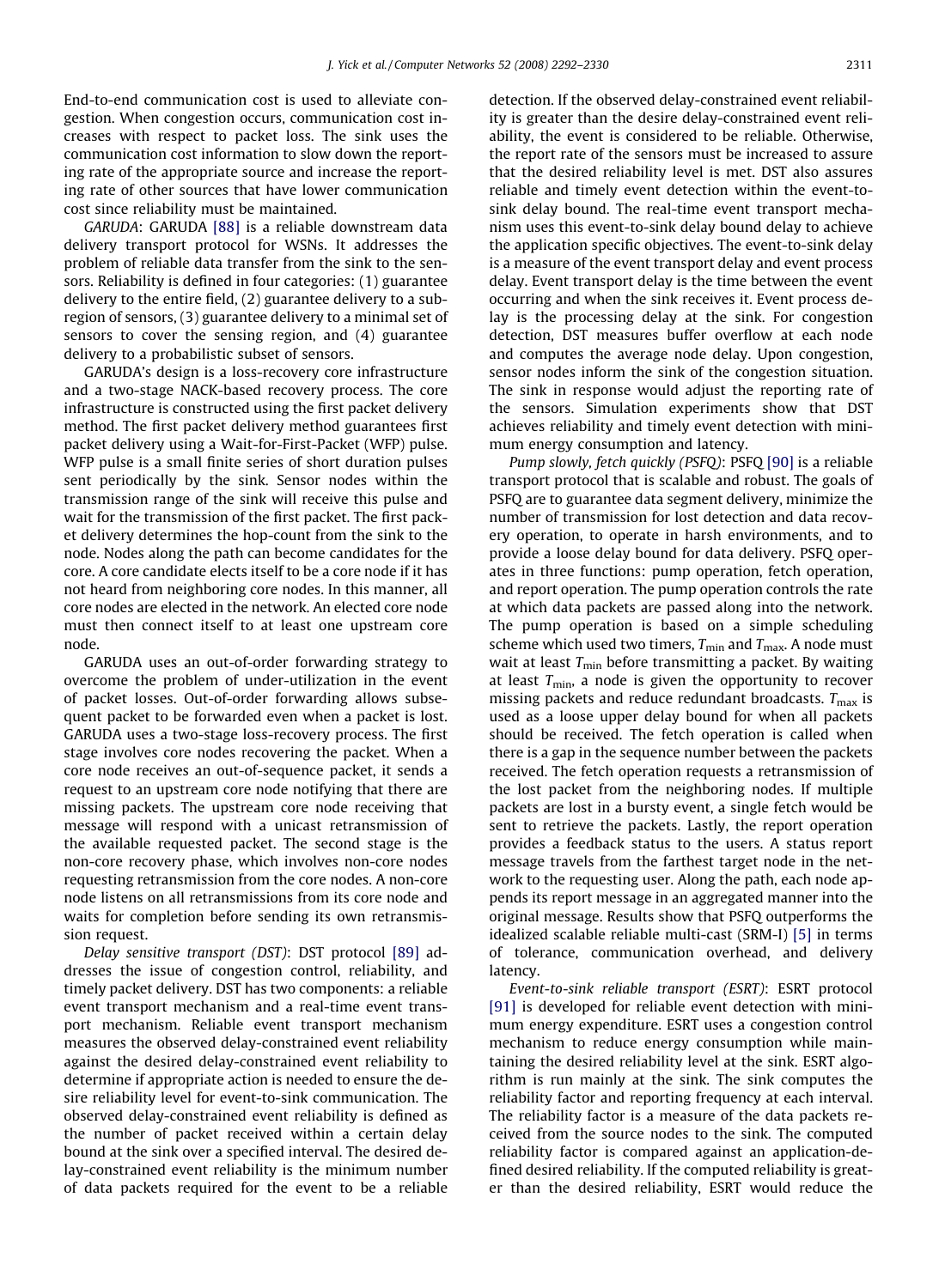reporting frequency of the source nodes. If the computed reliability is lower than the desired reliability, ESRT would increase the reporting frequency of the source nodes to achieve the desired reliability. At each interval, the sink broadcasts the new reporting frequency to source nodes in the network. Upon receiving the information, source nodes adjust their reporting rate. In ESRT, the congestion control mechanism is based on monitoring the routing buffer of each sensor nodes. A sensor node whose buffer overflows is an indication of congestion. Upon experiencing congestion, the sensor node sets the congestion notification bit flag in its outgoing packets. The sink receiving these packets along with the computed reliability factor determines the state of the network and acts accordingly. Simulation results show that ESRT is able to attain the desired reliability level with minimum energy expenditure under different network states with random and dynamic topologies.

Congestion detection and avoidance (CODA): CODA [\[92\]](#page-36-0) is an energy-efficient congestion control scheme that can quickly mitigate congestion, once detected. CODA has three components: congestion detection, hop-by-hop backpressure, and multi-source regulation. CODA detects congestion by monitoring buffer occupancy and measuring channel load. Monitoring of the buffer size requires only a small amount of overhead and processing. When buffer occupancy is high, sensors listen to the local channel load conditions to detect congestion. Once congestion is detected, the sensor node broadcasts a suppression message to its neighbors and makes adjustment to prevent congestion downstream. It also broadcasts a backpressure message upstream to the source. Each upstream node receiving the backpressure message determines whether or not to propagate the message. Depending on the congestion policy, a node can prevent further congestion build up by dropping the incoming data packets or adjust their sending rate. In the event of a persistent congestion, CODA uses a closed-loop multi-source regulation method to assert congestion control over multiple sources from the sink. When the source node event rate is less than some fraction of the maximum theoretical throughput of the channel, the source regulates its own rate. Upon exceeding this value, the source node is most likely to be contributing to congestion. In this case, the source enters sink regulation. The sink sends a message to the source with a pre-defined event rate that the sink computed. When congestion is relieved, the sensor node would then regulate itself again without the sink. Results show that CODA can improvement performance and reduce energy usage.

### Open research issues

The main goal of a transport layer protocol in a WSN is to achieve reliable data transport by inspecting the network state for congestion and reliability. Table 1 summarizes and compares the transport protocols reviewed. STCP, DST, ESRT and PORT address the problem of congestion control and reliability guarantee from the sensors to the sink while GARUDA and PSFQ examine only the problem of reliability from the sink to the sensors. STCP, GARU-DA, and PSFQ incorporate packet recovery. STCP provides end-to-end reliability guarantee and uses ACK/NACK for loss detection and notification. PORT also provides endto-end reliability guarantee but does not recover lost packets. GARUDA, however, uses hop-by-hop reliability guarantee and NACKs for packet recovery.

Although many transport layer protocols have been proposed for WSNs, there are still several open research problems such as cross-layer optimization, fairness, and congestion control with active queue management. The transport layer can benefit from cross-layer interactions. Cross-layer interactions can improve the performance of the transport protocol by selecting better paths for retransmission and getting error reports from the link layer. There is some research in this area; however, cross-layer

#### Table 1

Comparison of transport layer protocols for WSNs

|                     |                               | <b>STCP</b>                                             | <b>PORT</b>                                             | <b>GARUDA</b>                            | <b>CODA</b>                                            | <b>DST</b>                                           | <b>PSFQ</b>              | <b>ESRT</b>                      |
|---------------------|-------------------------------|---------------------------------------------------------|---------------------------------------------------------|------------------------------------------|--------------------------------------------------------|------------------------------------------------------|--------------------------|----------------------------------|
| Congestion          | Congestion<br>control         | <b>Yes</b>                                              | Yes                                                     | N <sub>o</sub>                           | <b>Yes</b>                                             | Yes                                                  | N <sub>o</sub>           | Yes                              |
|                     | Congestion<br>detection       | Buffer size                                             | Node price and<br>link-loss rates                       |                                          | buffer size and<br>channel load                        | Buffer size and<br>average node<br>delay calculation | $\equiv$                 | Buffer size                      |
|                     | Congestion<br>mitigation      | Traffic redirection<br>or end-to-end rate<br>adjustment | Traffic redirection<br>or end-to-end rate<br>adjustment |                                          | Drop packets or<br>adjust sending rate<br>at each node | End-to-end rate<br>adjustment                        | $\overline{\phantom{m}}$ | End-to-end<br>rate<br>adjustment |
| Reliability         | Direction                     | Sensor to sink                                          | Sensor to sink                                          | Sink to<br>sensor                        | Sensor to sink                                         | Sensor to sink                                       | Sensor to<br>sink        | Sensor to<br>sink                |
|                     | Reliability<br>measure        | Packet reliability                                      | Event information<br>reliability                        | Packet and<br>destination<br>reliability |                                                        | Event reliability                                    | Packet<br>reliability    | Event<br>reliability             |
|                     | End-to-<br>end/Hop-<br>by-hop | End-to-end                                              |                                                         | Hop-by-hop                               |                                                        | End-to-end                                           | Hop-by-<br>hop           | End-to-end                       |
|                     | Packet<br>recovery            | <b>Yes</b>                                              | N <sub>o</sub>                                          | <b>Yes</b>                               |                                                        | N <sub>o</sub>                                       | Yes                      | N <sub>o</sub>                   |
|                     | Cache                         | <b>Yes</b>                                              |                                                         | <b>Yes</b>                               |                                                        |                                                      | <b>Yes</b>               |                                  |
|                     | ACK/NACK                      | ACK, NACK                                               |                                                         | <b>NACK</b>                              | <b>ACK</b>                                             |                                                      | <b>NACK</b>              |                                  |
| Energy conservation |                               | Yes                                                     | Yes                                                     | Yes                                      | Yes                                                    | Yes                                                  | -                        | Yes                              |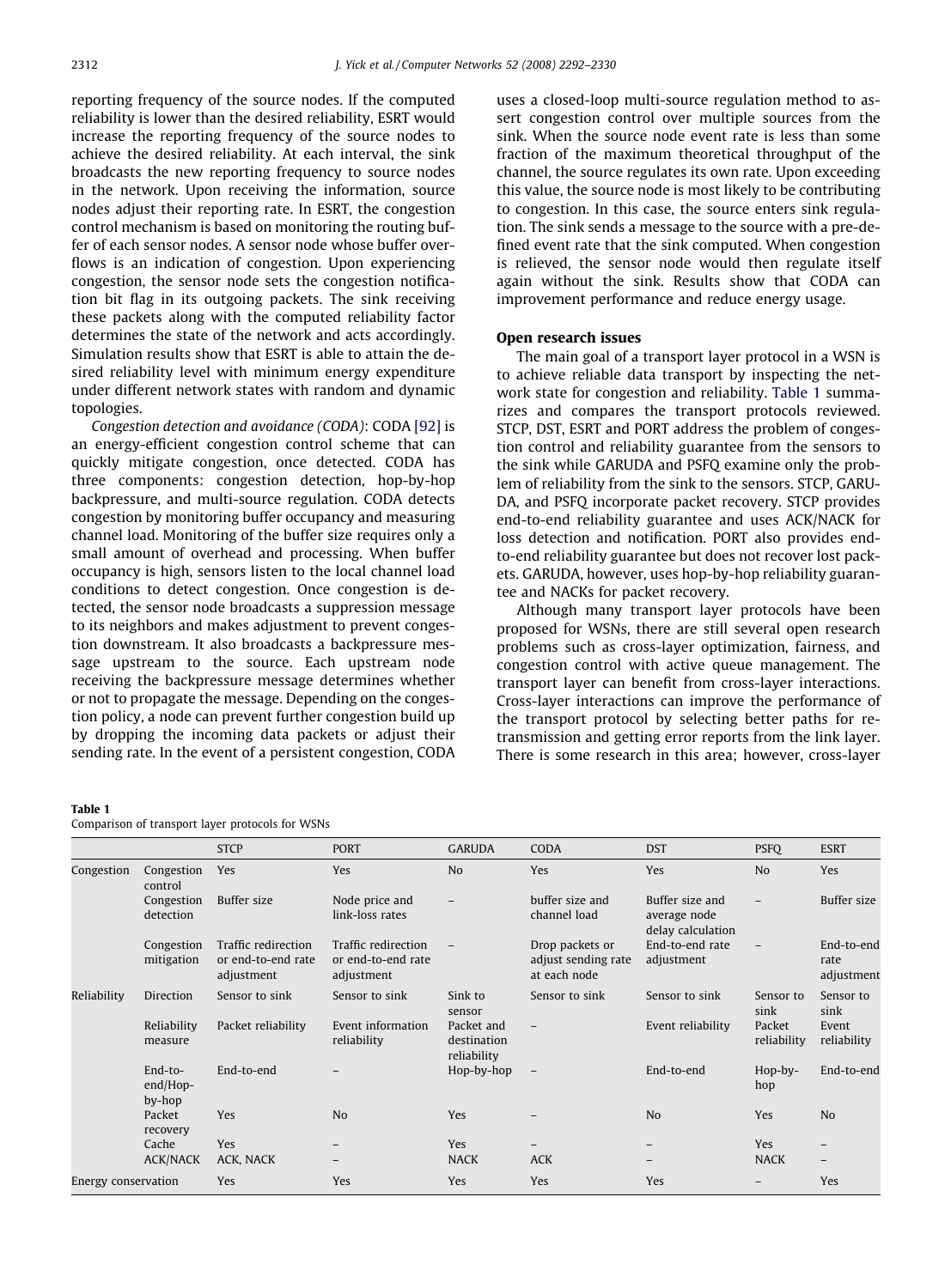optimization across multiple layers needs to be explored more. Current congestion control mechanisms focus on monitoring of the channels and dynamically adjusting the data rate of the source when congestion occurs. There is no active monitoring of the queue to avoid congestion. Incorporating active queue management with congestion control may further reduce packet loss and increase throughput. The transport protocol should guarantee fairness among sensor nodes. One solution to this problem is to assign packets with priority. The problem of guaranteeing fairness in a frequently-changing topology has not been extensively explored.

## 7.2. Network layer

The network layer handles routing of data across the network from the source to the destination. Routing protocols in WSNs differs from traditional routing protocols in several ways. For one, sensor nodes do not have Internet protocol (IP) addresses, so IP-based routing protocols cannot be used in a WSN. The design of network protocols in a WSN needs to be scalable. It should easily manage communication among many nodes and propagate sensor data to the base station. The protocol should meet network resource constraints such as limited energy, communication bandwidth, memory, and computation capabilities. By meeting these constraints, a sensor network's lifetime can be prolonged. Lastly, the protocol should address issues of efficiency, fault tolerance, fairness, and security. A few representative approaches are described below.

Geographical routing: Geographical routing [\[93\]](#page-36-0) uses a greedy forwarding mechanism to forward a packet from the source to the destination. This approach forwards packet by choosing neighbors which are closest to the destination. It assumes that the network is sufficiently dense, nodes know their own location and their neighbors' locations, and multi-hop forwarding is reliable.

Several novel forwarding strategies are proposed to improve the performance of geographic routing. These forwarding strategies can be divided into two categories: distance-based and reception-based. For distance-based forwarding, a node only knows the distance of its neighbors while in reception-based forwarding the packet reception rates of its neighbors are also known. Distancebased forwarding consists of the original greedy forwarding and distanced-based blacklisting. In original greedy forwarding, each node forwards packets to the neighbor closest to the destination based on a minimum reception rate. A minimum reception rate must be met before two nodes can become neighbors. Original greedy forwarding selects neighbors with highest distance, independent of the reception rate. In distance-based blacklisting, each node blacklists neighbors that are above a certain distance threshold from itself. The blacklist distance threshold is set as a fraction of a nominal radio range. Packets are forwarded to the neighbor closest to the destination from those neighbors at a distance less than the threshold from the current forwarding node.

Four reception-based forwarding schemes are proposed:

- 1. Absolute reception-based blacklisting: Each node blacklists all neighbors that have a reception rate below a certain threshold. Only neighbors closest to the destination with a reception rate above the threshold will receive the packet for forwarding.
- 2. Relative reception-based blacklisting: A node blacklists a different set of neighbors for each new destination. Blacklisting of neighbors depend on the node's ranking within a set of neighbors. A node's ranking depends on its distance to the destination and the reception rate. Relative reception-based blacklisting prevents all neighbors to be blacklisted as in absolute receptionbased blacklisting.
- 3. Best reception neighbor: Best reception neighbor forwards packets to neighbors with the highest reception rate from the neighbors that are closer to the destination.
- 4. Best reception rate and distance: Best reception rate and distance is based on the product of the reception rate and the distance. The node computes this product value for all neighbors that are close to the destination. The neighbor with the highest product value will be chosen.

Results show that reception-based forwarding strategies are more efficient than distance-based strategies. Relative reception-based blacklisting achieves higher delivery rates than absolute reception-based blacklisting. Overall, the new geographical forwarding strategies are better in terms of energy and minimizing route disconnection than the original greedy forwarding approach.

Anchor location service (ALS): ALS protocol [\[94\]](#page-36-0) is a gridbased protocol that supports location-based routing between multiple moving sources and destinations. The sources and destinations are all sensor nodes in the network. ALS first constructs a predefined geographical grid structure for the network. Before deployment, each sensor node contains information regarding the size of each grid cell and the base line coordinates. Sensor nodes are randomly deployed and they obtain their own location using an existing positioning mechanism, e.g., GPS. Knowing its location, the sensor determines which grid square it falls into and decides whether it will become a grid node. Sensors that become grid nodes establish connections with neighboring grid nodes.

Multiple destination nodes may exist in the network. Each destination node selects a nearby grid node to be its sink agent. The sink agent is responsible for distributing location information of the destination node using an anchor system. The anchor system is made up of a set of grid nodes, called anchors, which act as location servers. When an event occurs, a sensor node becomes a source node that transmits data to a destination node. The source node first registers itself to the nearest grid node that becomes the source agent. The source agent queries the anchor system to locate the destination node and reports the information to the source node. Upon receiving the sink agent's information, the source sends data packets to the sink agent using a location-based routing protocol.

Secure routing (SecRout): SecRout protocol [\[95\]](#page-36-0) guarantees secure packet delivery from the source to the sink. SecRout employs a two-level cluster-based approach to se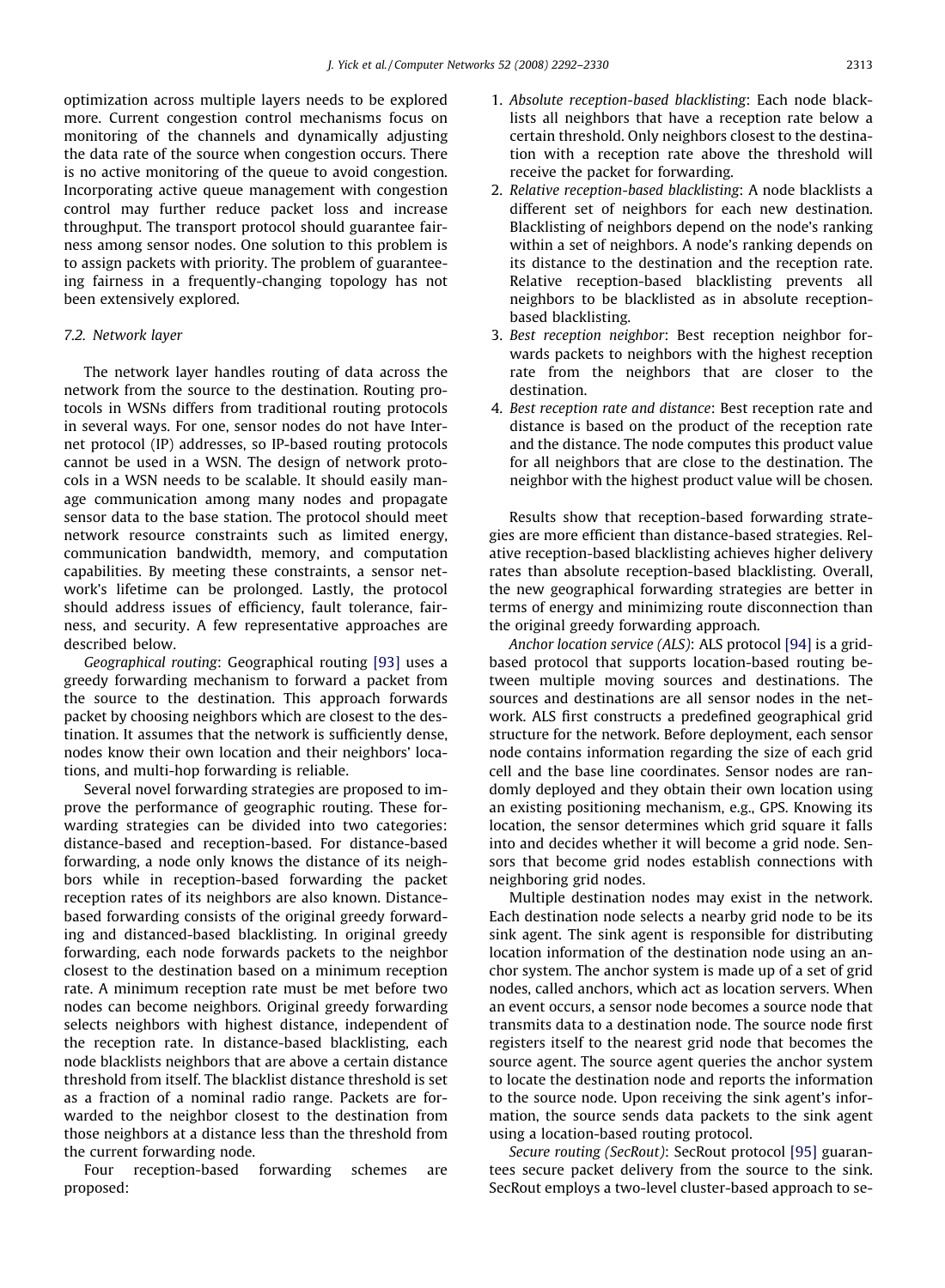cure the network. The lower level contains sensors or cluster members while the upper level contains cluster heads. In the self-organization phase, sensor nodes are divided into clusters. Each cluster contains a cluster head. Sensor nodes communicate to the sink (or base station) via cluster heads. Data is first sent from the sensors to the cluster head. The cluster head aggregates the data from its members and sends it to the sink (or base station).

For secure packet delivery, SecRout uses symmetric cryptography to secure packets along the path. Each sensor node is given a unique identity (ID) and a preloaded key (KEY). The ID identifies the node and the KEY is used to secure messages sent to the sink. The sink is assumed to be a high power node with high memory and computation capability. The sink also knows about network topology and all sensor node information. A table containing each node's ID and KEY pair is maintained by the sink. It is assumed that the sink cannot be compromised and can be trusted.

Secure data transfer starts with a sensor node encrypting its data packet using a cluster key. The cluster key is generated by the cluster head during the self-organizing phase and is shared among sensor nodes within the cluster. Upon receiving the encrypted information, the cluster head verifies the data using its cluster key. If the verification succeeds, the cluster head will decrypt the data. The cluster head collects data from all its members and then aggregates the data to form a new data packet. The new data packet will be encrypted with the cluster head's preloaded key and sent to the sink via multi-hop routing. The sink receiving the packet again verifies the authenticity of the packet. If verification succeeds, it will decrypt the packet and store the information.

SecRout guarantees that packets will reach the sink even if malicious nodes exist in the route. Routing packets and data packets contain only partial path information such as the next-hop neighbor. Each sensor node maintains a routing table containing partial routing path (previous and next node) to the sink. When a node is compromised, it will not be able to obtain information about the traversed intermediate nodes. SecRout provides route maintenance to update the routing table and trigger new route discovery when it detects a malicious node.

Secure cell relay (SCR): SCR [\[96\]](#page-37-0) routing protocol is designed to provide resistance against security attacks. SCR is a cluster-based algorithm where nodes form a cluster (cell) based on their locations. SCR differs from other cluster-based algorithm in that there is no cluster head election. An active node becomes the relay node (cluster head) based on its remaining energy. In SCR, the entire network is divided into equal-sized square cells. Each sensor is statically aware of its own location and that of the base stations. It is assumed that the base stations can be trusted while sensors can be compromised.

Before deployment, each sensor node and the base station share a common global key,  $K_G$ , used for initial neighbor discovery and handshake phase communication. It is assumed that, before deployment, all sensor nodes and the base station are synchronized. SCR uses symmetric encryption to secure packets. After deployment, the base station encrypts its location information with  $K_G$  and

floods it to all sensor nodes. In the neighbor discovery phase, sensor nodes discover their neighbors via a threeway handshake protocol, which establishes the shared secret keys between neighbor nodes. After establishing a table of shared secret keys of all neighbors, each sensor node destroys  $K_G$  and uses the shared secret key for future communication with its neighbors.

Based on the location of the source and the sink, a routing path is formed through a series of cells in the direction from source to sink. SCR routing provides two or more backup paths determined by the source. When an adversary attacks a node, the backup paths will be used to forward packets. SCR provides defence against the following attacks: Sybil, wormhole and sinkhole, selective forwarding, and hello flood. In Sybil attack, the adversary can pretend to be a node. Since shared keys are known only between the neighboring nodes, the attack will fail. In wormhole and sinkhole attack, an adversary can broadcast a new route, tunnel, or fake link to the base station. Nodes that receive this new route will not use it because they route only through the routing cell path. In selective forwarding, the adversary pretends to be a relay node in a cell and drops some packets while forwarding others. To prevent this attack, a node in a cell can only become a relay node for a user-defined number of times. After this number, the source will have to set up another path to route around this node. In addition, the sink will be notified that the current relay node will no longer be a relay node. In hello flood attack, the adversary node tries to establish a unidirectional link with a sensor node. This will not work since a sensor node uses three-way handshake to establish its neighbors and the shared secret keys.

# Open research issues

Many routing protocols have been proposed for routing data in sensor networks. [Table 2](#page-23-0) summaries the characteristics of routing protocols covered in this survey. Important considerations for these routing protocols are energy efficiency and traffic flows. In this review, two categories of routing approaches are explored: location-based routing and cluster-based routing. Location-based routing considers node location to route data. Cluster-based routing employs cluster heads to do data aggregation and relay the information to the base station. A comparison of security routing protocol is also included in the table. A security routing protocol strives to meet security requirements to guarantee secure delivery of the data from the source to the destination.

Future research issues should address security, QoS, and node mobility. Experimental studies regarding security applied to different routing protocols in WSNs should be examined. There is little research in QoS routing in sensor networks. QoS guarantees end-to-end delay and energyefficient routing. In applications where sensor nodes are mobile, new routing protocols are needed to handle frequent topology changes and reliable delivery.

# 7.3. Data-link layer

The data-link layer is concerned with the data transfer between two nodes that share the same link. Since the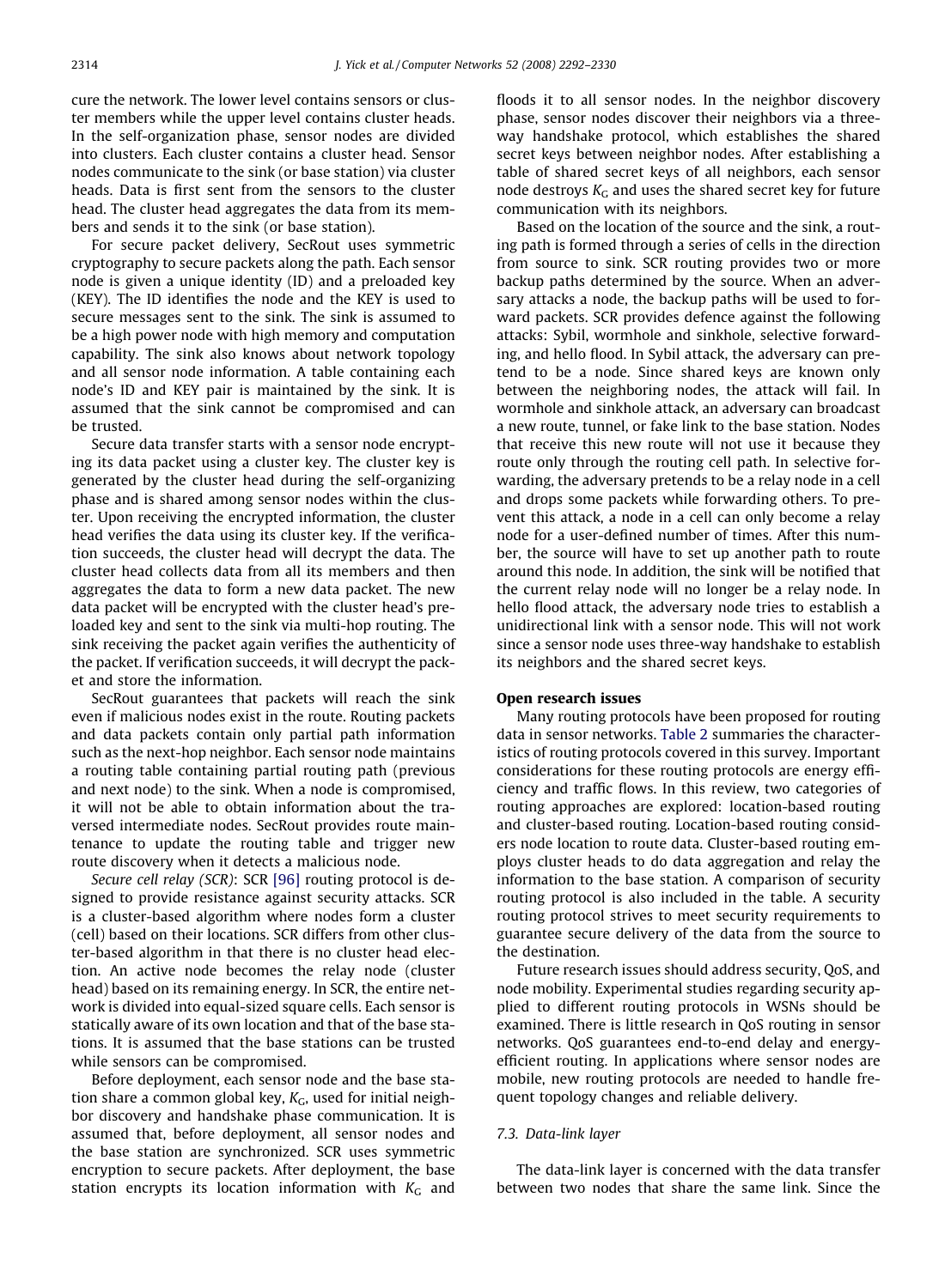| Table 4                                        |  |  |
|------------------------------------------------|--|--|
| Comparison of network layer protocols for WSNs |  |  |

<span id="page-23-0"></span>Table 2

| Description            | Geographical routing                | <b>ALS</b>                                                 | SecRout                                                | <b>SCR</b>                                                 |
|------------------------|-------------------------------------|------------------------------------------------------------|--------------------------------------------------------|------------------------------------------------------------|
| Routing type           | Location-based                      | Location-based                                             | Cluster-based                                          | Cluster-based                                              |
| Scalability            | Fair                                | Good                                                       | Good                                                   | Good                                                       |
| Synchronization        | N <sub>0</sub>                      | N <sub>0</sub>                                             | Yes                                                    | <b>Yes</b>                                                 |
| Data cache             | N <sub>0</sub>                      | N <sub>0</sub>                                             | <b>Yes</b>                                             | $\overline{\phantom{a}}$                                   |
| Data aggregation       | N <sub>0</sub>                      | N <sub>0</sub>                                             | Yes                                                    | <b>Yes</b>                                                 |
| Computation overhead   | Neighbor selection/<br>blacklisting | Each anchor processes sink<br>location information         | Data aggregation, encrypting<br>and decrypting packets | Encrypting and decrypting<br>packets                       |
| Communication Overhead | Neighbor discovery                  | Network and anchor system<br>setup, and sink query process | Setup and maintaining clusters                         | Setup cells, neighbor discovery<br>and three-way handshake |
| Data security          | N <sub>0</sub>                      | N <sub>0</sub>                                             | Yes                                                    | <b>Yes</b>                                                 |
| Energy requirement     | Not specified                       | Not specified                                              | High power base station                                | High power base station                                    |

underlying network is wireless, for effective data transfer, there is a need for medium access control and management. The MAC protocol design should have the following attributes: energy efficiency, scalable to node density, frame synchronization, fairness, bandwidth utilization, flow control, and error control for data communication.

Error detection and correction services are offered at the data-link layer as well as the transport layer. One of the widely used error-detection technique is cyclic redundancy check (CRC) [\[97\].](#page-37-0) CRC operates as follows in WSN. The sender and receiver must first agree on a fixed data block size before transmission. The sender splits a packet from the network layer into data blocks which will be reassembled at the receiver. An 8-bit CRC can be used for error detection. The blocks containing the data and the CRC bits are packaged into a frame. Each frame is sent to the receiver. Upon receiving the frame, the receiver identifies whether the data block contains error. If there are error blocks, the receiver will initiate the recovery process to retrieve those error blocks after receiving a certain number of frames.

Recovery techniques in WSN include automatic repeat request (ARQ) [\[97\],](#page-37-0) forward error correction (FEC) [\[98\]](#page-37-0), hybrid ARQ (HARQ) [\[99\]](#page-37-0), simple packet combining (SPaC) [\[100\],](#page-37-0) and multi-radio diversity (MRD) [\[101\].](#page-37-0) ARO uses acknowledgement and timeout to provide explicit feedback to the sender. The feedback can be in the form of a positive acknowledgement (ACK) or a negative acknowledgement (NACK). The sender receiving a NACK or timing out will retransmit the data frame. A limitation to ARQ is that it is limited to frame error detection. An entire frame has to be retransmitted if there is a single bit error. FEC, on the other hand, decreases the number of retransmissions. The sender adds some more amount of redundant data into each message so that the receiver can detect and correct errors. The advantage of FEC is that retransmission is reduced and the wait time for sending an acknowledgement and retransmitting the data can be avoided. Hybrid ARQ is a variation of the ARQ method. In hybrid ARQ, both ARQ and FEC are combined. There are two types of Hybrid ARQ schemes: type-I and type-II. Type-I includes both the error detection and error correction bits in every transmission packet and using a correction code to correct error. Type-II transmits either the error detection bits or the FEC information along with the data. If an error is detected in the first packet, it will

wait for the second packet which contains the FEC parities and error detection to correct the error. If errors still exist, the packets are combined to error correct itself. SPaC and MRD perform error correction by combining corrupted packets and using HARQ. SPaC buffers corrupted packet at the receiver and waits for retransmission. Rather than retransmitting the original packet, the sender transmits parity bits. Upon receiving the retransmission packet, the receiver performs packet combining to recover the errors. MRD uses two techniques to recover from error. The first technique is frame combining with multiple erroneous frames together in the attempt to avoid re-transmission. The second technique is the request-for-acknowledgement (RFA) scheme to recover the packet.

The design of the MAC protocol in a WSN is subject to various constraints such as energy, topology, and network changes. Minimizing energy to extend the network lifetime is its primary goal. The design of the MAC protocol should prevent energy wastage due to packet collisions, overhearing, excessive retransmissions, control overheads, and idle listening. It should also adapt to topology and network changes efficiently. A wide range of MAC protocols have been proposed to achieve high channel utilization, collision avoidance, and energy efficiency. We review some of the representative approaches below.

TRAMA: Ref. [\[102\]](#page-37-0) proposed a TRaffic-Adaptive Medium Access protocol (TRAMA) to increase channel utilization in an energy-efficient manner. TRAMA attains energy efficiency by avoiding collisions and switching to an idle state when there are no transmissions. To avoid collisions, TRA-MA adapts its transmission schedule according to traffic information patterns. TRAMA assumes a single, time-slotted channel for data and control signal transmissions. Time is divided into sections of random-access and scheduledaccess periods. TRAMA supports unicast, multi-cast, and broadcast traffic.

TRAMA consist of three components: (1) Neighbor Protocol (NP), (2) Schedule Exchange Protocol (SEP), and (3) Adaptive Election Algorithm (AEA). In TRAMA, nodes start in random-access mode where each node transmits at random slots. Nodes can join the network at random access periods. During this period, NP sends out small signalling packets to gather neighbor updates. If there are no updates, signalling packets are sent as keep-alive beacons. The signalling packets are used to maintain connectivity between neighbors. A node deletes a neighbor node from its table if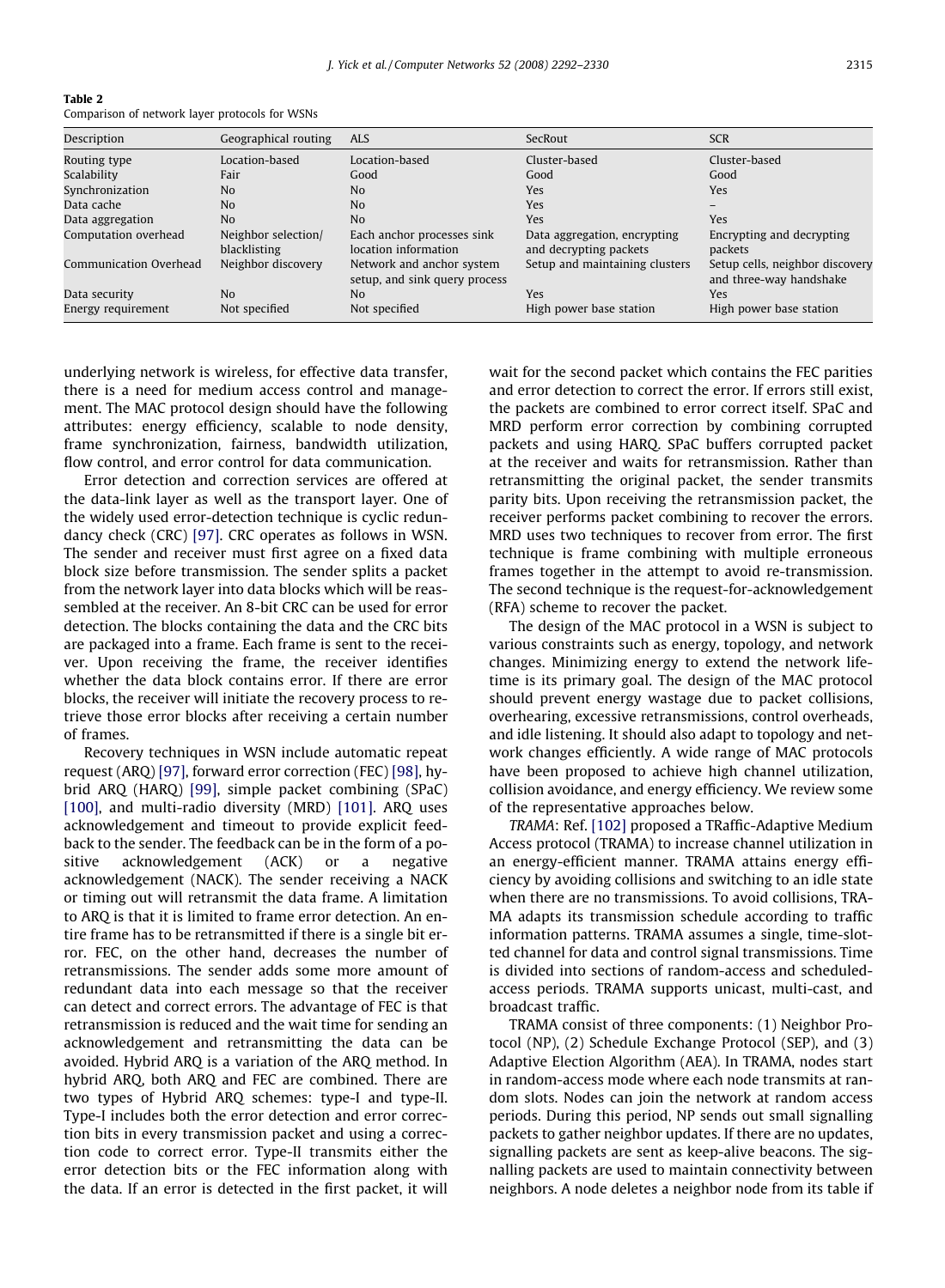it does not hear from the neighbor within a certain period of time.

The second component, SEP, sets up the traffic-based schedule. The schedule captures the traffic window for which the node can transmit. During scheduled-access period, the node periodically broadcasts its schedule information to its one-hop neighbors. Each node generates a schedule by computing the schedule interval. The schedule interval represents the number of slots that the node can announce its schedule information to the neighbors. The schedule is sent along with every data packet. The Change-Over slot is the last slot in the current schedule interval. All nodes listen during the ChangeOver slot to synchronize their schedule.

The last component, AEA, determines the state of the node. For energy efficiency, nodes are switched to sleep most of the time. A TRAMA node determines the current state (transmit, receive, or sleep) that it should be in based on the node's priority within the two-hop neighbor and the one-hop neighbor schedules. A node computes its priority value using a pseudo-random hash function during each time slot. Both priority and schedule information are used to determine if a node will become a transmitter or receiver for that time slot while others will switch into sleep mode. Nodes selected to transmit can give up their slots for re-use if they do not have data to send.

TRAMA guarantees delivery and energy efficiency with the expense of packet delays. It achieves high throughput and avoids collision.

B-MAC protocol: Unlike TRAMA, the Berkeley media access control (B-MAC) [\[103\]](#page-37-0) is a reconfigurable carriersense multiple access (CSMA) protocol that achieves low power processing, collision avoidance, and high channel utilization. B-MAC optimizes system performance by employing an adaptive preamble sampling scheme. A set of adaptive bi-directional interfaces is used to reconfigure the protocol based on the network load.

B-MAC contains the following functionality: clear channel assessment (CCA) and packet back off, link-layer acknowledgement, and low power listening (LPL). For collision avoidance, B-MAC utilizes CCA to determine if the channel is clear. CCA is an outlier algorithm that searches for outliers in the received sample signals. An outlier exists if the channel energy is significantly below the noise floor. During the channel sampling period, if an outlier is found, the channel is clear, else the channel is busy. In case of a busy channel, packet backoff is used. Backoff time is either initially defined or randomly chosen.

B-MAC supports link-layer acknowledgement for unicast packets. When the receiver receives a packet, an acknowledgement packet is sent to the sender. To reduce power consumption, B-MAC employs an adaptive preamble sampling scheme called LPL. LPL performs periodic channel sampling by cycling through awake and sleep periods. In the awake period, the node's radio is turned on to check for activities in the channel using CCA. If activities are detected, it will remain awake to receive the incoming packet. Once it receives the packet, it will go back to sleep. Idle listening occurs when the node is awake but there is no activity in the channel. A timeout will force the node to go back to sleep.

All B-MAC functionality such as acknowledgements, CCA, and backoff can be changed through a set of adaptive bi-directional interfaces. By enabling or disabling B-MAC functionality, the throughput and energy consumption of a node can change.

Z-MAC protocol: In comparison to B-MAC, Z-MAC [\[100\]](#page-37-0) is a hybrid MAC protocol that combines the strength of the TDMA and CSMA while offsetting their weaknesses. Z-MAC achieves high channel utilization and low latency under high contention. It reduces collisions between two-hop neighbors at a low cost. Z-MAC is robust to dynamic topology changes and time synchronization failures which commonly occur in the network. Z-MAC uses CSMA as the baseline MAC scheme and a TDMA schedule to enhance contention resolution. This design results in high initial overhead which is amortized over a long period of network operation and eventually improves the throughput and energy efficiency. The protocol uses an efficient and scalable channel scheduling algorithm for channel re-use and slot assignment. Unlike TDMA, a node may transmit during any time slot. It will always perform carrier sensing and transmit a packet when the channel is clear. An owner of the slot will have higher priority over non-owners to access the channel. The goal is to allow the re-use of a slot when the slot owner is not transmitting data. By mixing CSMA and TDMA, Z-MAC becomes more robust to timing failures, time-varying channel conditions, slot-assignment failures, and topology changes. Performance results show that Z-MAC is better than B-MAC under medium to high contention. Under low contention, B-MAC is slightly better in terms of energy.

Low power reservation-based MAC protocol: The low power reservation-based MAC protocol [\[104\]](#page-37-0) addresses the issue of energy conservation and adaptation to traffic. To address the issue of energy conservation, the reservation-based MAC protocol uses a clustered hierarchical network and a TDMA-like frame structure. In a clustered hierarchy network, nodes organize themselves into clusters and contend for the role of cluster head in each cluster. Cluster head nodes are responsible for synchronizing all the nodes in their cluster to a TDMA schedule. The TDMA-like frame structure has contention-based slot reservation, schedule establishment, and slotted data transmission. Unlike traditional TDMA with fixed frame size, the protocol adapts the TDMA frame size according to the probability of successful data transmission. According to the protocol, the cluster head increases the frame size if the number of failures exceeds a predetermined value. On the contrary, if the number of failure is small, it will decrease the frame size. By adapting the frame size, the probability of success of packet transmission is increased. Nodes are able to effectively transmit at a higher data rate as a result of increasing throughput. In terms of energy dissipation, adaptive frame size shows significant energy savings due to less collisions and high probability of success.

Low power distributed MAC protocol: [\[105\]](#page-37-0) presents a low power distributed MAC protocol which combines CSMA/CA and multi-channel spread spectrum techniques. For a given frequency band, the band is partition into multiple channels. A channel and code is assigned to each node in the network. The channel and code assigned must be unique across each node's two-hop neighbors. The primary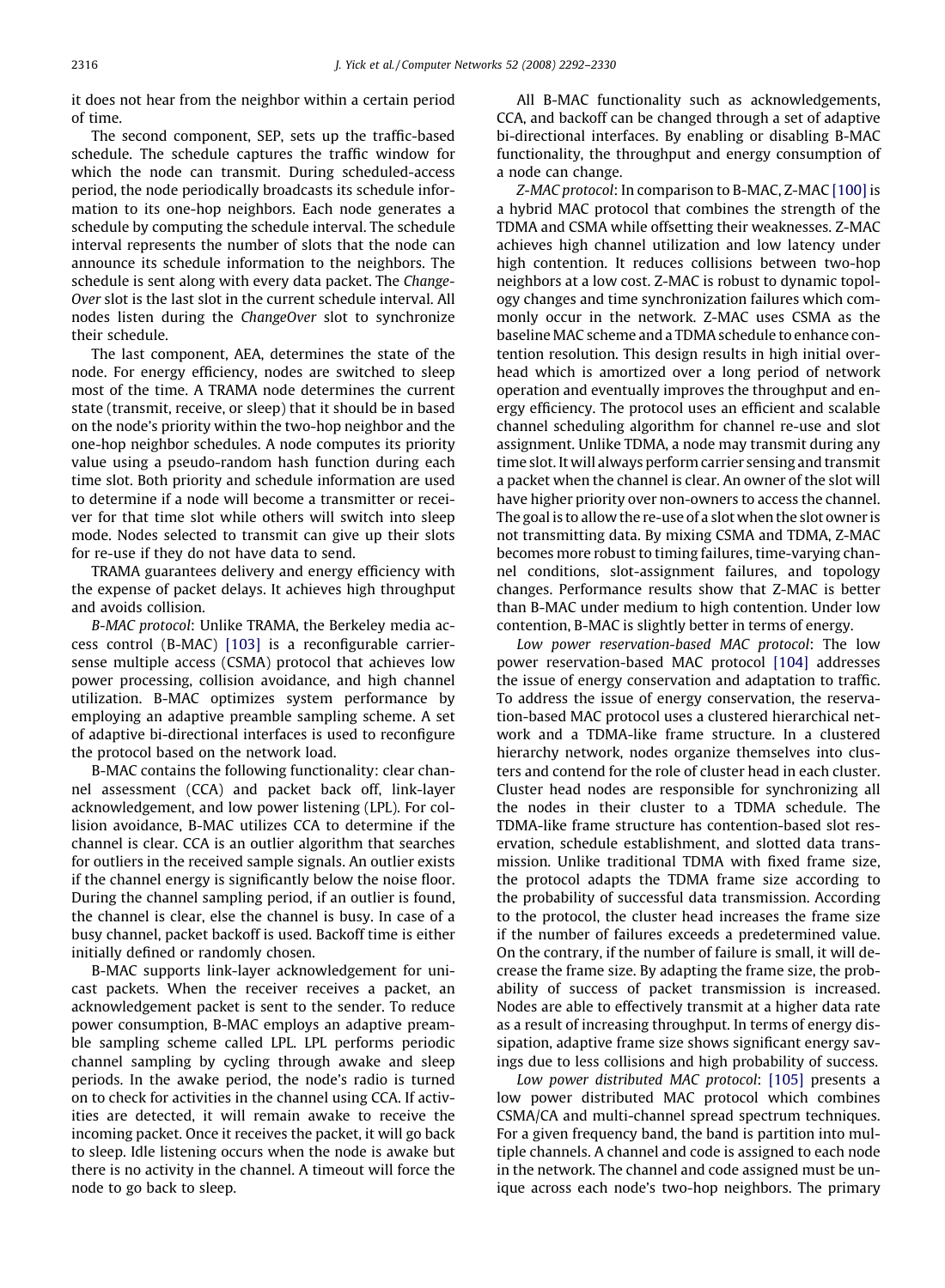goal is to avoid collisions and minimize energy wastage. The protocol also incorporates a new wake up radio operation to save energy. Two radios are used, a low power wake-up radio and a normal data radio. The low power radio monitors the network and triggers the normal radio to wake up when there is data to transmit or receive. The normal radio switches between active and sleep modes. Results show that energy consumption for channel monitoring is almost negligible and average energy consumption is significantly reduced.

Spatial correlation-based collaborative MAC (CC-MAC): CC-MAC protocol [\[106\]](#page-37-0) exploits the spatial correlation of the data at the MAC layer to regulate and prevent redundant transmissions. CC-MAC has two components: event MAC (E-MAC) and network MAC (N-MAC). E-MAC filters out the correlated data packets while N-MAC prioritizes the routing packets. CC-MAC protocol is implemented into each sensor node. In a WSN, the E-MAC protocol forms correlation regions to filter out correlated event information. In each region, a single representative sensor node is selected to transmit its data while all other sensor nodes back off for a specified period. At the end of each period, all nodes in that region except the representative sensor node go into a contention phase to get elected as the new representative. With E-MAC protocol filtering out correlated packets, the N-MAC protocol routes the packet to the sink using a priority-based method. Route-through packets are given higher precedence over newly-generated packets. Routing nodes use a backoff procedure to avoid collisions between multiple route-through packets transmitting at the same time. In terms of performance, CC-MAC protocol shows significant savings in energy, latency, and packet drop rate.

### Open research issues

Table 3 compares the MAC protocols reviewed above. Both TRAMA and Z-MAC require a random access period

## Table 3

Overview of a representative set of link-layer protocols

and a schedule exchange period. In addition, time synchronization must be achieved in the network. In comparison with other contention-based protocols, TRAMA has higher delay and is suited for applications that are not time sensitive. B-MAC and Z-MAC both adapt well to topology changes while TRAMA does not. B-MAC has higher throughput under low contention environment while Z-MAC performs better in high contention environments. Low power reservation-based MAC, low power distributed MAC, and TRAMA minimize energy with sleep cycles when nodes do not have data to transmit or receive. CC-MAC, on the other hand, filters correlated information and prioritizes packets.

Although various MAC protocols have been proposed, there is possible future work for system performance optimization. Cross-layer optimization is an area that needs to be explored more extensively. Cross-layer interaction can reduce packet overhead on each of the layers, thereby reducing energy consumption. Interaction with the MAC layer can provide other layers with congestion control information and enhance route selection. Many existing MAC protocols address performance studies of static sensor nodes, but there is still a lack of literature for comparing these protocols in a mobile network. By enhancing the MAC protocol, one can significantly improve communication reliability and energy efficiency.

# 7.4. Physical layer

The physical layer provides an interface for transmitting bit streams over the physical-communication medium. It is responsible for interacting with the MAC layer, performing transmission and reception, and modulation. The interaction between the physical layer and MAC layer is an important issue. Error rate at the physical layer is high and timevarying in a wireless environment. The MAC layer interacts

| <b>Attributes</b>       | <b>TRAMA</b>                                                                                                                 | <b>B-MAC</b>                                                                                              | Z-MAC                                                                                    | Low power<br>reservation-based<br><b>MAC</b>                                                                                                     | Low power<br>distributed MAC                                                                                            | CC-MAC                                                                                                                                                |
|-------------------------|------------------------------------------------------------------------------------------------------------------------------|-----------------------------------------------------------------------------------------------------------|------------------------------------------------------------------------------------------|--------------------------------------------------------------------------------------------------------------------------------------------------|-------------------------------------------------------------------------------------------------------------------------|-------------------------------------------------------------------------------------------------------------------------------------------------------|
| Channel access<br>mode  | Time-slotted<br>random and<br>scheduled<br>access                                                                            | Clear channel<br>assessment<br>(CCA)                                                                      | Time-slotted<br>random and<br>scheduled<br>access                                        | Time-slotted<br>contention<br>based slot reservation                                                                                             | Multi-channel access                                                                                                    | Time-slotted<br>contention<br>based slot reservation                                                                                                  |
| Time<br>synchronization | <b>Yes</b>                                                                                                                   | N <sub>o</sub>                                                                                            | Yes                                                                                      | Yes                                                                                                                                              | N <sub>o</sub>                                                                                                          | N <sub>o</sub>                                                                                                                                        |
| Protocol type           | TDMA/CSMA                                                                                                                    | <b>CSMA</b>                                                                                               | TDMA/CSMA                                                                                | <b>TDMA</b>                                                                                                                                      | CSMA/CA                                                                                                                 | CSMA/CA                                                                                                                                               |
| Protocol specifics      | Achieves<br>adequate<br>throughput and<br>fairness<br>through<br>transmitter-<br>election<br>algorithm and<br>channel re-use | Bi-directional<br>interface for<br>reconfiguration<br>of system<br>services to<br>optimize<br>performance | Exploits the<br>strengths of<br>TDMA and CSMA<br>while<br>offsetting their<br>weaknesses | Increases the<br>probability<br>of success in packet<br>transmission by<br>adapting<br>to traffic requirements<br>to maximize<br>data throughput | Combines CSMA and<br>spread<br>spectrum techniques to<br>achieve higher power<br>efficiency and bandwidth               | Filters out correlated<br>data and<br>ensures prioritization<br>of packets to the sink<br>which results in<br>achieving higher<br>network performance |
| Energy<br>conservation  | Schedule sleep<br>intervals and<br>turn radio off<br>when idle.<br>collision<br>avoidance<br>scheduling                      | Low power<br>listening (LPL)<br>time for energy<br>efficiency                                             | Low power<br>listening (LPL)<br>time for energy<br>efficiency                            | Nodes sleep and<br>wake up based on<br>assigned data slot                                                                                        | Power saving mode<br>with low power wake up<br>radio for channel listening<br>and normal radio for data<br>transmission | Dropping highly<br>correlated information<br>packet to reduce<br>energy<br>use in transmission                                                        |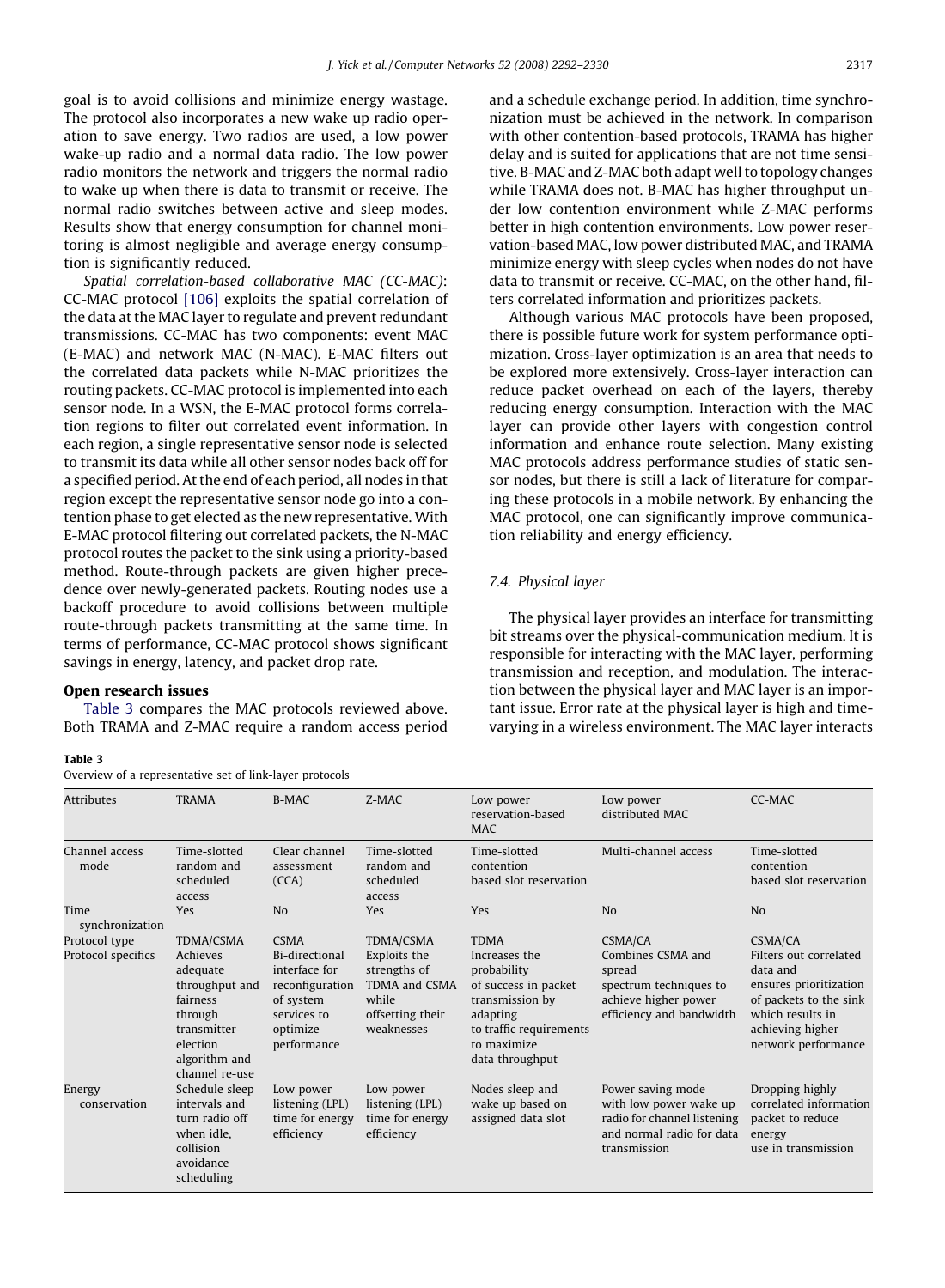with the physical layer to detect and correct errors. Other interactions include sharing of the transmission and channel information with the MAC layer to achieve higher performance and resource utilization.

For a WSN, minimizing energy consumption and maximizing network lifetime starts at the physical layer. At the physical layer, energy is used in operating radio circuitry and bit stream transmission. Energy used to run the radio circuitry is fixed whereas the energy spent to transmit the data can vary based on channel loss, interference, and transmission distance. There is a tradeoff between transmission power and error. Proper selection of the transmission power is needed to minimize energy loss and for the network to operate more efficiently. Modulation schemes are needed to transmit data over a wireless channel. Different modulation schemes have been developed to achieve the highest probability of successful transmission under different conditions. Energy-efficient modulation schemes should minimize both transmission and circuit energy. Recent research studies include physical-layer requirements, low power radio design, power-aware transmission schemes, and modulation schemes.

The physical layer must be designed with consideration of WSN requirements. Ref. [\[107\]](#page-37-0) discusses the physicallayer requirements with a focus on digital communication and existing hardware technology. Digital communication with the radio must be small in size since the sensor nodes are small. The radio must also be cheap since hundreds to thousands of sensor nodes may be deployed. The re-use of radio for sensing and communication can significantly reduce cost and energy. With respect to energy, the radio must be low power. Important considerations must be made when determining whether to use existing hardware. Depending on the characteristic of the WSN, there are tradeoffs among radios in terms of energy, data rate, error, transmission distance, and reliability.

Interference, synchronization, and multi-casting are other requirements that must be considered at the physical layer. If sensor nodes are densely deployed, signal interference among the sensor nodes may be inevitable. Each sensor node can lower its transmission power to reduce interference; however, synchronization among the sensor nodes is needed. There must be synchronization between the link and physical layers and among sensor nodes. With synchronization, communication interference can be minimized. Lastly, radios with the ability to multi-cast are useful for transmitting data to multiple sensor nodes at the same time. Only the intended sensor nodes should receive the information.

### 7.4.1. Bandwidth choices

In WSNs, there are three classes of physical-layer technologies based on bandwidth: narrow band, spread-spectrum, and ultra-wideband. Narrow band uses radio bandwidth that is on the order of symbol rate. Narrow band focuses on bandwidth efficiency. Bandwidth efficiency is the measure of the data rate over the bandwidth. In spread-spectrum, the narrow signal is spread into a wideband signal. The spreading function used to determine the bandwidth is independent of the message. Spread-spectrum has the ability to reduce power and still

communicate effectively. It is more robust to interference and multi-path channel impairment. Compared to spread-spectrum, ultra-wideband employs larger bandwidth, on the order of gigahertz, compared to the typical spread-spectrum systems. Ultra-wideband spreads its signal over the large bandwidth such that the interference to other radios is negligible. Like spread-spectrum, ultrawideband can communicate with low power.

Ref. [\[66\]](#page-36-0) shows that spread-spectrum technologies meet WSN requirements better than narrow-band technology. Narrow band optimizes on bandwidth efficiency while both spread spectrum and ultra-wideband tradeoff bandwidth with energy savings. Narrow-band systems are less robust to interference compared to spread-spectrum systems. Depending on the type of spread spectrum, synchronization can be good because of auto-correlation properties of the pseudo-random sequence. As for multi-cast, narrow-band systems are not designed to perform this task. Spread-spectrum systems, on the other hand, can achieve this with the appropriate pseudo-random codes. Ultra-wideband has many attractive features, but compared to spread spectrum, it has its challenges and issues. More studies are required to better understand ultra-wideband.

### 7.4.2. Radio architecture

Reducing energy consumption at the physical layer requires low power operations. Energy consumption at the physical layer is due to circuitry energy and transmission energy. The transmitter and receiver require energy to run their circuitry. To start a transmitter, a significant amount of time and energy is required. Energy at startup in some cases can be higher than the energy required for an actual transmission. For a transmitter that switches between the sleep to active state, a fast startup transmitter architecture is needed to minimize both energy and time.

FN frequency synthesizer with  $\Sigma\Delta$  modulator: Ref. [\[108\]](#page-37-0) proposes a transmitter architecture based on a fractional-N (FN) frequency synthesizer with  $\Sigma\Delta$  modulator. The architecture achieves fast startup time and data rate by increasing the loop bandwidth. Each noise source from the synthesizer and the modulator goes through different loop characteristics. By adjusting the loop bandwidth, power consumption can be reduced.

WiseNet: Other radio architectures such as WiseNet [\[109\]](#page-37-0) also seek to reduce power consumption with low voltage operations. WiseNet employs a dedicated duty-cycle radio and a low power MAC protocol design (WiseMAC) to lower its power consumption. To optimize the startup time and save energy, the system wakes up the different transceiver blocks in a sequence. The lower-power baseband blocks wake up before the radio frequency (RF) circuits. Startup time varies inversely with the frequency of operation.

# 7.4.3. Modulation schemes

The modulation scheme used by a radio can impact the energy consumption of a node. Energy-efficient modulation schemes are needed to reduce energy consumption.

Binary and M-ary modulation: In [\[108,110\],](#page-37-0) a comparison is drawn between binary modulation and multi-level (Mary) modulation. M-ary modulation transmits symbols from a set of M distinct waveforms while binary modulation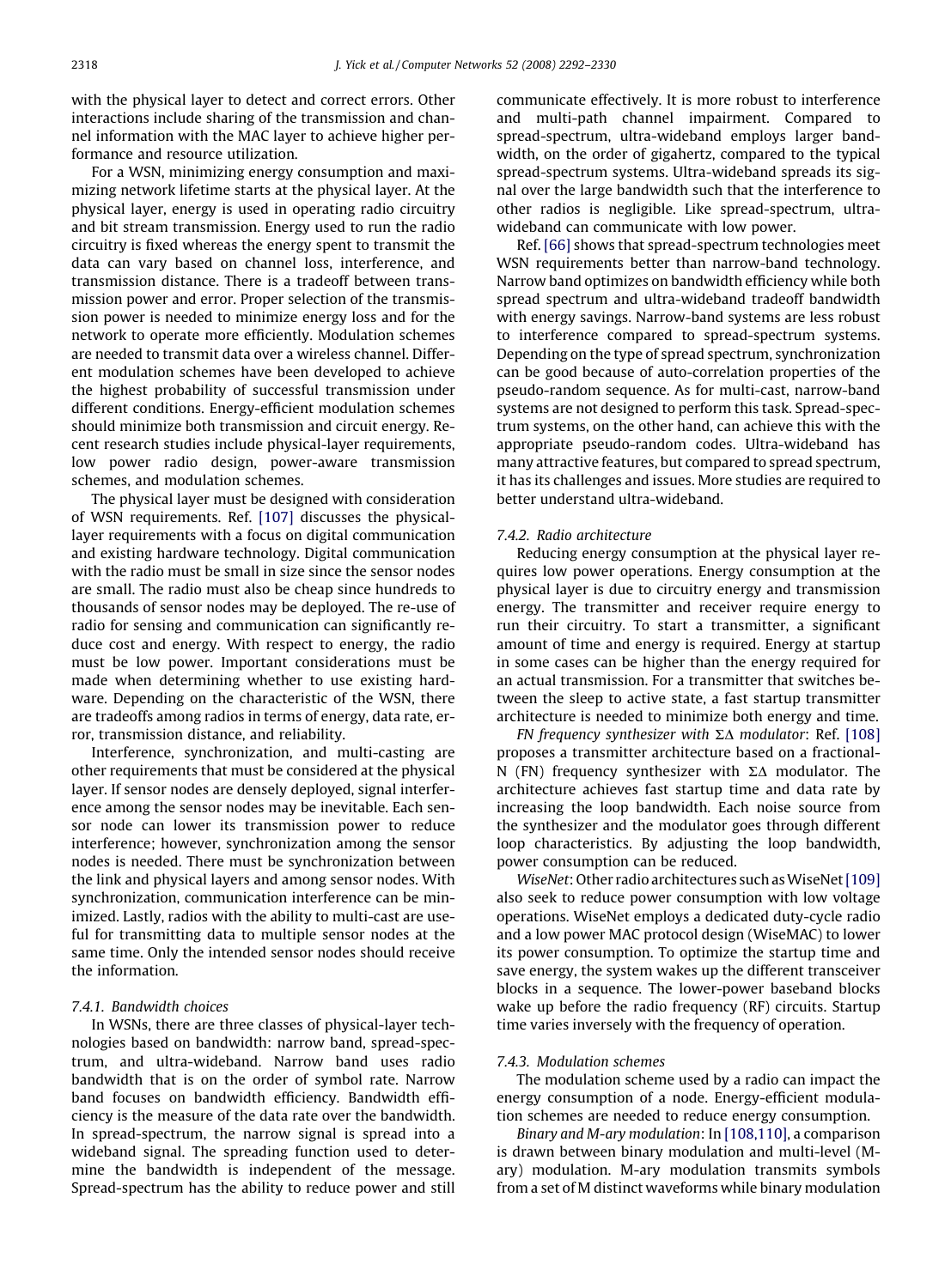uses two distinct waveforms. For M-ary modulation,  $log<sub>2</sub>M$ bits are sent per sample. It is shown that M-ary modulation is more energy efficient than binary modulation when the startup time is short and the RF output power is small. In another comparison, for a large value of M, M-ary frequency shift keying (M-FSK) is more energy efficient compared to M-ary phase shift keying (M-PSK) and M-ary quandrature amplitude modulation (M-QAM) when M is greater than eight. For small M, M-FSK is not as energy efficient because more RF power is required to achieve the same bit-errorrate performance as M-PSK and M-QAM. However, for large M, the SNR required for M-FSK grows slowly, making it very energy efficient. Compared to M-PSK and M-QAM, the SNR grows very fast when M is large. Hence, M-FSK is a better solution for energy savings.

Modulation optimization: In [\[111\],](#page-37-0) a detailed analysis of the tradeoff in transmission energy, circuit energy, transmission time, and constellation size for both uncoded and coded M-QAM and M-FSK is studied. For an uncoded system, optimizing transmission time and modulation parameters can increase energy savings. It is shown that up to eighty percent energy savings is achievable when the system is optimized. In terms of uncoded M-QAM and M-FSK, uncoded M-QAM is more bandwidth and energy efficient compared to uncoded M-FSK for short-range applications. Uncoded M-FSK, however, can be used in power-limited applications because it requires less transmitting power compared to M-QAM. For a coded system, coding has benefits which vary with transmission distance and the modulation scheme. For a coded M-QAM system, coding increases energy efficiency and transmission distance. A coded M-FSK system, on the other hand, can reduce energy consumption only when the distance is large.

Energy-per-useful-bit metric: Ref. [\[112\]](#page-37-0) proposes an energy-per-useful-bit metric (EPUB) to optimize and compare different physical layers in a WSN. EPUB enables a comparison between different physical layers which have similar network scenarios, same channel model, average transmission distance, bit-error rate, and MAC scheme. EPUB is a function of synchronization cost and relative usage cost of the transmitter and receiver. In order to optimize the physical layer, EPUB must be reduced. Modulation scheme, carrier frequency, and data rate were

### Table 4

Overview of physical-layer issues

examined to determine the tradeoffs for EPUB reduction. Results show that increasing the data rate, lowering the carrier frequency, and using simple modulation can significantly reduced EPUB.

# Open research issues

The physical layer in a WSN must be energy efficient. The physical-layer design starts with the design of the radio. The design or selection of a radio is very important because the radio can impact the performance of the other protocol layers. An energy-efficient radio should consume the lowest possible energy required to properly its function and communicate. Minimizing the energy consumption at the physical layer requires that the circuitry energy and transmission energy be optimized. Circuitry energy can be minimized with the reduction of wakeup and startup times. The shorter the wakeup and startup duration is, the lower is the amount of energy consumed. Modulation schemes have been proposed to reduce the energy for transmitting each bit. Table 4 summarizes the physical-layer issues.

Future work entails new innovations in low power radio design with emerging technologies, exploring ultra-wideband techniques as an alternative for communication, creating simple modulation schemes to reduce synchronization and energy cost, determining the optimal transmission power, and building more energy-efficient protocols and algorithms.

# 7.5. Cross-layer interactions

The cross-layered approach in WSN is more effective and energy efficient than in traditional layered approach. While traditional layered approach endures more transfer overhead, cross-layered approach minimizes these overhead by having data shared among layers. In the cross-layered approach, the protocol stack is treated as a system and not individual layers, independent of each other. Layers share information from the system. The development of various protocols and services in a cross-layered approach is optimized and improved as a whole. Various design solutions are proposed to explore the benefits of a cross-layer approach. Below are these proposals.

| Design requirements       | Solutions                                                                  | Main concept                                                                                                                                                                                                                                                                                                       |  |
|---------------------------|----------------------------------------------------------------------------|--------------------------------------------------------------------------------------------------------------------------------------------------------------------------------------------------------------------------------------------------------------------------------------------------------------------|--|
| Bandwidth choices         | Narrow band, Spread-spectrum,<br>Ultra-wideband                            | Spread-spectrum is preferred over narrow<br>band because of its ability to reduce power,<br>communicate effectively, and more robustness<br>to interference and multi-channel impairment.<br>Ultra-wideband is an alternate solution to<br>spread-spectrum                                                         |  |
| Radio architecture        | FN frequency synthesizer with<br>$\Sigma\Delta$ modulator. WiseNet         | Fast startup radio architectures minimize both energy and<br>time. FN frequency synthesizer with $\Sigma\Delta$<br>modulator achieves fast startup time and<br>data rate by adjusting the loop bandwidth.<br>WiseNet achieves low energy consumption by<br>using a duty-cycled radio with a low power MAC protocol |  |
| <b>Modulation Schemes</b> | Binary modulation, M-FSK modulation,<br>M-PSK modulation, M-QAM modulation | Multi-level modulation achieves more energy efficiency<br>than binary modulation when the startup time is short.<br>M-FSK is more efficient compared to M-PSK and<br>$M$ -QAM when $M > 8$                                                                                                                         |  |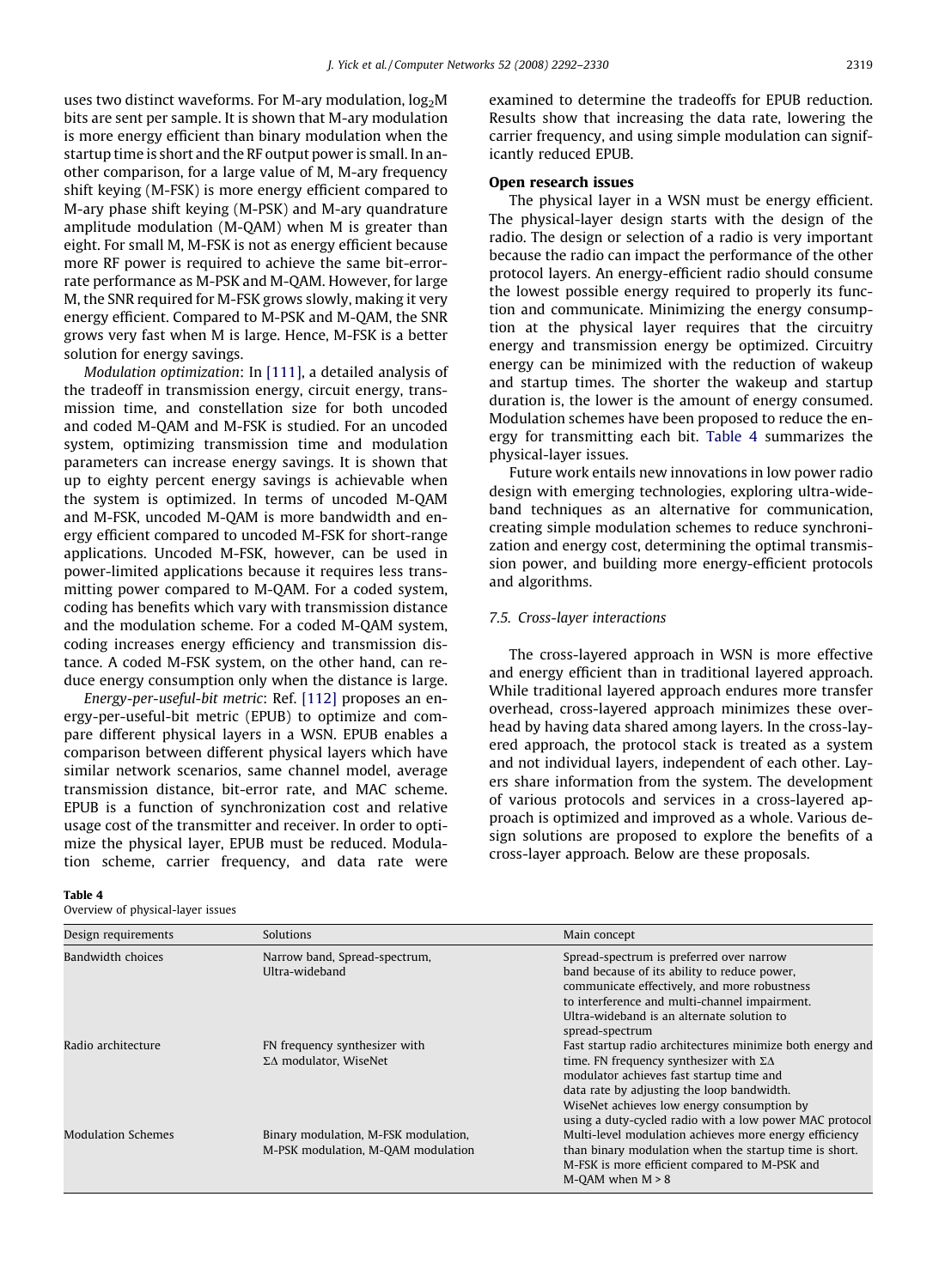Unifying sensornet protocol (SP): Ref. [\[113\]](#page-37-0) proposed a unified SP which provides shared neighbor management and a message pool. The protocol runs on a single linklayer technology over a broad range of devices and supports a variety of network protocols while not losing efficiency. The protocol allows network level protocols to choose their neighbors wisely based on the information available at the link layer. This abstraction layer promotes cooperation across the link and network layers to utilize the limited resource efficiently. Experiments using this protocol were carried out using two types of radio technology: B-MAC on micas and IEEE 802.15.4 on Telos. Measurements from these implemented protocols show that performance is not sacrificed with the SP abstraction. In addition, there are benefits in using a common link abstraction.

EYES MAC and source routing protocol: EYES MAC protocol [\[114\]](#page-37-0) exploits the benefits of cross-layer interaction between the network and data-link layers. In this design, the MAC protocol monitors topology changes, node and communication failures, and power duty-cycling. The MAC protocol shares this information with the EYES Source Routing (ESR) protocol. ESR utilizes this information to assist in route setup and maintenance. In a dynamic network, EYES MAC protocol can save energy by efficiently re-establishing routes and minimizing flooding to the network.

The MAC protocol in this design has three modes of operation: active, passive, and dormant. In the active mode, the protocol forwards messages to the destination and accepts messages from the passive mode. In the passive mode, the protocol keeps track of active nodes that forward their data and inform them of network-wide messages. In the dormant mode, the node is in low power mode to save energy and does not transmit messages. The MAC protocol is TDMA based where each node is assigned one time slot and has control over it. A time slot is divided into three sections: communication request (CR), traffic control (TC), and the data section. The CR section allows other nodes to make request to control the current time slot. The TC section allows the owner of the time slot to transmit a TC message. A TC message contains synchronization and control information. In addition, it indicates when the communication in the data section will take place. The data section is when data is transmitted.

Nodes gain knowledge of the local topology information from received neighboring TC messages. This information is collected and shared with the ESR protocol. ESR is a dynamic, self-starting, multi-hop routing protocol. It contains three phases: route setup, route maintenance, and route re-establishment. In route setup, the source floods the network with route request to the destination. The destination receives this message and replies back on the fastest route to the source. Routing decision is made locally to reduce routing overhead. In route maintenance, the MAC protocol detects when connections break and notifies ESR to perform route recovery. This detection and recovery strategy effectively reduces flooding overhead and shortens route re-establishment time.

EYES MAC protocol was compared against sensor-MAC (SMAC) [\[115\]](#page-37-0) and dynamic source routing (DSR) [\[116\]](#page-37-0) in terms of energy and network lifetime. EYES MAC protocol

outperforms SMAC and DSR when nodes are mobile. In a mobile network, there may be frequent route updates due to route breakage. EYES MAC protocol minimizes on overhead in routing and route re-establishment by utilizing the information from the MAC protocol. SMAC and DSR perform better when nodes are static and when routes are established only once.

Joint routing, MAC, and Link optimization approach: Ref. [\[117\]](#page-37-0) is a cross-layer design between the link, MAC, and routing layer to minimize overall energy consumption across all nodes. In this design, nodes can be in three modes: active, sleep, and transient. Using a variable-length TDMA scheme, nodes become active in their assigned time slot. In active mode, nodes transmit their data and go back to sleep mode to save energy. When the node wakes up from sleep, it enters the transient mode before switching to the active mode. To maximize a node's lifetime, link adaptation is introduced where each node in the network adapts its transmission rate. Along with link adaptation, optimal routing and scheduling is used to compute total energy consumption. The problem of minimizing the overall energy consumption in the network is formulated into a linear programming (LP) problem. Relaxation methods are used to refine the results. Results show that multi-hop routing with link adaptation and scheduling is more energy efficient than single-hop routing without link adaptation. Link adaptation reduces the transmission time in relaying nodes thereby reducing energy consumption.

Unified cross-layer protocol: The unified cross-layer protocol [\[118\]](#page-37-0) combines the functionalities of the transport, network and medium access protocols into a single module. The unified cross-layer module (XLM) achieves energy efficiency and reliable event communication. XLM is built upon the concept of letting a node decide whether it wants to participate in communication or not. A node makes its decision based an initiative determination procedure. The initiative determination procedure is a binary operation based on a set of four conditions. All four conditions must be satisfied for a node to participate. The first condition is to ensure that the link is reliable for communication. The received SNR of the packet must be above some specified threshold for communication. The second and third conditions ensure that there will be no congestion at the node. The node must be able to relay the data where the incoming traffic rate must not be greater than the outgoing traffic rate. In addition, the node must not experience any buffer overflow. The last condition ensures that the node has enough energy to participate. The remaining energy of a node must be above the minimum energy threshold. If all four conditions are satisfied, the node will participate in communication. Using this XLM concept, nodes will operate in duty-cycle fashion to save energy. After the initiative determination procedure, the node forwards the packet by performing the receiver contention operation. The receiver contention operation is based on the receiver-based routing [\[119,120\]](#page-37-0) which uses the routing level of each node to decide its priority in sending the packet. Simulation results show that XLM outperforms the tradition layered protocol in network performance and communication efficiency.

Jointly-optimal congestion-control and power-control (JOCP) algorithm: Refs. [\[121,122\]](#page-37-0) propose a jointly-optimal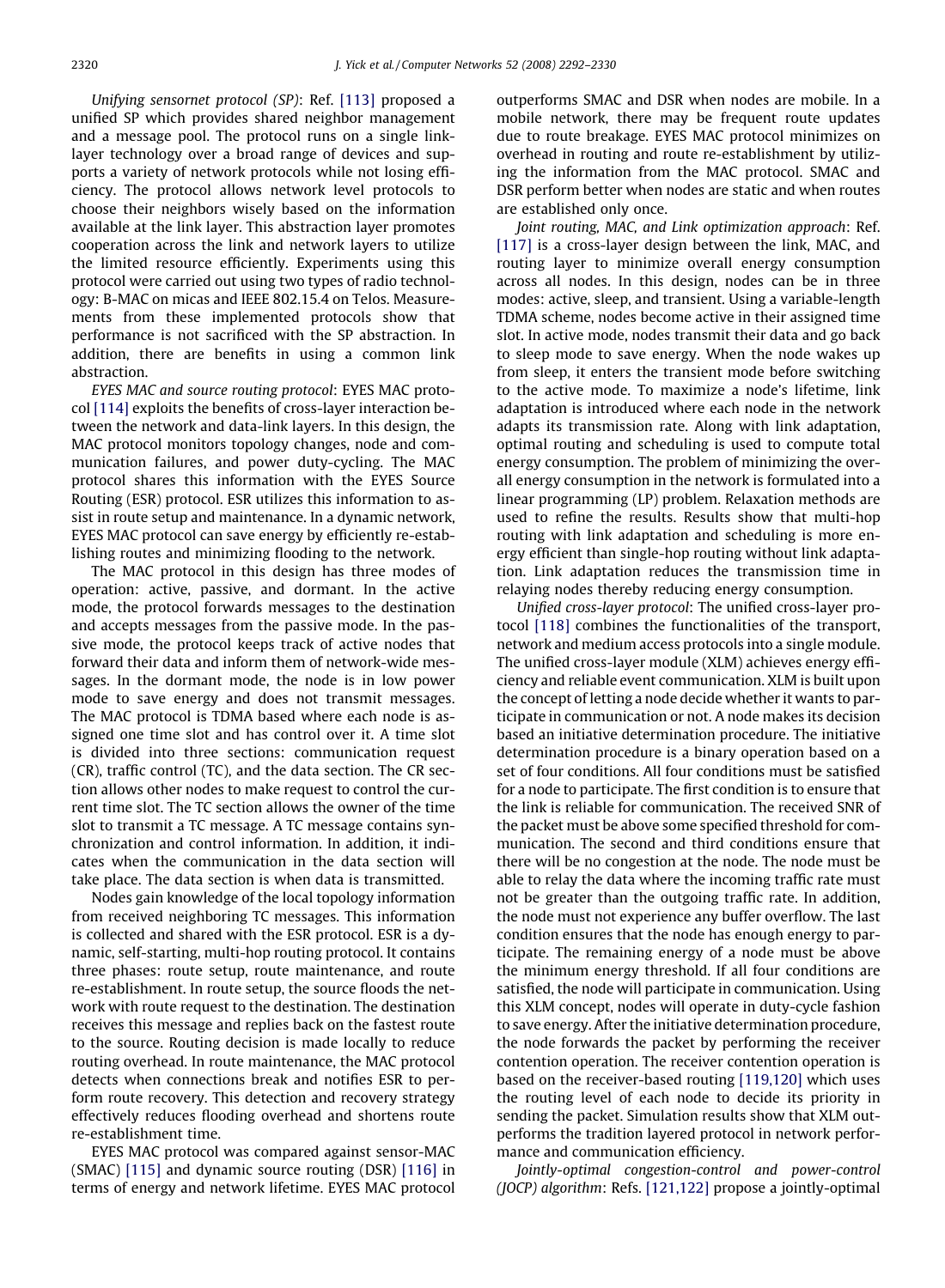### Table 5

Overview of a representative set of cross-layer protocols

| Cross-layer designs                       | Layer interaction                    | Main concept                                                                                                                                                                                                                                                                                                                                                                                                       |
|-------------------------------------------|--------------------------------------|--------------------------------------------------------------------------------------------------------------------------------------------------------------------------------------------------------------------------------------------------------------------------------------------------------------------------------------------------------------------------------------------------------------------|
| Unifying sensornet<br>protocol (SP)       | Network and MAC<br>layer             | SP provides a unified interface to a range of data-link and physical-layer technologies while<br>supporting a variety of network protocols. With SP, multiple network protocols can coexist and work<br>efficiently in the same network.                                                                                                                                                                           |
| EYES MAC and routing<br>protocol          | Network and MAC<br>layer             | EYES MAC protocol shares topological information with the source routing protocol to assist in route<br>setup and maintenance. Route re-establishment can be accomplished with energy efficient saving.                                                                                                                                                                                                            |
| Routing, MAC, and Link<br>Optimization    | Network, MAC, and<br>link layer      | Routing, MAC, and link optimization focuses on minimizing the network's overall energy<br>consumption. An energy-efficient joint routing schedule along with a link adaptation scheme can<br>maximize the network lifetime. In addition, a variable-length TDMA scheme can minimize the energy<br>consumption across the network.                                                                                  |
| Unified Cross-layer<br>design             | Transport, Network,<br>and MAC layer | A unified cross-layer model (XLM) is used to achieve efficient and reliable event communication with<br>minimum energy expenditure. XLM combines the functionality of the transport, network, and MAC<br>all into one. XLM lets the node decide when to participate in communication. XLM handles<br>contention, local congestion control, and duty-cycling to achieve reliability and efficient<br>communication. |
| Joint physical, MAC, and<br>routing layer | Physical, MAC, and<br>routing layer  | A computational algorithm for cross-layer optimization computes the solutions to increase network<br>lifetime and bandwidth efficiency. The optimizing problem computes the optimal transmission<br>power, data rates, and link schedule.                                                                                                                                                                          |
| <b>JOCP</b>                               | Transport and physical<br>layer      | JOCP increase the end-to-end throughput and energy efficiency by optimally joining end-to-end<br>congestion control with per-link power control.                                                                                                                                                                                                                                                                   |

congestion-control and power-control (JOCP) algorithm which aims to increase throughput and minimize energy consumption. JOCP optimizes end-to-end congestion control and per-link-basis power control. JOCP algorithm is composed of four simultaneous updates run at each time slot until convergence. The first update involves each intermediate node updating its weighted queuing delay. The second update involves the source node measuring the total delay and updating its TCP window size and source rate. The third update involves each transmitting node calculating the received messages and using a flooding protocol to pass it to other nodes. The fourth update involves each transmitting node adjusting its power based on the messages received and its queuing delays. Results show that a cross-layer interaction between the physical and transport layer can enhance performance.

Joint physical, MAC, and routing layer: Ref. [\[123\]](#page-37-0) presents a computational algorithm for cross-layer optimization. The problem of computing the transmission power, data rates, and link schedule is formulated into an optimization problem. The goal is to maximize the network lifetime. The optimization problem has the following constraints: (1) flow conservation, (2) rate constraints, (3) energy conservation, and (4) range constraints. The first constraint ensures that the flow in the network must be balanced on each time slot. The second constraint bounds the maximum data rate of each link. The third constraint ensures that the energy consumed over time is less than or equal to the initial energy. The last constraint ensures that the transmission power of a node must be less than or equal to the maximum transmission power. Using these constraints, the computed solution gives the optimal transmission power and rate over each link. The link schedule is solved using a mixed integer convex optimization program. Results show that using a joint optimal design can increase the lifetime of the network.

# Open research issues

Cross-layer designs improve performance and optimize interaction between layers. Cross-layer design considers

the sharing of information across layers. For instance, a MAC protocol shares topology information with the network protocol to assist in route setup and maintenance. Such information can be shared directly between the two protocols. Proposed cross-layer designs have focused on the physical, data-link, network, and transport layers. Table 5 provides a summary of the cross-layer protocols. Future research in cross-layer design can focus on collaboration between all the layers to achieve higher energy saving, network performance, and extend network lifetime.

### 8. Conclusion

Unlike other networks, WSNs are designed for specific applications. Applications include, but are not limited to, environmental monitoring, industrial machine monitoring, surveillance systems, and military target tracking (see [Fig. 2\)](#page-4-0). Each application differs in features and requirements. To support this diversity of applications, the development of new communication protocols, algorithms, designs, and services are needed.

We have surveyed in this paper issues on three different categories: (1) internal platform and underlying operating system, (2) communication protocol stack, and (3) network services, provisioning, and deployment issues. We have summarized and compared different proposed designs, algorithms, protocols, and services. Moreover, we have highlighted possible improvements and research in each area. There are still many issues to be resolved around WSN applications such as communication architectures, security, and management. By solving these issues, we can close the gap between technology and application.

### Acknowledgement

We gratefully acknowledge the helpful comments from the reviewers, which have improved the paper very significantly.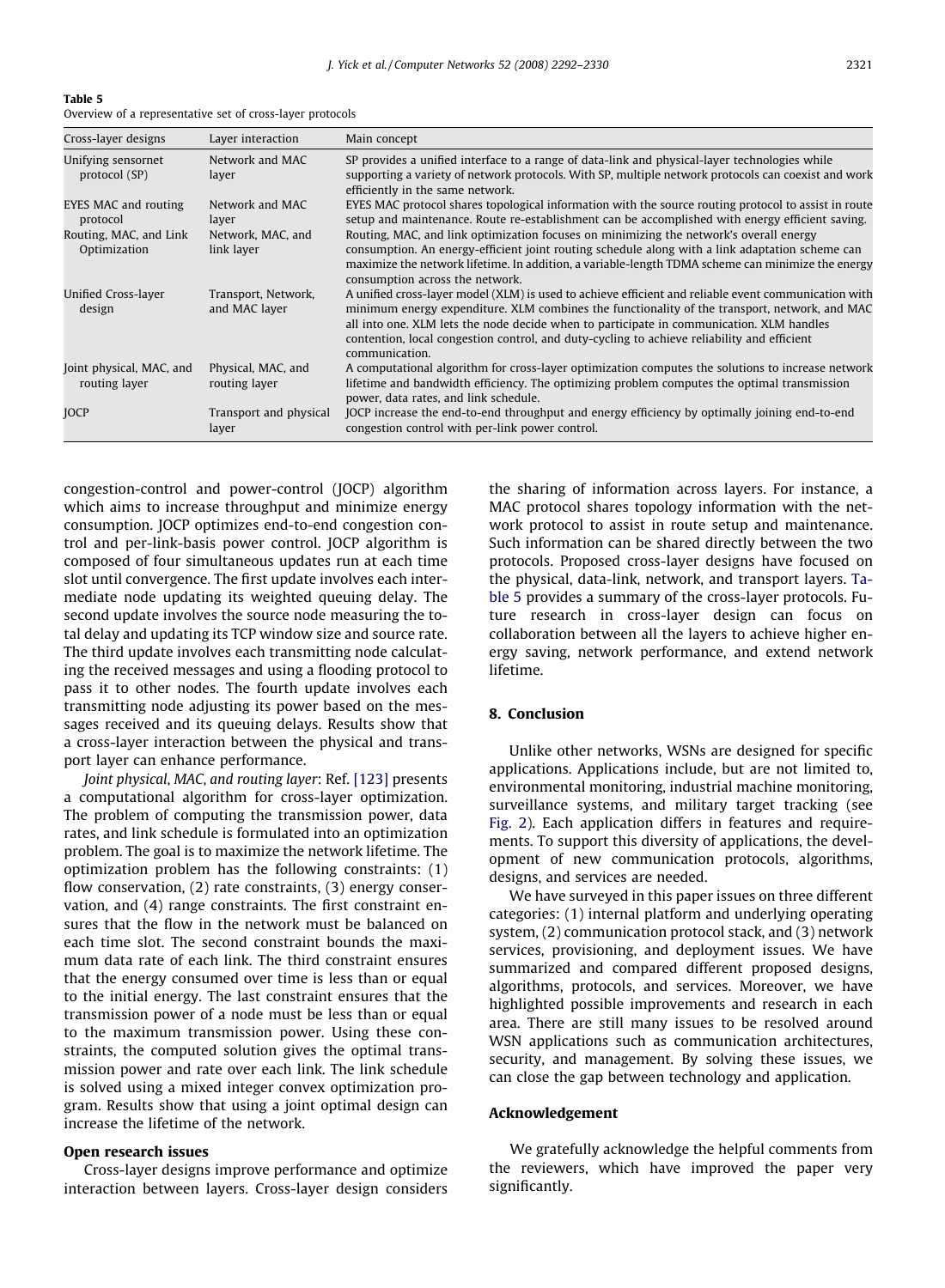# <span id="page-30-0"></span>Appendix A

The following table shows <sup>a</sup> sample of the companies that provide wireless sensor technology solutions. There are other companies offering similar solutions, however the information below is representative of that available in the public domain at the time of this writing

| Company  | Sensor technologies                                                                                                                                   | Technology description                                                                                                                                                                                                                                                                                                                                                                                                                                                                                                                                                                                        | Sensor application                                                                                                          |
|----------|-------------------------------------------------------------------------------------------------------------------------------------------------------|---------------------------------------------------------------------------------------------------------------------------------------------------------------------------------------------------------------------------------------------------------------------------------------------------------------------------------------------------------------------------------------------------------------------------------------------------------------------------------------------------------------------------------------------------------------------------------------------------------------|-----------------------------------------------------------------------------------------------------------------------------|
| Crossbow | Motes: Mica2.<br>Mica2Dot, MicaZ<br>Gateway nodes:<br>Stargate, MIB600<br>Interface board:<br>MIB600 Ethernet,<br><b>MIB510</b><br>Serial, MIB520 USB | Mica2 and Mica2Dot are both based on the Atmel ATmega128L<br>microcontroller boards with 4 kB of EEPROM and 128 kB of Flash.<br>MicaZ provides new capabilities to the Mica family with 250 kbps inventory monitoring, health monitoring<br>high data rate radio. MICAz supports both IEEE802.15.4 and ZigBee.<br>Connector for external peripherals such as light, pressure,<br>barometric, temperature, acoustic, acceleration/seismic, magnetic,<br>and other sensor board. Stargate uses the Intel PXA255 processor<br>with 32 MB Flash and 64 MB SDRAM. Stargate is compatible<br>with Mica family motes | Seismic structural monitoring, indoor/outdoor environmental<br>monitoring, security protection and surveillance monitoring, |
| Moteiv   | Motes: T-mote sky<br>Gateway nodes:<br>T-mote Connect                                                                                                 | Low power operation with MSP430 F1611 microcontroller<br>containing 10 kB of RAM and 48 kB of Flash. T-mote enables<br>drop in placement and USB connection to the host computer.<br>Integrated on board are humidity, temperature and light<br>sensors. Radio range is 50 m indoor and 125 m outdoor.<br>Gateway nodes provide a bridge to Ethernet. Each gateway<br>node supports for up to two T-mote wireless modules                                                                                                                                                                                     | Indoor and outdoor monitoring applications                                                                                  |
| Dust     | SmartMesh-XT<br>networks motes: M1030,<br>M2030, M2135<br>SmartMesh-XT<br>manager: PM1230,<br>PM2030, PM2130                                          | SmartMesh-XT motes are reliable and low<br>power nodes. Battery life in these motes can<br>last 5–10 years. These motes have nine digital<br>I/O, serial ports and seven analog output ports<br>SmartMesh-XT manager manages and provides<br>QoS functions to the motes. A manager node<br>can manage up to 250 motes. Radio range for<br>these devices indoor is $10-30$ m and $>100$ m<br>outdoor                                                                                                                                                                                                           | Building automation monitoring,<br>industrial process monitoring, and<br>security and defense monitoring                    |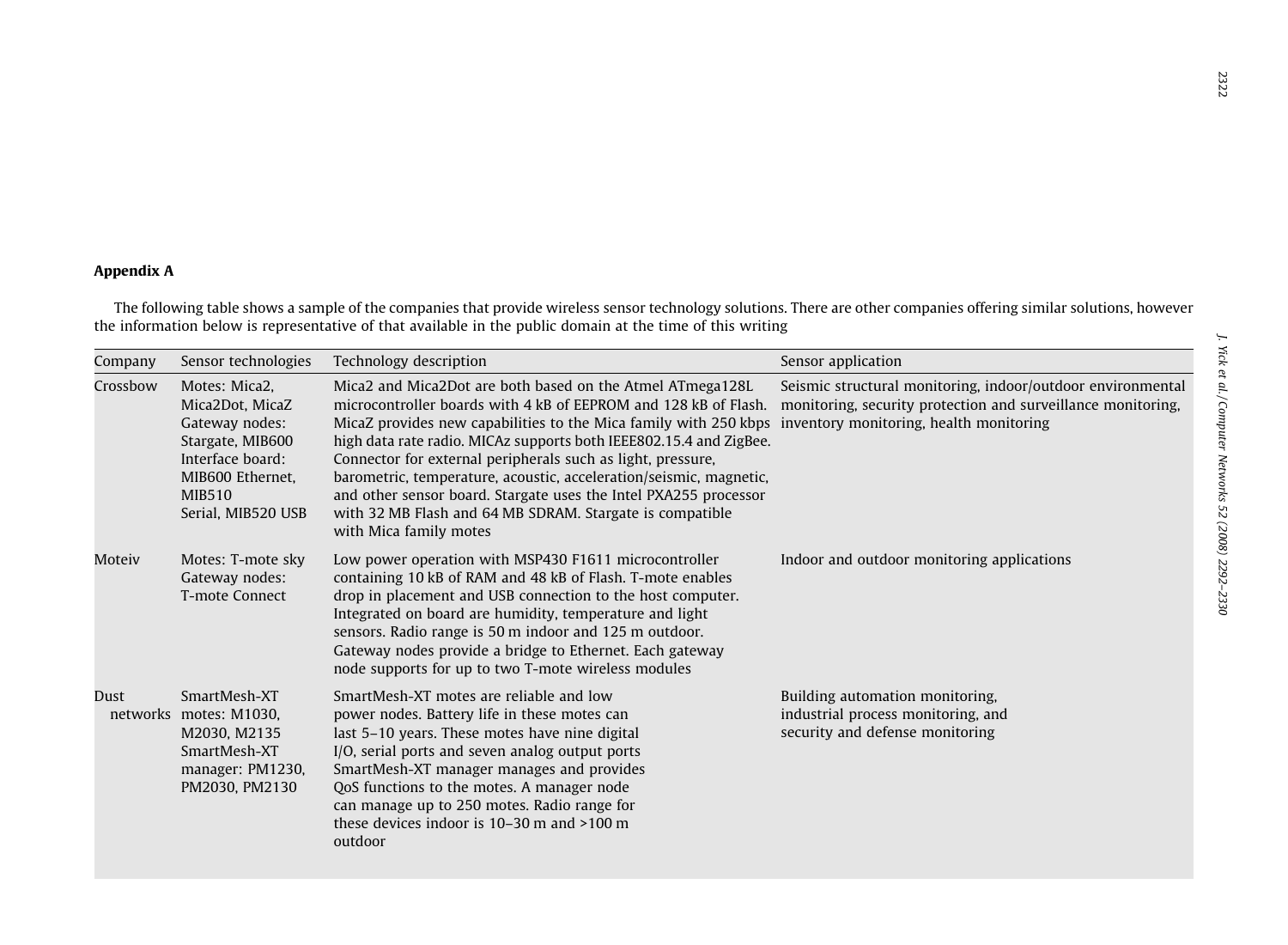|           | Millennial MeshScape 916 MHz and 2.4 MHz:                               | MeshScape nodes are low power nodes that have sleep and wakeup modes. They route Building monitoring and                                                                                                                                                                                                                                                                                                                                                                                                |                        |
|-----------|-------------------------------------------------------------------------|---------------------------------------------------------------------------------------------------------------------------------------------------------------------------------------------------------------------------------------------------------------------------------------------------------------------------------------------------------------------------------------------------------------------------------------------------------------------------------------------------------|------------------------|
| net       | mesh node, mesh gate, end nodes                                         | data and provide a backup route in case of congestion. They are configurable through                                                                                                                                                                                                                                                                                                                                                                                                                    | industrial process     |
|           | Mesh485: mesh sub-based router.                                         | mesh gates. MeshScape gate acts as a portal to monitor network performance as well as monitoring                                                                                                                                                                                                                                                                                                                                                                                                        |                        |
|           | mesh router, and mesh bridges                                           | providing network configurations. End nodes are integrated with sensors and actuators                                                                                                                                                                                                                                                                                                                                                                                                                   |                        |
|           |                                                                         | to capture data. Mesh485 sub-base routers are attached to sensors to collect data and                                                                                                                                                                                                                                                                                                                                                                                                                   |                        |
|           |                                                                         | send to the bridge. Mesh485 bridge provides an interface between the end system                                                                                                                                                                                                                                                                                                                                                                                                                         |                        |
|           |                                                                         | controller and the sub-base router. Mesh485 routers are used to increase distance                                                                                                                                                                                                                                                                                                                                                                                                                       |                        |
|           |                                                                         | between nodes and the bridge                                                                                                                                                                                                                                                                                                                                                                                                                                                                            |                        |
| Sensicast | Sensicast EMS and RTD nodes<br>Sensicast gateway bridge, mesh<br>router | Sensicast EMS node provides real-time temperature and humidity readings. Battery life Industrial monitoring of<br>up to 3 years where users adjust power duty-cycle. Sensicast RTD nodes are wireless<br>temperature devices. Battery life is about 1.5–2 years. Sensicast gateway bridge nodes<br>manage and monitor the network. Sensicast Gateway bridges communicate through<br>RS232, USB or Ethernet. Sensicast mesh routers are repeaters in the network to ensure<br>reliability in the network | temperature and energy |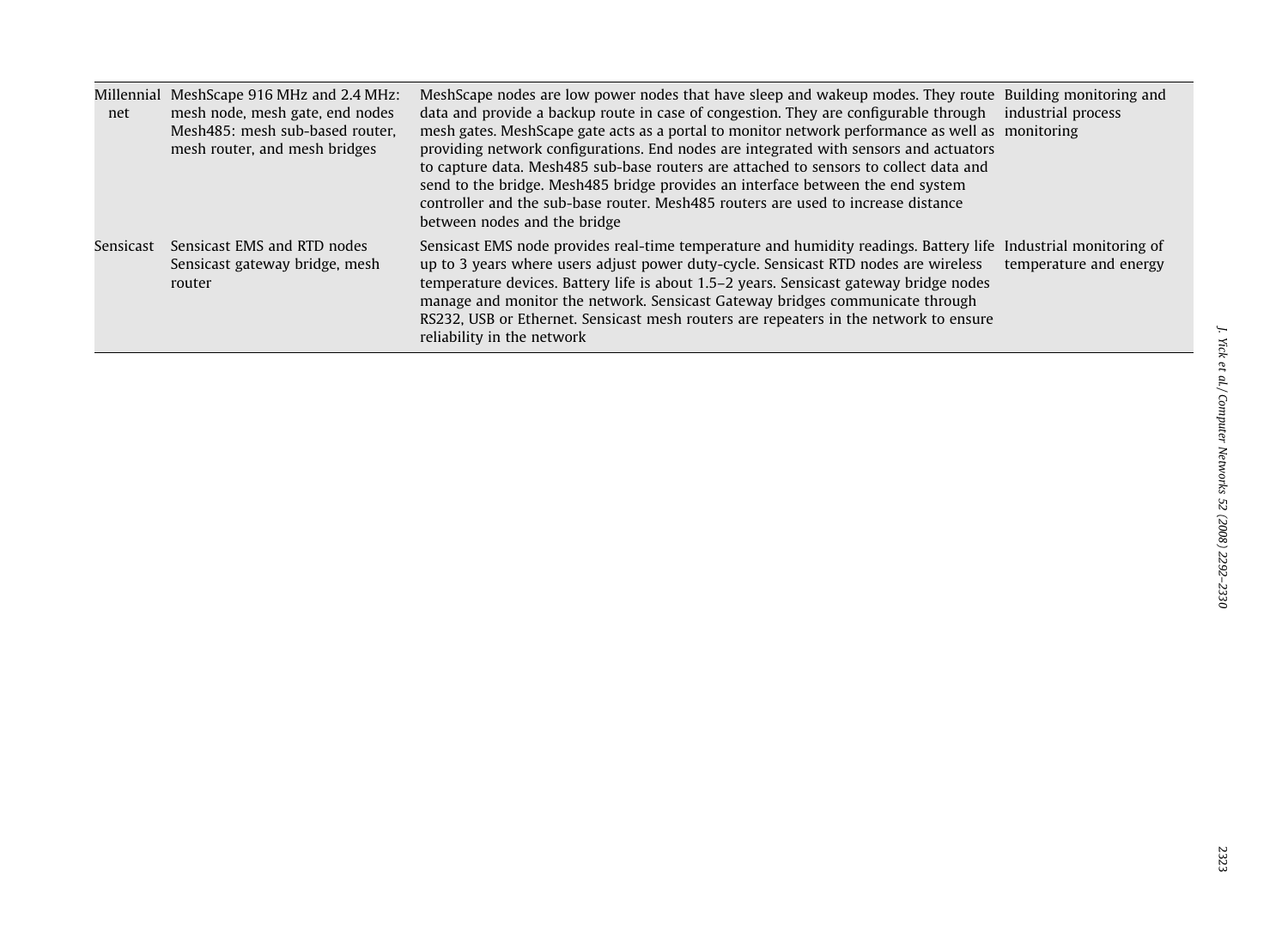# <span id="page-32-0"></span>Appendix B

The following table shows <sup>a</sup> comparison between the different types of wireless sensor networks:

|                     | <b>Terrestrial WSN</b>                                                                                                                                                                                                                                                                                                                 | Underground WSN                                                                                                                                                                                                                                                  | <b>Underwater WSN</b>                                                                                                                                                                                                                               | Multi-media WSN                                                                                                                                                                                                                                                                                                                                                                      | Mobile WSN                                                                                                                                                                                                                                                                                                                                                 |
|---------------------|----------------------------------------------------------------------------------------------------------------------------------------------------------------------------------------------------------------------------------------------------------------------------------------------------------------------------------------|------------------------------------------------------------------------------------------------------------------------------------------------------------------------------------------------------------------------------------------------------------------|-----------------------------------------------------------------------------------------------------------------------------------------------------------------------------------------------------------------------------------------------------|--------------------------------------------------------------------------------------------------------------------------------------------------------------------------------------------------------------------------------------------------------------------------------------------------------------------------------------------------------------------------------------|------------------------------------------------------------------------------------------------------------------------------------------------------------------------------------------------------------------------------------------------------------------------------------------------------------------------------------------------------------|
| Definition          | A network consists of<br>hundreds to thousands of<br>sensor nodes deployed on<br>land<br>- In-network data aggre-                                                                                                                                                                                                                      | A network consists of<br>wireless sensor nodes<br>deployed in caves or<br>mines or underground<br>- Expensive deployment                                                                                                                                         | A network consists of<br>wireless sensor and<br>vehicles deployed into<br>the ocean environment<br>- Expensive underwater                                                                                                                           | A network consists of wireless sensor<br>devices that have the ability to store,<br>process, and retrieve multi-media data<br>such as video, audio, and images<br>- In-network processing, filtering, and                                                                                                                                                                            | A network consists<br>of mobile sensor<br>nodes that have the<br>ability to move<br>- Navigating<br>and                                                                                                                                                                                                                                                    |
| Challenges          | gation to improve perfor-<br>mance across communi-<br>cation, energy cost, and<br>delay<br>- Minimizing energy cost<br>- Reduce the amount of - Battery power cannot<br>data communication<br>- Finding the optimal route<br>- Distributing energy<br>consumption<br>- Maintaining network<br>connectivity<br>- Eliminating redundancy | maintenance.<br>and<br>equipment cost<br>- Threats to device such<br>as the environment<br>and animals<br>easily be replaced<br>- Topology challenges<br>with pre-planned<br>deployment<br>- High levels of attenua-<br>tion and signal loss in<br>communication | sensors<br>- Hardware failure due<br>to environment effects<br>(e.g., corrosion)<br>- Battery power cannot<br>easily be replaced<br>- Sparse deployment<br>- Limited bandwidth<br>- Long propagation<br>delay, high latency,<br>and fading problems | compressing of multi-media content<br>- High energy consumption and band-<br>width demand<br>- Deployment based on multi-media<br>equipment coverage<br>- Flexible architecture to support different<br>applications<br>- Must integrate various wireless<br>technologies<br>QoS provisioning is very difficult due to<br>link capacity and delays<br>- Effective cross-layer design | controlling mobile<br>nodes<br>$-$ Must<br>self-organized<br>- Localization with<br>mobility<br>- Minimize energy<br>cost<br>- Maintaining net-<br>work connectivity<br>- In-network<br>data<br>processing<br>- Data distribution<br>- Mobility<br>management<br>- Minimize energy<br>usage in<br>locomotion<br>- Maintain<br>adequate sensing<br>coverage |
| <b>Applications</b> | - Environmental<br>sensing<br>and monitoring<br>- Industrial monitoring<br>- Surface explorations                                                                                                                                                                                                                                      | - Agriculture monitoring<br>- Landscape<br>management<br>- Underground<br>tural monitoring<br>- Underground environ-<br>ment monitoring of<br>soil, water or mineral<br>- Military border<br>monitoring                                                          | - Pollution monitoring<br>– Undersea surveillance<br>and exploration<br>struc- – Disaster prevention<br>monitoring<br>Seismic monitoring<br>- Equipment monitoring<br>- Underwater robotics                                                         | - Enhancement to existing WSN applica-<br>tions such as tracking and monitoring                                                                                                                                                                                                                                                                                                      | Environmental<br>monitoring<br>- Habitat<br>monitoring<br>- Military<br>surveillance<br>- Target tracking<br>- Underwater<br>monitoring<br>- Search and rescue                                                                                                                                                                                             |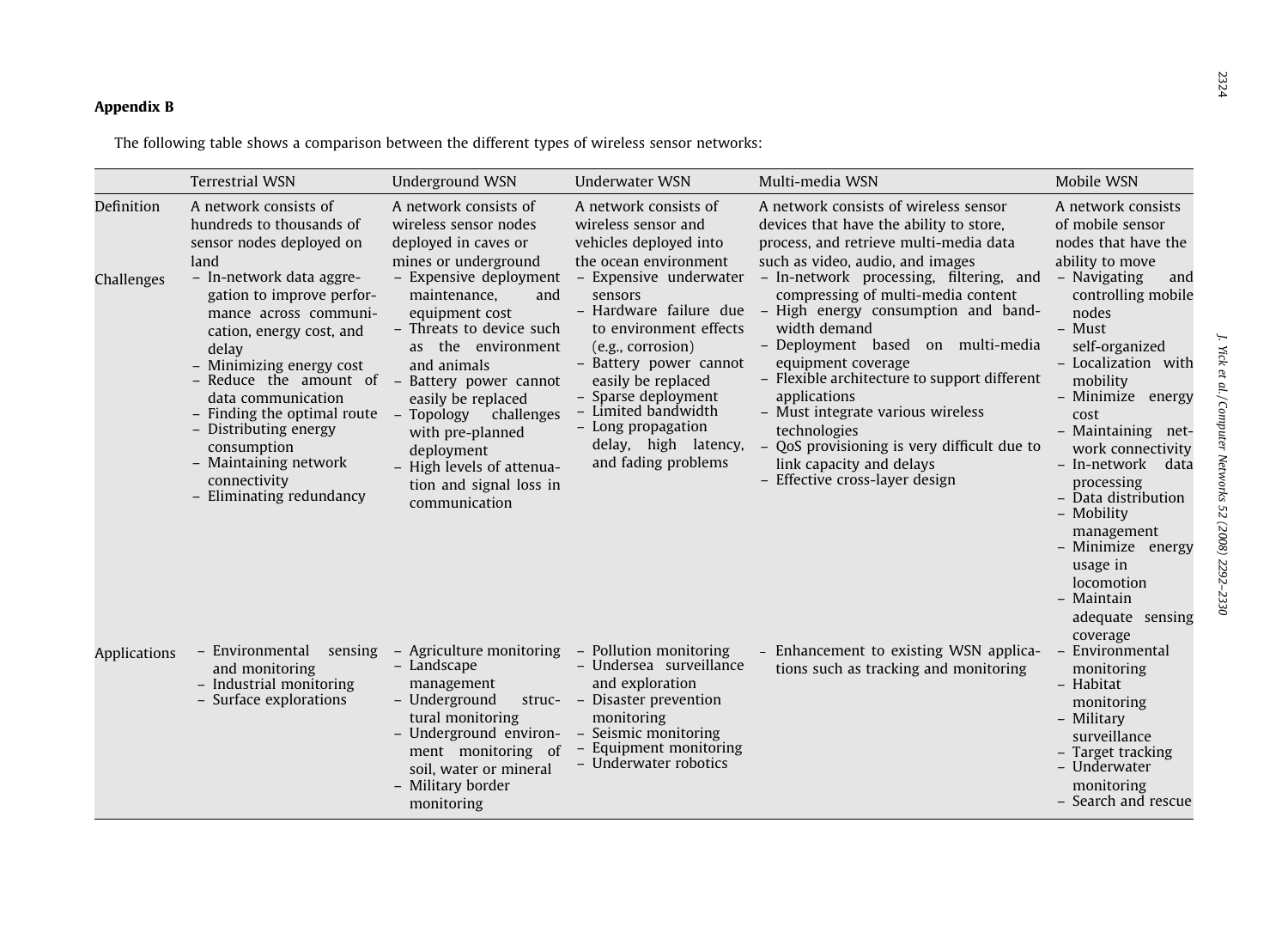# <span id="page-33-0"></span>Appendix C

The following table shows <sup>a</sup> comparison between the applications and the communication protocols

| Application                                         | Application characteristic                                                                                                                                                                                                                                                                                                                                                           | layer | Transport Network layer                       | Data-link layer                                                                                                                                                           | Physical layer                                                                                                                                                                                                                                                                                                                                                                                                                                                                                                                                                                                               |
|-----------------------------------------------------|--------------------------------------------------------------------------------------------------------------------------------------------------------------------------------------------------------------------------------------------------------------------------------------------------------------------------------------------------------------------------------------|-------|-----------------------------------------------|---------------------------------------------------------------------------------------------------------------------------------------------------------------------------|--------------------------------------------------------------------------------------------------------------------------------------------------------------------------------------------------------------------------------------------------------------------------------------------------------------------------------------------------------------------------------------------------------------------------------------------------------------------------------------------------------------------------------------------------------------------------------------------------------------|
| Pin $P$ tr [2]                                      | - can tolerate multiple sensor failures<br>- provides good coverage and high accuracy<br>- services use include synchronization, data<br>aggregation, and localization<br>- can tolerate small latency                                                                                                                                                                               |       | - multi-hop routing                           | $\overline{a}$                                                                                                                                                            | - mica mote with a multi-channel<br>transceiver is used<br>- acoustic signal detection of events                                                                                                                                                                                                                                                                                                                                                                                                                                                                                                             |
| Macroscope in<br>the redwood<br>$[22]$              | - robust system<br>- supports data aggregation<br>- synchronization<br>- position of the sensor can largely affect the<br>result of the data<br>- lacks the ability to detect failures in the network                                                                                                                                                                                |       | - multi-hop<br>robust -<br>routing (MinRoute) |                                                                                                                                                                           | - duty-cycling for power<br>conservation                                                                                                                                                                                                                                                                                                                                                                                                                                                                                                                                                                     |
| Semiconductor<br>plants and<br>oil tanker<br>$[23]$ | - Self configuration<br>- Security<br>- Maintainability and log network lifetime<br>- Must achieve adequate coverage<br>- Eliminate interference<br>- Must be energy efficient to meet battery lifetime<br>- Centralized<br>protocol<br>used<br>for<br>power<br>management<br>- Must be fault tolerant<br>- Higher data rate using Intel motes compare to<br>Mica <sub>2</sub> motes |       | - Single-destination-<br><b>DSDV</b> routing  | - End-to-end<br>reliable bulk<br>transfer protocol                                                                                                                        | - Assessing RF coverage and identi-<br>fying interferences<br>- Duty-cycling for power<br>conservation                                                                                                                                                                                                                                                                                                                                                                                                                                                                                                       |
| Underwater<br>monitoring<br>$[24]$                  | - Localization of an autonomous vehicle under water -<br>is very difficult<br>- Reliability of hardware, software, and data trans-<br>fer is very important                                                                                                                                                                                                                          |       | single hop                                    | - Direct connection, - CRC checksum for<br>error detection<br>- Packet-by-packet<br>delivery or groups<br>of packet delivery<br>depending on the<br>communication<br>link | - Ultrasonic and optical communica-<br>tion are used.<br>- Advantage of acoustic communica-<br>tion is long-range communication.<br>can be used for localization<br>- Disadvantage of acoustic commu-<br>nication is the limited bandwidth.<br>long propagation delay, and signal<br>fading issue<br>- Advantage of optimal communica-<br>tion has high data rate due to high<br>frequency signal but cost less than<br>ultrasonic<br>- Disadvantage of optical communi-<br>cation is short-range communica-<br>tion and line-of-sight operations<br>- Pulse position modulation<br>(continued on next page) |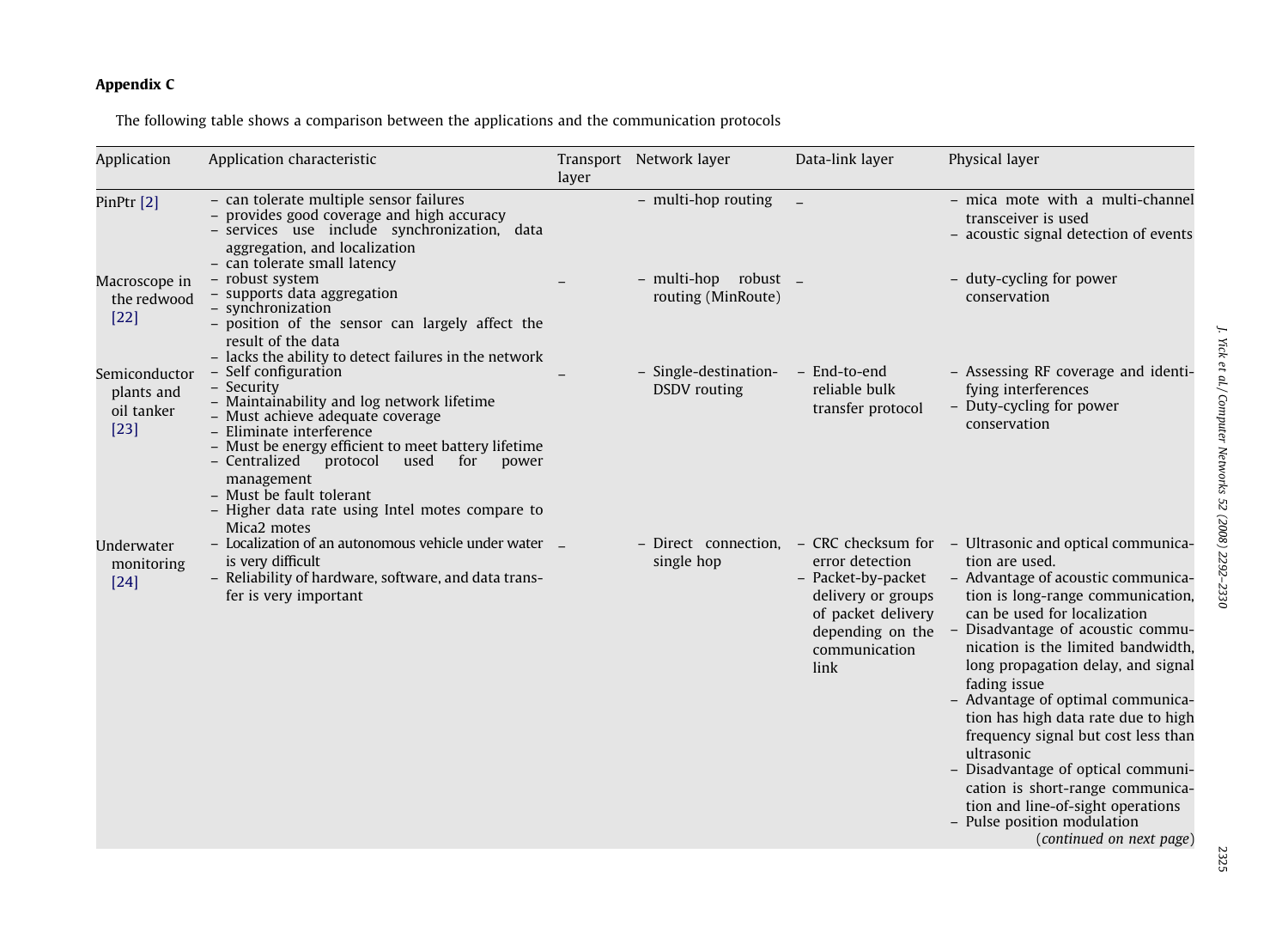# Appendix C (continued)

| Application                         | Application characteristic                                                                                                                                                                                                                                                                       | layer | Transport Network layer                                                                         | Data-link layer                                                                                                                       | Physical layer                                                                                                                                                                                                                                                                       |
|-------------------------------------|--------------------------------------------------------------------------------------------------------------------------------------------------------------------------------------------------------------------------------------------------------------------------------------------------|-------|-------------------------------------------------------------------------------------------------|---------------------------------------------------------------------------------------------------------------------------------------|--------------------------------------------------------------------------------------------------------------------------------------------------------------------------------------------------------------------------------------------------------------------------------------|
| <b>MAX</b> [25]                     | - Human-centric operation<br>- System has to be robust to reconfiguration<br>- Must be secured from unauthorized access<br>- Minimum delay<br>- Efficiency in energy, band-width, and memory<br>- Hierarchical architecture<br>- Tradeoff between computation, processing and<br>storage         |       | tion from the tags<br>to the sub-station<br>and from the sub-<br>station to the base<br>station | - Two-hop connec- - Polling protocol is<br>used between the<br>base station and<br>sub-stations to<br>minimize delay<br>and collision | - Radio frequency with received<br>signal strength indicator (RSSI) is<br>used. (Chipcon's CC1000 radio<br>transceiver)                                                                                                                                                              |
| CenWits [26]                        | - Provides adaptive tradeoff between memory and -<br>power consumption<br>- Issue: limited memory available sensor motes<br>- Size of stored information can be very large<br>- Information must be organized and processed<br>efficiently<br>- Power management with group set<br>communication |       | - Direct connection -<br>to another sensor<br>or access point                                   |                                                                                                                                       | - MICA2 sensor nodes equipped<br>with a GPS receiver and RF<br>transmitter<br>- GPS has its limitation when used in<br>the canyons and rainy forest Cen-<br>wits addresses this by incorporat-<br>ing location point<br>- Transmission beaconing adapts<br>the users speed for power |
| Cyclops [27]                        | - High speed data transfer and processing<br>- High resolution images<br>- Power consumption is minimal<br>- Delay sensitive                                                                                                                                                                     |       | - Direct connection                                                                             |                                                                                                                                       | management                                                                                                                                                                                                                                                                           |
| Petroleum<br>facility [28]          | - Several power states to minimize energy<br>– Reliable data rate<br>- Minimum latency<br>- Accurate end-to-end signal<br>- Minimize energy                                                                                                                                                      |       | - Multi-hop routing                                                                             |                                                                                                                                       |                                                                                                                                                                                                                                                                                      |
| Volcano<br>monitoring<br>$[32]$     | - Sparse deployment<br>- Linear configuration<br>- High data rates<br>- High battery consumption<br>- Must have reliable data transmission<br>- Time must be synchronized<br>- Java-based GUI for network monitoring                                                                             |       | - Multi-hop routing -<br>(MultiHopLQI)                                                          |                                                                                                                                       |                                                                                                                                                                                                                                                                                      |
| Health care<br>monitoring<br>$[33]$ | - infant monitoring<br>- alert the deaf<br>- blood pressure monitoring and tracking<br>- vital sign monitoring                                                                                                                                                                                   |       | - Direct connection                                                                             |                                                                                                                                       | SHIMMER motes<br>- T-mote and<br>equipped with pressure and tem-<br>perature sensors, and microphone                                                                                                                                                                                 |
| ZebraNet [9]                        | - Mobile sensor nodes must accurately log -<br>positions<br>- Communication latency is not important<br>- Sparse system<br>- Flash memory to store data<br>- High power consumption<br>- Conserve power by duty-cycling node and GPS<br>- Use rechargeable battery with a solar array            |       | - Flooding                                                                                      |                                                                                                                                       | - Duty-cycle to conserve energy                                                                                                                                                                                                                                                      |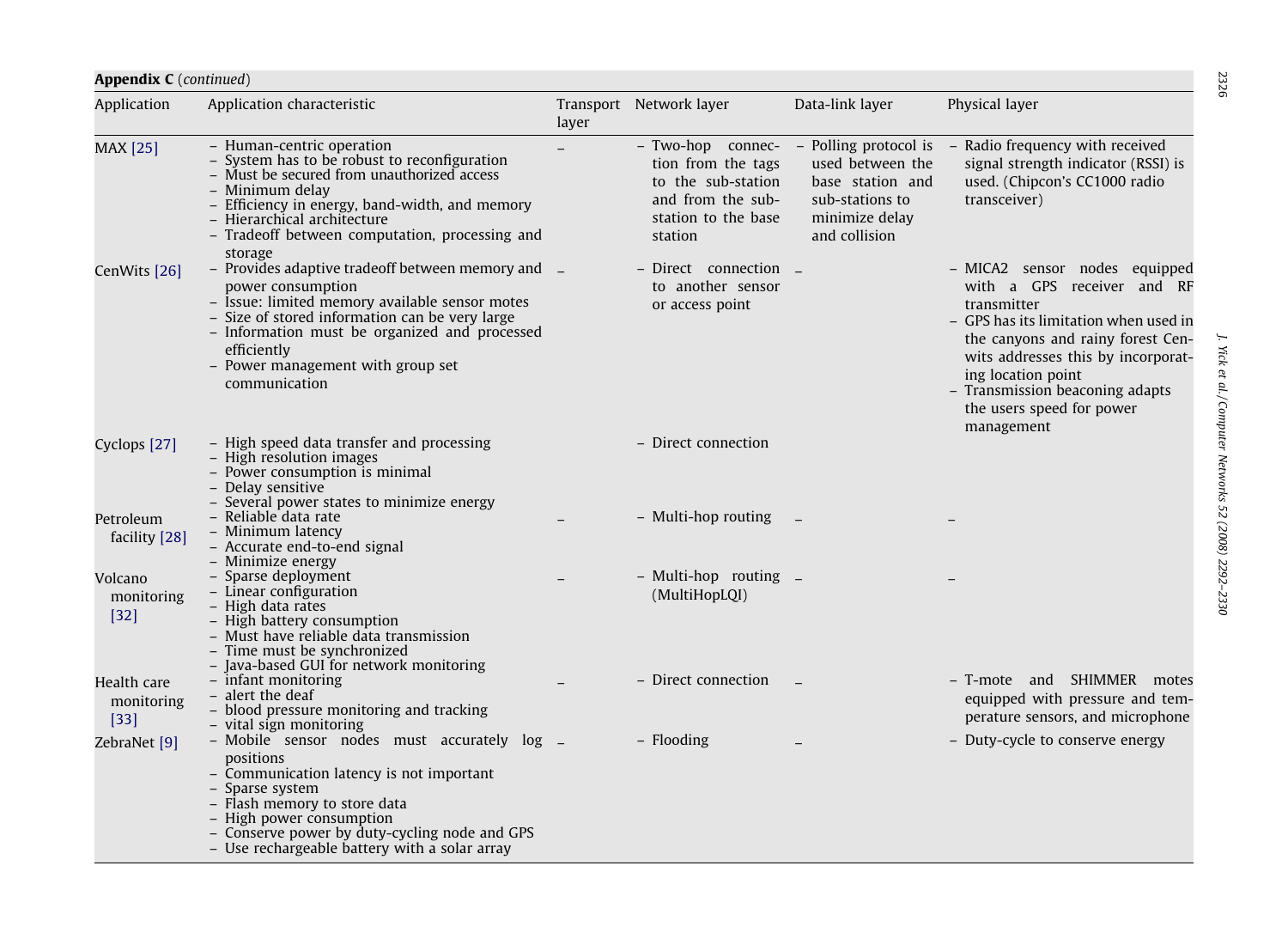### <span id="page-35-0"></span>References

- [1] I.F. Akyildiz, W. Su, Y. Sankarasubramaniam, E. Cayirci, A survey on sensor networks, IEEE Communications Magazine 40 (8) (2002) 104–112.
- [2] G. Simon, M. Maroti, A. Ledeczi, G. Balogh, B. Kusy, A. Nadas, G. Pap, J. Sallai, K. Frampton, Sensor network-based countersniper system, in: Proceedings of the Second International Conference on Embedded Networked Sensor Systems (Sensys), Baltimore, MD, 2004.
- [3] J. Yick, B. Mukherjee, D. Ghosal, Analysis of a Prediction-based Mobility Adaptive Tracking Algorithm, in: Proceedings of the IEEE Second International Conference on Broadband Networks (BROADNETS), Boston, 2005.
- [4] M. Castillo-Effen, D.H. Quintela, R. Jordan, W. Westhoff, W. Moreno, Wireless sensor networks for flash-flood alerting, in: Proceedings of the Fifth IEEE International Caracas Conference on Devices, Circuits, and Systems, Dominican Republic, 2004.
- [5] T. Gao, D. Greenspan, M. Welsh, R.R. Juang, A. Alm, Vital signs monitoring and patient tracking over a wireless network, in: Proceedings of the 27th IEEE EMBS Annual International Conference, 2005.
- [6] K. Lorincz, D. Malan, T.R.F. Fulford-Jones, A. Nawoj, A. Clavel, V. Shnayder, G. Mainland, M. Welsh, S. Moulton, Sensor networks for emergency response: challenges and opportunities, Pervasive Computing for First Response (Special Issue), IEEE Pervasive Computing, October–December 2004.
- [7] G. Wener-Allen, K. Lorincz, M. Ruiz, O. Marcillo, J. Johnson, J. Lees, M. Walsh, Deploying a wireless sensor network on an active volcano, Data-Driven Applications in Sensor Networks (Special Issue), IEEE Internet Computing, March/April 2006.
- [8] V. Raghunathan, A. Kansai, J. Hse, J. Friedman, M. Srivastava, Design considerations for solar energy harvesting wireless embedded systems, in: Proceedings of the IPSN, 2005, 457–462.
- [9] P. Zhang, C.M. Sadler, S.A. Lyon, M. Martonosi, Hardware design experiences in ZebraNet, in: Proceedings of the SenSys'04, Baltimore, MD, 2004.
- [10] S. Roundy, J.M. Rabaey, P.K. Wright, Energy Scavenging for Wireless Sensor Networks, Springer-Verlag, New York, LLC, 2004.
- [11] M. Rahimi, H. Shah, G.S. Sukhatme, J. Heideman, D. Estrin, Studying the feasibility of energy harvesting in mobile sensor network, in: Proceedings of the IEEE ICRA, 2003, pp. 19–24.
- [12] A. Kansai, M.B. Srivastava, An environmental energy harvesting framework for sensor networks, in: Proceedings of the International Symposium on Low Power Electronics and Design, 2003, pp. 481–486.
- [13] S. Toumpis, T. Tassiulas, Optimal deployment of large wireless sensor networks, IEEE Transactions on Information Theory 52 (2006) 2935–2953.
- [14] J. Yick, G. Pasternack, B. Mukherjee, D. Ghosal, Placement of network services in sensor networks, Self-Organization Routing and Information, Integration in Wireless Sensor Networks (Special Issue) in International Journal of Wireless and Mobile Computing (IJWMC) 1 (2006) 101–112.
- [15] D. Pompili, T. Melodia, I.F. Akyildiz, Deployment analysis in underwater acoustic wireless sensor networks, in: WUWNet, Los Angeles, CA, 2006.
- [16] I.F. Akyildiz, E.P. Stuntebeck, Wireless underground sensor networks: research challenges, Ad-Hoc Networks 4 (2006) 669–686.
- [17] M. Li, Y. Liu, Underground structure monitoring with wireless sensor networks, in: Proceedings of the IPSN, Cambridge, MA, 2007.
- [18] I.F. Akyildiz, D. Pompili, T. Melodia, Challenges for efficient communication in underwater acoustic sensor networks, ACM Sigbed Review 1 (2) (2004) 3–8.
- [19] J. Heidemann, Y. Li, A. Syed, J. Wills, W. Ye, Underwater sensor networking: research challenges and potential applications, in: Proceedings of the Technical Report ISI-TR-2005-603, USC/ Information Sciences Institute, 2005.
- [20] I.F. Akyildiz, T. Melodia, K.R. Chowdhury, A survey on wireless multimedia sensor networks, Computer Networks Elsevier 51 (2007) 921–960.
- [21] D. Gay, P. Levis, R.v. Behren, The nesC language: a holistic approach to networked embedded systems, in: Proceedings of the PLDI, San Diego, CA, 2003.
- [22] G. Tolle, J. Polastre, R. Szewczyk, D. Culler, N. Turner, K. Tu, S. Burgess, T. Dawson, P. Buonadonna, D. Gay, W. Hong, A macroscope in the redwoods, in: Proceedings of the Third International Conference on Embedded Networked Sensor Systems (Sensys), San Diego, CA, 2005.
- [23] L. Krishnamurthy, R. Adler, P. Buonadonna, J. Chhabra, M. Flanigan, N. Kushalmager, L. Nachman, M. Yarvis, Design and deployment of

industrial sensor networks: experiences from a semiconductor plant and the North Sea, in: Proceedings of the Third International Conference on Embedded Networked Sensor Systems (Sensys), San Diego, CA, 2005.

- [24] I. Vasilescu, K. Kotay, D. Rus, M. Dunbabin, P. Corke, Data collection, storage, retrieval with an underwater sensor network, in: Proceedings of the Third International Conference on Embedded Networked Sensor Systems (Sensys), San Diego, CA, 2005.
- [25] K.K. Yap, V. Srinivasan, M. Motani, MAX: Human-centric search of the physical world, in: Proceedings of the Third International Conference on Embedded Networked Sensor Systems (Sensys), San Diego, CA, 2005.
- [26] J.H. Huang, S. Amjad, S. Mishra, CenWits: A sensor-based loosely coupled search and rescue system using witnesses, in: Proceedings of the Third International Conference on Embedded Networked Sensor Systems (Sensys), San Diego, CA, 2005.
- [27] M. Rahimi, R. Baer, O.I. Iroezi, J.C. Garcia, J. Warrior, D. Estrin, M. Srivastava, Cyclops: in situ image sensing and interpretation in wireless sensor networks, in: Proceedings of the Third International Conference on Embedded Networked Sensor Systems (Sensys), San Diego, CA, 2005.
- [28] I. Johnstone, J. Nicholson, B. Shehazad, J. Slipp, Experiences from a wireless sensor network deployment in a petroleum environment, in: IWCMC, Honolulu, Hawaii, 2007.
- [29] Moteiv, [<http://moteiv.com>](http://moteiv.com).
- [30] SOHOware Inc., [<http://www.sohoware.com>.](http://www.sohoware.com)
- [31] Technologic Systems, [<http://www.embeddedarm.com>.](http://www.embeddedarm.com)
- [32] G. Werner-Allen, K. Lorincz, M. Welsh, O. Marcillo, J. Johnson, M. Ruiz, J. Lees, Deploying a wireless sensor network on an active volcano, IEEE Internet Computing 10 (2006) 18–25.
- [33] C.R. Baker, K. Armijo, S. Belka, M. Benhabib, V. Bhargava, N. Burkhart, A.D. Minassians, G. Dervisoglu, L. Gutnik, M.B. Haick, C. Ho, M. Koplow, J. Mangold, S. Robinson, M. Rosa, M. Schwartz, C. Sims, H. Stoffregen, A. Waterbury, E.S. Leland, T. Pering, P.K. Wright, Wireless sensor networks for home health care, in: AINAW, Ontario, Canada, 2007.
- [34] M. Leopold, M.B. Dydensborg, P. Bonnet, Bluetooth and sensor networks: a reality check, in: Proceedings of the Sensys'03, Los Angeles, CA, 2003.
- [35] L. Gu, D. Jia, P. Vicaire, T. Yan, L. Luo, A. Tirumala, Q. Cao, T. he, J.A. Stankovic, T. Abdelzaher, B.H. Krogh, Lightweight detection and classification for wireless sensor networks in realistic environment, in: Proceedings of the Sensys'05, Los Angeles, CA, 2005.
- [36] S.Y. Cheung, S.C. Ergen, P. Varaiya, Traffic surveillance with wireless magnetic sensors, in: Proceedings of the 12th ITS World Congress, San Francisco, CA, 2005.
- [37] I. Howitt, J.A. Gutierrez, IEEE802.15.4 low rate-wireless personal area network coexistence issues, Wireless Communications and Networking 3 (2003) 1481–1486.
- [38] ZigBee: wireless control that simply works, [<http://www.zigbee.](http://www.zigbee.org) [org>](http://www.zigbee.org).
- [39] ZigBee Standards Overview, [<http://www.freescale.com/webapp/](http://www.freescale.com/webapp/sps/site/overview.jsp?nodeId=01J4Fs25657725) [sps/site/overview.jsp?nodeId=01J4Fs25657725>.](http://www.freescale.com/webapp/sps/site/overview.jsp?nodeId=01J4Fs25657725)<br>HART – The Logical Wireless Solution,
- [40] HART The Logical Wireless Solution, [<http://](http://www.hartcomm2.org/hart_protocol/wireless_hart/hart_the_logical_solution.html) [www.hartcomm2.org/hart\\_protocol/wireless\\_hart/](http://www.hartcomm2.org/hart_protocol/wireless_hart/hart_the_logical_solution.html) [hart\\_the\\_logical\\_solution.html>.](http://www.hartcomm2.org/hart_protocol/wireless_hart/hart_the_logical_solution.html)
- [41] Draft standard: What's in the April'07 WirelessHART specification,
- [<http://www.controleng.com/article/CA6427951.html>](http://www.controleng.com/article/CA6427951.html).<br>[42] ISA100.11a, <http://www.isa.org/MSTemplate.cfm?M [42] ISA100.11a, [<http://www.isa.org/MSTemplate.cfm?MicrositeID=](http://www.isa.org/MSTemplate.cfm?MicrositeID=1134&CommitteeID=6891) [1134&CommitteeID=6891>](http://www.isa.org/MSTemplate.cfm?MicrositeID=1134&CommitteeID=6891).
- [43] 6LoWPAN, [<http://6lowpan.net/>.](http://6lowpan.net/)
- [44] G. Mulligan, L.W. Group, The 6LoWPAN architecture, in: Proceedings of the EmNets, Cork, Ireland, 2007.
- [45] G. Montenegro, N. Kushalnagar, J. Hui, D. Culler, Transmission of IPv6 packets over IEEE 802.15.4 networks, RFC 4944 (2007).
- [46] IEEE Standard 802.15.3, Wireless medium access control (MAC) and physical layer (PHY) specifications for high rate wireless person area networks (WPANs), September 2003.
- [47] Wibree, [<http://www.wibree.com/>](http://www.wibree.com/).
- [48] J. Newsome, D. Song, GEM: Graph EMbedding for routing and datacentric storage in sensor networks without geographic information, in: Proceedings of the Sensys'03, San Diego, CA, 2003.
- [49] P. Desnoyers, D. Ganesan, P. Shenoy, TSAR: a two tier sensor storage architecture using interval skip graphs, in: Proceedings of the Third International Conference on Embedded Networked Sensor Systems (Sensys), San Diego, CA, 2005.
- [50] D. Ganesan, B. Greenstein, D. Perelyubskiy, D. Estrin, J. Heidemann, An evaluation of multi-resolution storage for sensor networks, in: Proceedings of the Sensys'03, Los Angeles, CA, 2003.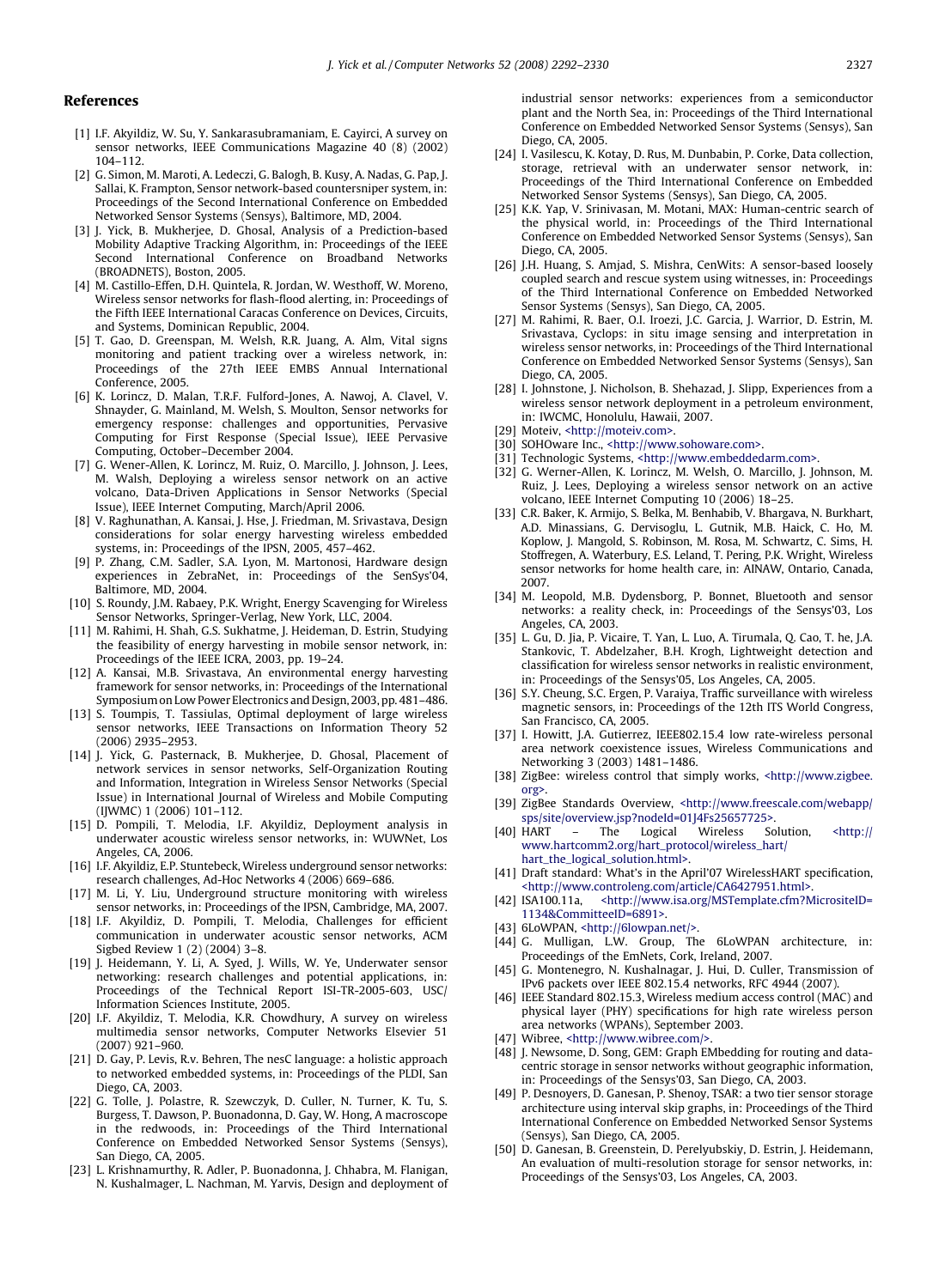- <span id="page-36-0"></span>[51] D. Raychaudhuri, I. Seskar, M. Ott, S. Ganu, K. Ramachandran, H. Kremo, R. Siracusa, H. Liu, M. Singh, Overview of the ORBIT radio grid testbed for evaluation of next-generation wireless network protocols, in: Proceedings of the IEEE Wireless Communications and Networking Conference, 2005.
- [52] G. Werner-Allen, P. Swieskowski, M. Welsh, MoteLab: a wireless sensor network testbed, in: ISPN, 2005.
- [53] Crossbow Technology, [<http://www.xbow.com>.](http://www.xbow.com)
- [54] D. Johnson, T. Stack, R. Fish, D.M. Flickinger, L. Stoller, R. Ricci, J. Lepreau, Mobile Emulab: a robotic wireless and sensor network testbed, in: IEEE INFOCOM, 2006.
- [55] J. Zhao, R. Govindan, Understanding packet delivery performance in dense wireless sensor networks, in: Proceedings of the First International Conference on Embedded Networked Sensor Systems (Sensys), Los Angeles, CA, 2003.
- [56] D. Moore, J. Leonard, D. Rus, S. Teller, Robust distributed network localization with noisy range measurements, in: Proceedings of the Sensys'04, San Diego, CA, 2004.
- [57] M. Maroti, B. Kusy, G. Balogh, P. Volgyesi, A. Nadas, K. Molnar, S. Dora, A. Ledeczi, Radio interferometric geolocation, in: Proceedings of the Third International Conference on Embedded Networked Sensor Systems (Sensys), San Diego, CA, 2005.
- [58] R. Stoleru, T. He, J.A. Stankovic, D. Luebke, A high-accuracy, low-cost localization system for wireless sensor networks, in: Proceedings of the Third International Conference on Embedded Networked Sensor Systems (Sensys), San Diego, CA, 2005.
- [59] A. Srinivasan, J. Wu, A survey on secure localization in wireless sensor networks, in: B. Furht (Ed.), Wireless and Mobile Communications, CRC Press/Taylor and Francis Group, Boca Raton/London, 2007.
- [60] L. Lazos, R. Poovendran, SeRLoc: secure range independent localization for wireless sensor networks, in: First IEEE International Conference on Mobile Ad hoc and Sensor Systems, Fort Lauderdale, FL, 2004.
- [61] D. Liu, P. Ning, W. Du, Detecting malicious beacon nodes for secure location discovery in wireless sensor networks, in: Proceedings of the 25th IEEE International Conference on Distributed Computing Systems (ICDC'05), 2005.
- [62] A. Srinivasan, J. Teitelbaum, J. Wu, DRBTS: Distributed reputationbased beacon trust system, in: Proceedings of the 2nd IEEE International Symposium on Dependable, Autonomic and Secure Computing (DASC'06), 2006, pp. 277–283.
- [63] S. Capkun, J.-P. Hubaux, Secure positioning of wireless devices with application to sensor networks, in: Proceedings of the IEEE INFOCOM'05, 2005.
- [64] L. Lazos, R. Poovendran, S. Capkun, ROPE: robust position estimation in wireless sensor networks, in: Proceedings of the IPSN'05, 2005.
- [65] N.B. Priyantha, H. Balakrishnan, E.D. Demaine, S. Teller, Mobileassisted localization in wireless sensor networks, in: Proceedings of the IEEE INFOCOM, Miami, FL, 2005.
- [66] S. Ganeriwal, D. Ganesan, H. Shim, V. Tsiatsis, B. Srivastava, Estimating clock uncertainty for efficient duty-cycling in sensor networks, in: Proceedings of the Third International Conference on Embedded Networked Sensor Systems (Sensys), San Diego, CA, 2005.
- [67] D. Lucarelli, I.-J. Wang, Decentralized synchronization protocols with nearest neighbor communication, in: Proceedings of the Sensys'04, Baltimore, MD, 2004.
- [68] G. Wener-Allen, G. Tewari, A. Patel, M. Welsh, R. Nagpal, Fireflyinspired sensor network synchronicity with realistic radio effects, in: Proceedings of the Third International Conference on Embedded Networked Sensor Systems (Sensys), San Diego, CA, 2005.
- [69] M. Maroti, B. Kusy, G. Simon, A. Ledeczi, Synchronization of pulsecoupled biological oscillators, SIAM 50 (1990) 1645–1662.
- [70] S. Ganeriwal, R. Kumar, M.B. Srivastava, Timing-sync protocol for sensor networks, in: Proceedings of the Sensys'03, Los Angeles, CA, 2003.
- [71] J. Elson, L. Girod, D. Estrin, Fine-grained network time synchronization using reference broadcasts, in: Proceedings of the 5th symposium on Operation System Design and Implementation (OSDI 2002), 2002.
- [72] C.H. Rentel, T. Kunz, A clock-sampling mutual network synchronization algorithm for wireless ad hoc networks, in: Proceedings of the IEEE Wireless Communications and Networking Conference, 2005.
- [73] H. Dai, R. Han, TSync: a lightweight bidirectional time synchronization service for wireless sensor networks, ACM SIGMOBILE, Mobile Computing and Communications Review 8 (January) (2004) 125–139.
- [74] Q. Li, D. Rus, Global clock synchronization in sensor networks, in: Proceedings of the INFOCOM, 2004, pp. 564–574.
- [75] B. Sundararaman, U. Buy, A.D. Kshemkalyani, Clock synchronization for wireless sensor network: a survey, Ad-Hoc Networks 3 (May) (2005) 281–323.
- [76] X. Wang, G. Xing, Y. Zhang, C. Lu, R. Pless, C. Gill, Integrated coverage and connectivity configuration in wireless sensor networks, in: Proceedings of the First International Conference on Embedded Networked Sensor Systems (Sensys), Los Angeles, CA, 2003.
- [77] B. Chen, K. Jamieson, H. Balakrishnan, R. Morris, Span: an energyefficient coordination algorithm for topology maintenance in ad hoc wireless networks, in: Proceedings of the ACM/IEEE International Conference on Mobile Computing and Networking (MobiCom), Rome, Italy, 2001.
- [78] G. Veltri, Q. Huang, G. Qu, M. Potkonjak, Minimal and maximal exposure path algorithms for wireless embedded sensor networks, in: Proceedings of the First International Conference on Embedded Networked Sensor Systems (Sensys), Los Angeles, CA, 2003.
- [79] T. Yan, T. He, J.A. Stankovic, Differentiated surveillance for sensor networks, in: Proceedings of the First International Conference on Embedded Networked Sensor Systems (Sensys), Los Angeles, CA, 2003.
- [80] S. Nath, P.B. Gibbons, S. Seshan, Z.R. Anderson, Synopsis diffusion for robust aggregation in sensor networks, in: Proceedings of the Sensys'04, Baltimore, MD, 2004.
- [81] N. Shrivastava, C. Buragohain, D. Agrawal, S. Suri, Medians and beyond: new aggregation techniques for sensor networks, in: Proceedings of the Sensys'04, Baltimore, MD, 2004.
- [82] A. Wacker, M. Knoll, T. Heiber, K. Rothermel, A new approach for establishing pairwise keys for securing wireless sensor networks, in: Proceedings of the Third International Conference on Embedded Networked Sensor Systems (Sensys), San Diego, CA, 2005.
- [83] F. Liu, M.J.M. Rivera, X. Cheng, Location-aware key establishment in wireless sensor networks, in: Proceedings of the International Wireless Communications and Mobile Computing Conference (IWCMC), Vancouver, Canada, 2006.
- [84] M.O. Rabin, Digitalized signatures and public-key functions as interactable as factorization, Technical Report MIT/LCS/TR-212, Laboratory for Computer Science, MIT, 1979.
- [85] C. Karlof, N. Sastry, D. Wagner, TinySec: a link layer security architecture for wireless sensor networks, in: Proceedings of the Sensys'04, Baltimore, MD, 2004.
- [86] Y.G. Iyer, S. Gandham, S. Venkatesan, STCP: a generic transport layer protocol for wireless sensor networks, in: Proceedings of the 14th IEEE International Conference on Computer Communications and Networks, San Diego, CA, 2005.
- [87] Y. Zhou, M.R. Lyu, PORT: a price-oriented reliable transport protocol for wireless sensor network, in: Proceedings of the 16th IEEE International Symposium on Software Reliability Engineering (ISSRE), Chicago, IL, 2005.
- [88] S.-J. Park, R. Vedantham, R. Sivakumar, I.F. Akyildiz, A scalable approach for reliable downstream data delivery in wireless sensor networks, in: Proceedings of the ACM MobiHoc'04, Roppongi, Japan, 2004.
- [89] V.C. Gungor, O.B. Akan, DST: Delay sensitive transport in wireless sensor networks, in: Proceedings of the Seventh IEEE International Symposium on Computer Networks (ISCN), 2006, pp. 116–122.
- [90] C.-Y. Wan, A.T. Campbell, L. Krishnamurthy, PSFQ: a reliable transport protocol for wireless sensor, in: Proceedings of the 1st ACM International workshop on Wireless Sensor Networks and Applications, 2002, pp. 1–11.
- [91] Y. Sankarasubramaniam, O.B. Akan, I.F. Akyilidiz, ESRT: event-tosink reliable transport in wireless sensor networks, in: Proceedings of the MobiHoc, Annapolis, MD, 2003.
- [92] C.-Y. Wan, S.B. Eisenman, A.T. Campbell, CODA: Congestion detection and avoidance in sensor networks, in: Proceedings of the Sensys, 2003.
- [93] K. Seada, M. Zuniga, A. Helmy, B. Krishnamachari, Energy-efficient forwarding strategies for geographic routing in lossy wireless sensor networks, in: Proceedings of the Sensys'04, Baltimore, MD, 2004.
- [94] R. Zhang, H. Zhao, M.A. Labrador, The anchor location service (ALS) protocol for large-scale wireless sensor networks, in: Proceedings of the First International on Integrated Internet Ad hoc and Sensor Networks, Nice, France, 2006.
- [95] J. Yin, S. Madria, SecRout: a secure routing protocol for sensor networks, in: Proceedings of the 20th International Conference on Advanced Information Networking and Applications (AINA'06), Vienna, Austria, 2006.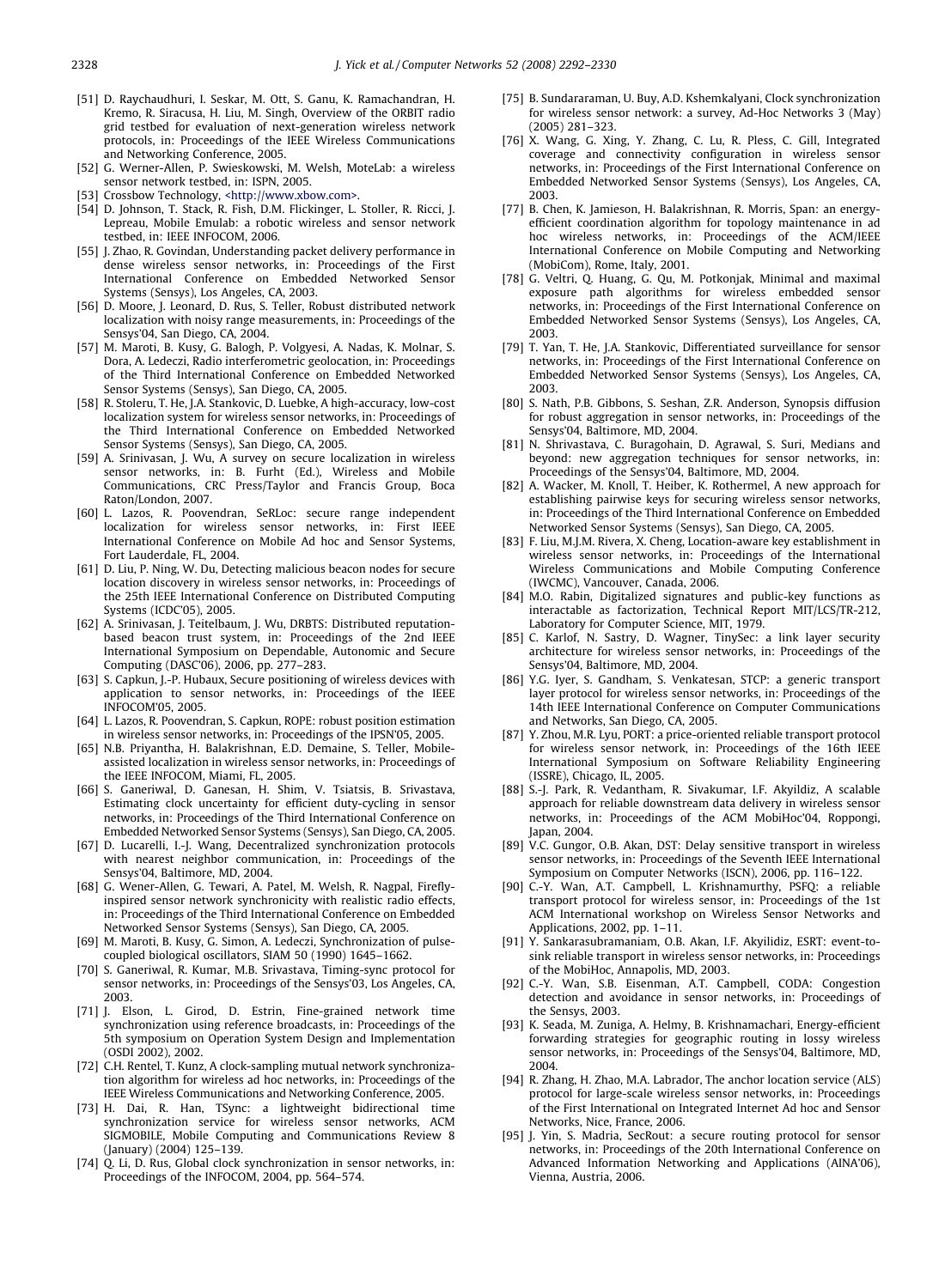- <span id="page-37-0"></span>[96] X. Du, Y. Xiao, H.-H. Chen, Q. Wu, Secure cell relay routing protocol for sensor networks, Wireless Communications and Mobile Computing 6 (2006) 375–391.
- [97] R.K. Ganti, P. Jayachandran, H. Luo, T.F. Abdelzaher, Datalink streaming in wireless sensor networks, in: Proceedings of the Sensys'06, Boulder, CO, 2006.
- [98] R.E. Blahut, Theory and Practice of Error Control Coding, Addison-Wesley, New York, 1983.
- [99] H. Liu, H. Ma, M.E. Zarki, S. Gupta, Error control schemes for networks: an overview, ACM Mobile Networking and Applications (MONET) 2 (1997) 167–182.
- [100] H. Dubois-Ferriere, D. Estrin, M. Vetterli, Packet combining in sensor networks, in: Proceedings of the Sensys'05, San Diego, CA, 2005.
- [101] A. Miu, H. Balakrishnan, C.E. Koksal, Improving loss resilience with multi-radio diversity in wireless networks, in: Proceedings of the ACM MobiCom, Cologne, Germany, 2005.
- [102] V. Rajendran, K. Obraczka, J.J. Garcia-Luna-Aceves, Energyefficient, collision-free medium access control for wireless sensor networks, in: Proceedings of the First International Conference on Embedded Networked Sensor Systems (Sensys), Los Angeles, CA, 2003.
- [103] J. Polastre, J. Hill, D. Culler, Versatile low power media access for wireless sensor networks, in: Proceedings of the Sensys'04, San Diego, CA, 2004.
- [104] S. Mishra, A. Nasipuri, An adaptive low power reservation based MAC protocol for wireless sensor networks, in: Proceedings of the IEEE International Conference on Performance Computing and Communications, 2004, pp. 316–329.
- [105] C. Guo, L.C. Zhong, J.M. Rabaey, Low power distributed MAC for ad hoc sensor radio networks, in: Proceedings of the IEEE Globecom, 2001, pp. 2944–2948.
- [106] M.C. Vuran, I.F. Akyildiz, Spatial correlation-based collaborative medium access control in wireless sensor networks, IEEE/ACM Transactions on Networking 14 (2006) 316–329.
- [107] K.D. Wong, Physical layer consideration for wireless sensor networks, in: Proceedings of the IEEE International Conference on Networking, Sensing and Control, Taipei, Taiwan, 2004.
- [108] A.Y. Wang, S. Cho, C.G. Sodini, A.P. Chandrakasan, Energy efficient modulation and MAC for asymmetric RF microsensor systems, in: Proceedings of the ISLPED'01, Huntington Beach, CA, 2001.
- [109] C.C. Enz, A. El-Hoiydi, J.-D. Decotignia, V. Peiris, WiseNET: an ultralow-power wireless sensor network solution, IEEE Computer Society 37 (2004) 62–70.
- [110] E. Shih, S.-H. Cho, N. Ickes, R. Min, A. Sinha, A. Wang, A. Chandrakasan, Physical layer driven protocol and algorithm design for energy efficient wireless sensor networks, in: ACM SIGMOBILE, Rome, Italy, 2001.
- [111] S. Cui, A.J. Goldsmith, A. Bahai, Energy-constrained modulation optimization, IEEE Transactions on Wireless Communication 4 (2005) 2349–2360.
- [112] J. Ammer, J. Rabaey, The energy-per-useful-bit metric for evaluating and optimizing sensor network physical layers, in: Proceedings of the IWWAN'06, 2006.
- [113] J. Polastre, J. Hui, P. Levi, J. Zhao, D. Culler, S. Shenker, I. Stoica, A unifying link abstraction for wireless sensor networks, in: Proceedings of the third International Conference on Embedded Networked Sensor Systems (Sensys), San Diego, CA, 2005.
- [114] L.V. Hoesel, T. Nieberg, J. Wu, P.J.M. Havinga, Prolonging the lifetime of wireless sensor networks by cross-layer interaction, IEEE Wireless Communications Magazine 11 (December) (2004) 78–86.
- [115] W. Ye, J. Heidemann, D. Estrin, An energy-efficient MAC protocol for wireless sensor network, in: Proceedings of the Infocom, New York, 2002.
- [116] D.B. Johnson, D.A. Maltz, Dyanmic source routing, in: T. Imielinski, H.F. Korth (Eds.), Ad Hoc Wireless Networks Mobile Computing, vol. 353, 1996.
- [117] S. Cui, R. Madan, A.J. Goldsmith, S. Lall, Joint routing MAC and link layer optimization in sensor networks with energy constraints, in: Proceedings of the IEEE ICC, 2005, pp. 725–729.
- [118] I.F. Akyildiz, M.C. Vuran, O.B. Akan, A cross-layer protocol for wireless sensor networks, in: Proceedings of the Conference on Information Science and Systems (CISS), 2006.
- [119] P. Skraba, H. Aghajan, A. Bahai, Cross-layer optimization for high density sensor networks: distributed passive routing decisions, in: Proceedings of the Ad-Hoc Now'04, Vancouver, 2004.
- [120] M. Zorzi, R. Rao, Geographic random forwarding (GeRaF) for ad hoc and sensor networks: multihop performance, IEEE Transactions on Mobile Computing 2 (2003) 337–348.
- [121] M. Chiang, Balancing transport and physical layers in wireless multihop networks: jointly optimal congestion control and power control, IEEE Journal on Selected Area in Communications (JSAC) 23 (2005) 104–116.
- [122] M. Chiang, To layer or not to layer: balancing transport and physical layers in wireless multihop networks, in: Proceedings of the IEEE INFOCOM, 2004, pp. 2525–2536.
- [123] R. Madan, S. Cui, S. Lall, A. Goldsmith, Cross-layer design for lifetime maximization interference-limited wireless sensor networks, IEEE Communications on Wireless Communications 5 (2005) 3142–3152.



Jennifer Yick received the BS Degree in Computer Science and Engineering from the University of California, Davis, in 2001, and the MS Degree in Computer Science from the University of California, Davis, in 2004. She is currently a PhD candidate in the Department of Computer Science at University of California, Davis. Her current research interests include energy conservation, localization, clustering, target tracking and network survivability in wireless sensor networks.



Biswanath Mukherjee (S'82-M'87) received the BTech (Hons) Degree from Indian Institute of Technology, Kharagpur, India in 1980 and the PhD Degree from University of Washington, Seattle in June 1987. At Washington, he held a GTE Teaching Fellowship and a General Electric Foundation Fellowship. In July 1987, he joined the University of California, Davis, where he has been Professor of Computer Science since July 1995 (and currently holds the Child Family Endowed Chair Professorship), and served as Chairman of the Depart-

ment of Computer Science during from September 1997 to June 2000. He is winner of the 2004 Distinguished Graduate Mentoring Award at UC Davis. Two PhD Dissertations (by Dr. Laxman Sahasrabuddhe and Dr. Keyao Zhu), which were supervised by Professor Mukherjee, were winners of the 2000 and 2004 UC Davis College of Engineering Distinguished Dissertation Awards. To date, he has graduated nearly 25 PhD students, with almost the same number of MS students. Currently, he supervises the research of nearly 20 scholars, mainly PhD students and including visiting research scientists in his laboratory. He is Co-winner of paper awards presented at the 1991 and the 1994 National Computer Security Conferences. He serves or has served on the editorial boards of the IEEE/ ACM Transactions on Networking, IEEE Network, ACM/Baltzer Wireless Information Networks (WINET), Journal of High Speed Networks, Photonic Network Communications, Optical Network Magazine, and Optical Switching and Networking. He served as Editor-at-Large for optical Networking and Communications for the IEEE Communications Society; as the Technical Program Chair of the IEEE INFOCOM'96 conference; and as Chairman of the IEEE Communication Society's Optical Networking Technical Committee (ONTC) during 2003–2005. He is Author of the textbook 'Optical WDM Networks' published by Springer in January 2006. Earlier, he Authored the textbook 'Optical Communication Networks' published by McGraw-Hill in 1997, a book which received the Association of American Publishers, Inc.'s 1997 Honorable Mention in Computer Science. He is a Member of the Board of Directors of IPLocks, Inc., a Silicon Valley startup company. He has consulted for and served on the Technical Advisory Board (TAB) of a number of startup companies in optical networking. His current TAB appointments include: Teknovus, Intelligent Fiber Optic Systems, and LookAhead Decisions, Inc. (LDI). His research interests include lightwave networks, network security, and wireless networks.